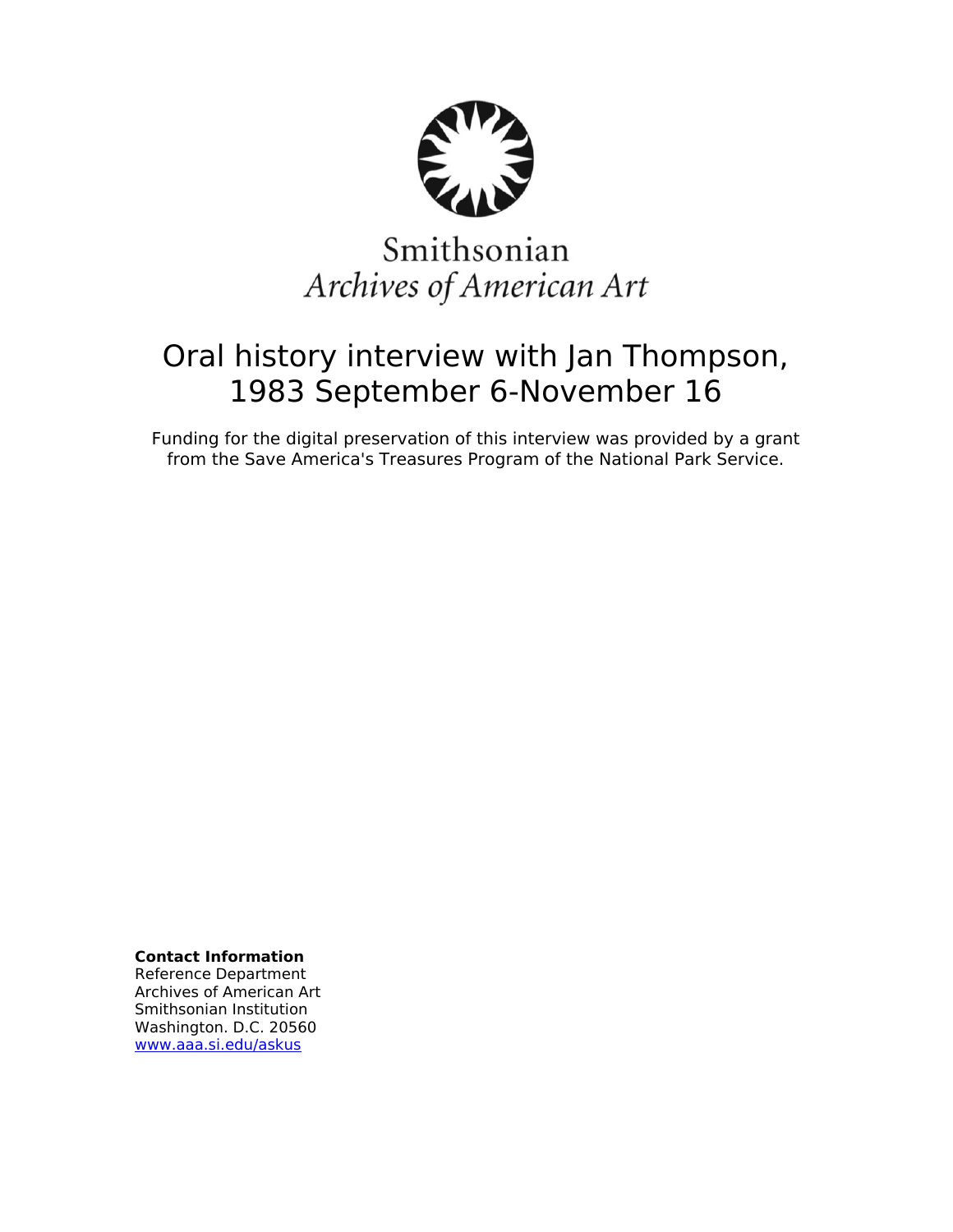### **Transcript**

#### **Preface**

The following oral history transcript is the result of a tape-recorded interview with Jan Thompson on September 6, November 7 & 16, 1983. The interview took place in Seattle, WA, and was conducted by Sue Ann Kendall for the Archives of American Art, Smithsonian Institution.

#### **Interview**

DATE: SEPTEMBER 6, 1983

[Tape 1; Side 1]

SUE ANN KENDALL: Jan, you're part of an important group of Northwest artists, and have known people like Morris Graves, Mark Tobey, Richard Gilkey, a lot of people, for years. And it seems like you yourself are one of its best-kept secrets. So I'd like to start out talking a little bit about you and where you came into the scene.

JAN THOMPSON: Well, I'm actually not an artist, not an artist myself. But I met them all starting at the WPA art center in Spokane just as the war was first starting.

SUE ANN KENDALL: You were a student?

JAN THOMPSON: Yes, and all these fabulous people came. The WPA art center was a wonderful place for artists at that time, and Guy Anderson, first of all, was my special love. He was so incredible. I never met people like this in Spokane, my God! Carl and Hilda Morris came. And Margaret [Tomkins--Ed.] and Jim FitzGerald. And then there were two or three people from the east and it was just incredible. And it changed my whole outlook; I decided at that point not to go to college. It did change my whole life, meeting people like that.

SUE ANN KENDALL: What were your plans before you met them? To go to college, and...

JAN THOMPSON: Um hmm.

SUE ANN KENDALL: ...what were your interests?

JAN THOMPSON: Well, I was mostly interested in music, but they changed my whole way of looking at life. And Guy, Guy was so beautiful and showed me literally how to see, you know, how to look at things that it had never occurred to me to [see--Ed.], that a dump would be beautiful. I was obviously very receptive.

SUE ANN KENDALL: You were a painter, then?

JAN THOMPSON: Well I was studying painting. And then I later did children's portraits for a living, but I've never been, I'm not an artist; I just did children's portraits.

SUE ANN KENDALL: You did florals, though, I understand. You have done florals?

JAN THOMPSON: Um hmm.

SUE ANN KENDALL: Are you still painting?

JAN THOMPSON: No.

SUE ANN KENDALL: Not at all?

JAN THOMPSON: No, not at all.

SUE ANN KENDALL: Except you went to do a portrait recently, you said.

JAN THOMPSON: Yes, yes.

SUE ANN KENDALL: Where are your works, what you have done?

JAN THOMPSON: Just in private homes.

SUE ANN KENDALL: In this area.

JAN THOMPSON: Um hmm.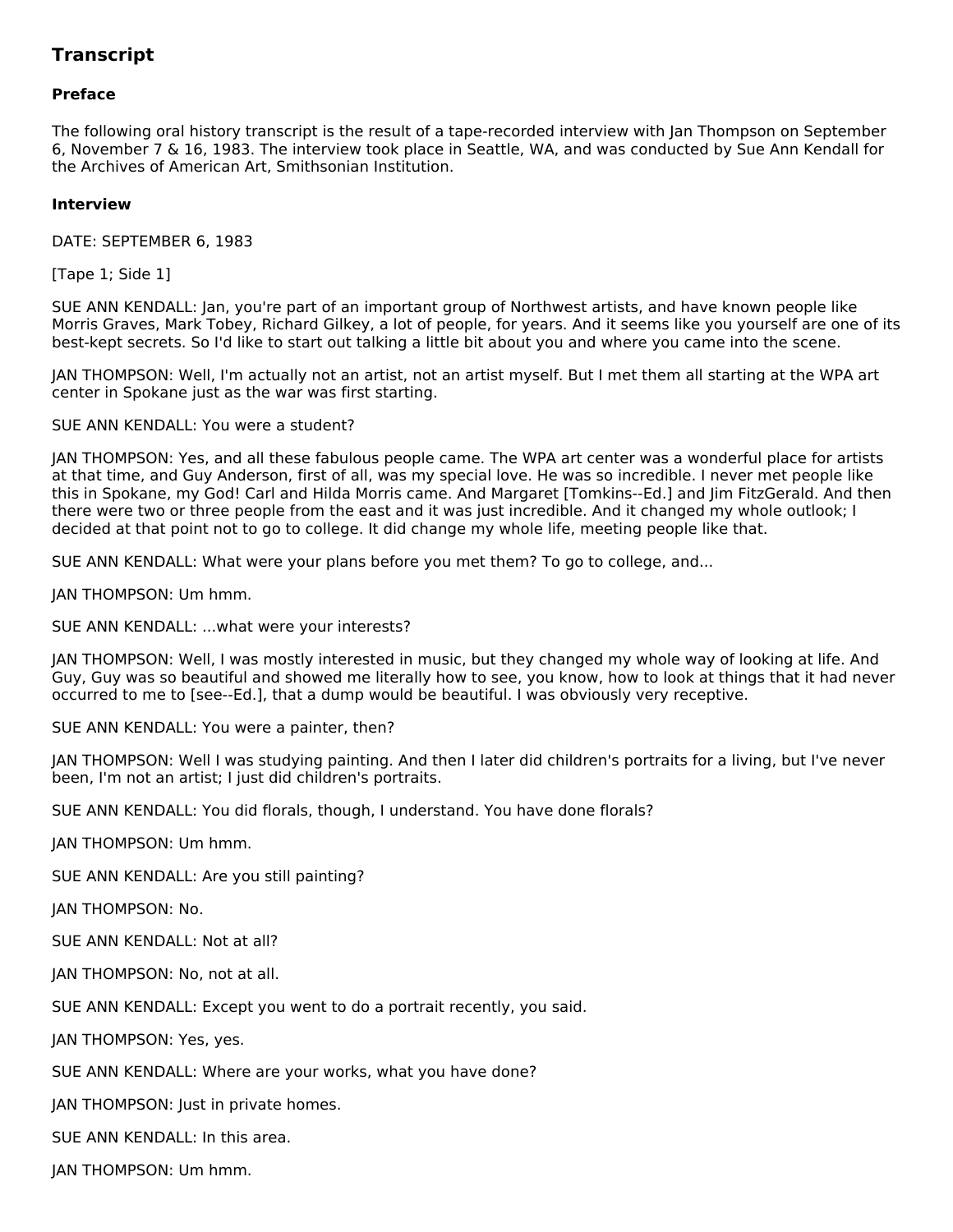SUE ANN KENDALL: Because I have to admit I've never seen one. That's why I say you're a well-kept secret.

JAN THOMPSON: Well, you have not missed anything. (laughter)

SUE ANN KENDALL: Well I'm not so sure. I'd like to see them sometime. So you met, actually what sounds like a group of people that later became Seattleites.

JAN THOMPSON: That's right.

SUE ANN KENDALL: But they were all in Spokane.

JAN THOMPSON: And that's how I happened to meet Morris [Graves--Ed.], because through Guy, later when I came to Seattle... I married in the meantime and then I came to Seattle. And Guy introduced me to Richard Gilkey, who had just gotten out of terrible-- he was in the marines in the war in the South Pacific-- and he'd gone through I think one of the worst experiences I've ever heard. And he'd gone, well, what we used to call shell shock. He was found running on this island, nude, and burned and terribly hurt; the hospital that he'd been in had been bombed. And anyhow, he was shipped home and in very, very, very bad shape.

SUE ANN KENDALL: Um hmm, both physically and emotionally, mentally and psychologically.

JAN THOMPSON: Yeah, everything. He was just in terrible pain. Anyhow, he was just coming out of this, he was 21, I think, when I met him at Guy Anderson's out at Granite Falls. My parents had a place out at Granite Falls, too, and Kenneth Callahan had a place up there, too. And Richard was beginning to paint a little bit, which was very good therapy for him and wonderful. And he had just met Morris Graves. Morris had been a great help to him, and helped him look at paintings and think about paintings and all that. And so that's how I met Morris, through Richard Gilkey.

SUE ANN KENDALL: Now let's go back to it. Why were you in Spokane to begin with?

JAN THOMPSON: Oh, I was born in Spokane.

SUE ANN KENDALL: So you grew up there, and were then going to the center there.

JAN THOMPSON: Um hmm.

SUE ANN KENDALL: Then your decision to move to Seattle was after you were married?

JAN THOMPSON: Yes.

SUE ANN KENDALL: Okay. And then you got to know the people in Spokane, but then continued contact once you came over here.

JAN THOMPSON: That's right.

SUE ANN KENDALL: Did you have any interest in art as a child?

JAN THOMPSON: Yes, my mother [Susan Meyer--Ed.] always painted, and she really was very good. In fact the one time she entered the Northwest Annual [annual exhibition of Northwest Artists, Seattle Art Museum--Ed.] she won an honorable mention.

SUE ANN KENDALL: Uh huh!

JAN THOMPSON: And Hector Escobosa, who used to own the-- what was it he used to own or be manager of? Frederick's or the Bon or one of those places [Seattle department stores--Ed.]. Anyhow, he bought it! I thought that was wonderful for this little lady from Spokane who had never entered anything. She was very good, but she stopped.

SUE ANN KENDALL: But you also stopped you say; but it's sounds [as if--Ed.] you do continue some things. It certainly must give you an understanding of other people's work, to have painted yourself.

JAN THOMPSON: You see, I work weekends in the Foster-White Gallery. And I stopped painting since I started working there, because I think I I'm so surrounded by paintings-- in, every possible different style-- and I see them so much that every time I try to paint, I see somebody else's painting in front of my eyes, you know, that's done it better or worse. I've lost, I don't have any direction. I don't have any...

SUE ANN KENDALL: Sense of your own...?

JAN THOMPSON: Sense of my own, no.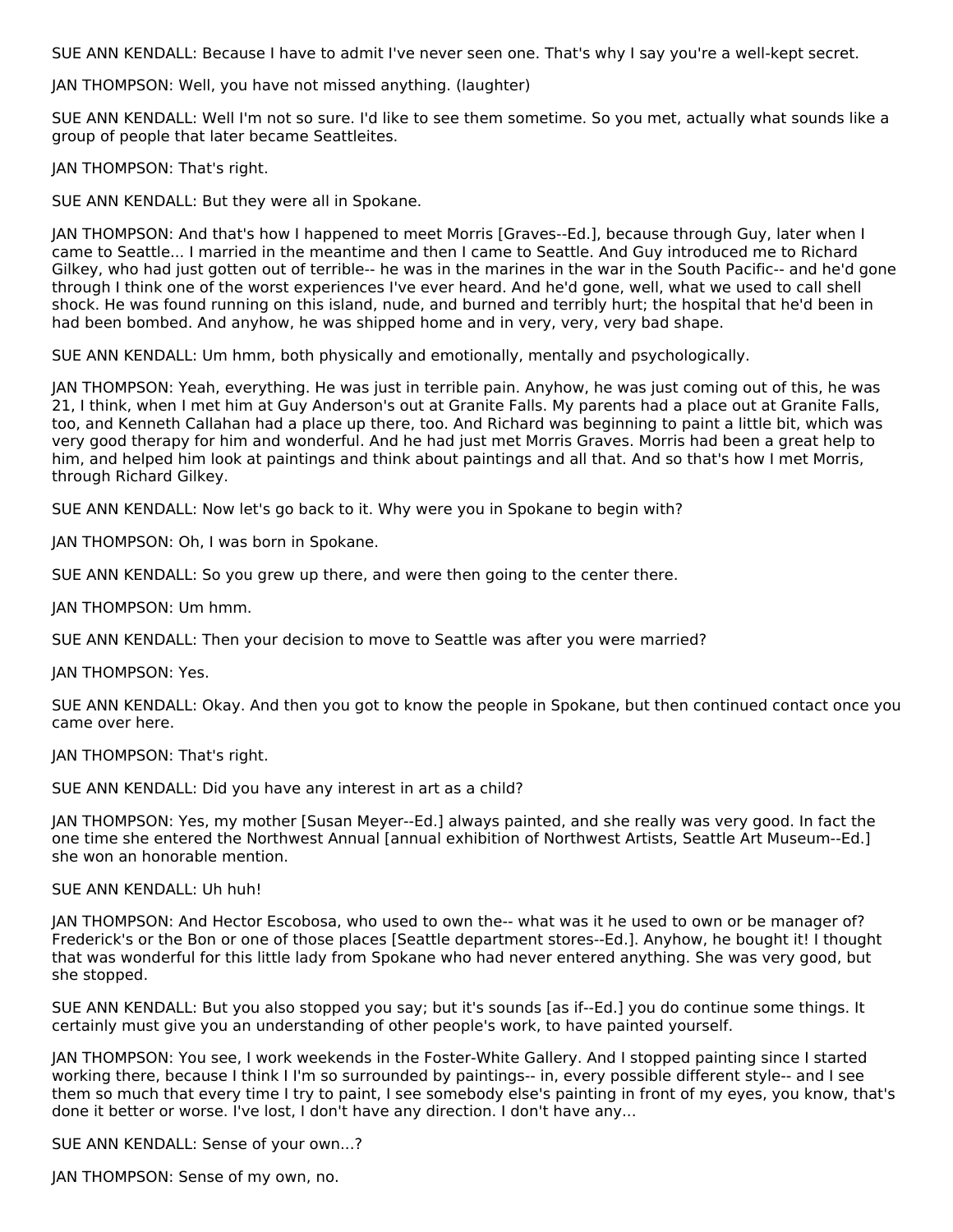SUE ANN KENDALL: Ah hah. That's one question I wanted to ask you, and we'll talk more later about your association with all these people, if somehow you didn't get lost in that. Because I know you've been very, very close to some of these people and spent a lot of energy with them.

JAN THOMPSON: Yes. I think so, and they were all very powerful people. And powerful painters. And I really was more interested in their work, really, and how it progressed-- and I realized there was nothing that I could do that could equal it.

SUE ANN KENDALL: Do you regret not trying, not putting more into it?

JAN THOMPSON: I think I do. Oh yes, of course I do.

SUE ANN KENDALL: Do you think about picking up the brush again, more often.

JAN THOMPSON: Oh yeah.

SUE ANN KENDALL: Do you think you will?

JAN THOMPSON: Um hmm, I think I will.

SUE ANN KENDALL: Good. I hope so.

JAN THOMPSON: But, you know, just very, very privately. (laughs)

SUE ANN KENDALL: Do you think it's because you were a woman, perhaps?

JAN THOMPSON: Oh no.

SUE ANN KENDALL: You don't think that had any...?

JAN THOMPSON: No, no. Nothing.

SUE ANN KENDALL: Most of the other people are men in your group. It was very much a male group.

JAN THOMPSON: Yes, true. No, it really had nothing to...no. In fact they were all incredibly supportive and tried...

SUE ANN KENDALL: Tried to encourage you to paint, as well?

JAN THOMPSON: But... They tried to help, oh yes. But I think I got stuck in doing these children's portraits for a living. (chuckles) And actually it worked, you know, because I could work here for a year, doing portraits, to go live in Europe for a year.

SUE ANN KENDALL: Not bad.

JAN THOMPSON: And I'd spend it all, then I'd come back and do the portraits and go back and live in Europe. And now, I look back and I wonder why didn't I paint when I was in Europe? Just paint? But I didn't. I was so busy looking at things and just having a wonderful time that I didn't paint. And so, see, I'm not a dedicated painter, obviously.

SUE ANN KENDALL: It sounds like you've absorbed a lot though, and perhaps if you really put your mind to it, a lot of things would come out.

JAN THOMPSON: Yeah. Well, I've absorbed too much (laughs), and nothing's come out.

SUE ANN KENDALL: (chuckles) You need to stop looking and start painting, I guess.

JAN THOMPSON: Yeah, anyhow, that's enough about me because I'm...

SUE ANN KENDALL: Okay. Let's pick up again here in Seattle when you came over here and met Richard Gilkey and helped him; I think we'll get back to some of that. Right now I'd like to go on and talk about Morris Graves. I think you're a very important link to him, because he is somewhat of a recluse and not very many people talk to him. How did you meet him? Can you describe your first encounter.

JAN THOMPSON: Well, oh, I'll never forget it! He had invited Richard Gilkey to bring me out, and he was just finishing the house out at Woodway Park [in Edmonds, Washington--Ed.].

SUE ANN KENDALL: He had a name for that.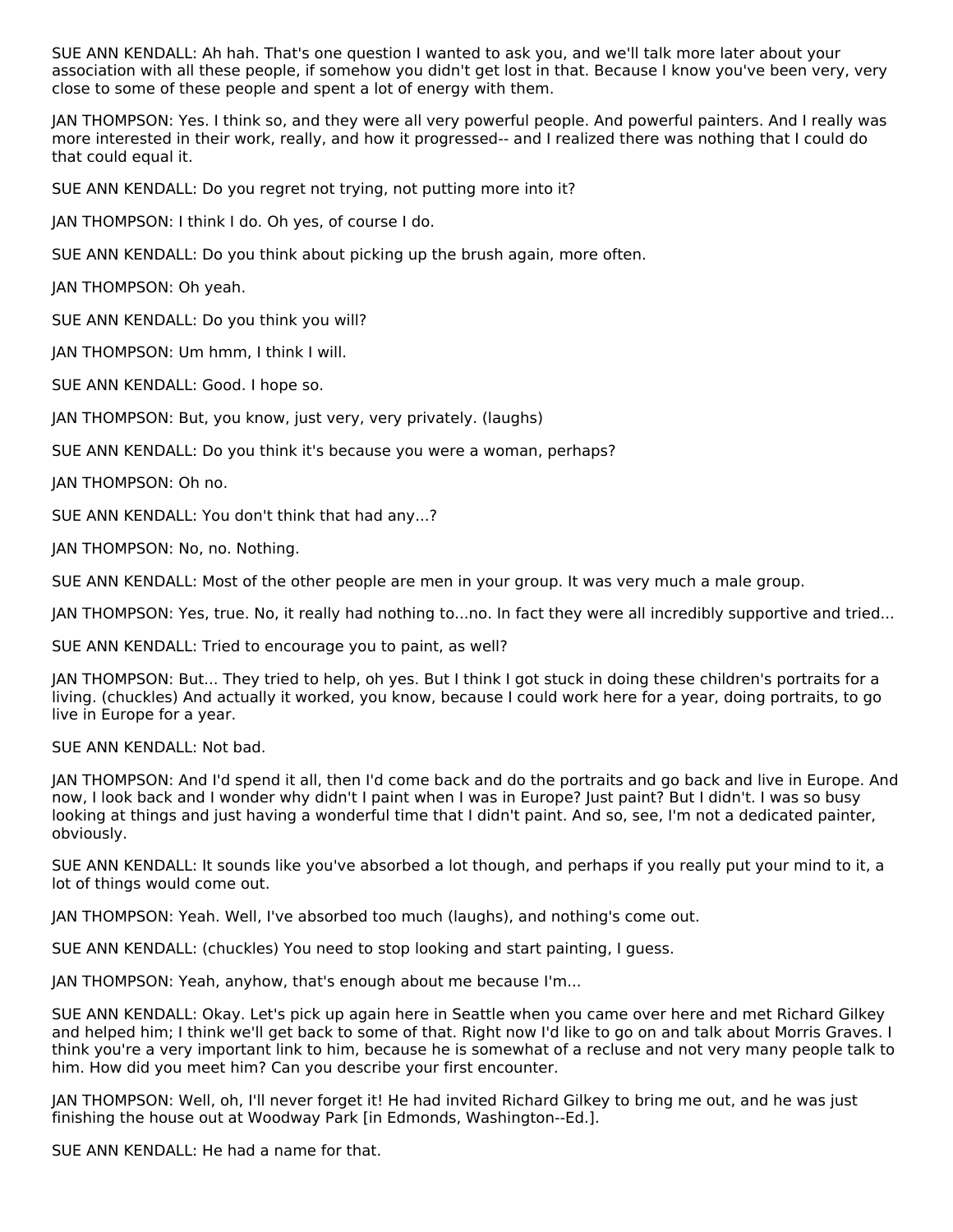JAN THOMPSON: It was called Careladen. (laughs) It was snowing and it was at night. And we went out and he had just gotten this enormous stone that weighed tons and tons and tons, and he was looking at [it--Ed.]; it was a most beautiful, great, great Japanese-type stone, \_\_\_\_\_. And he had just had it delivered, which was a terrible job. You can imagine what... And we got to the door and out stormed this man, six foot, whatever he is, six foot six I ater Ian Thompson corrected to six foot four--Ed.].

#### SUE ANN KENDALL: He's that tall?

JAN THOMPSON: Oh, he's enormously tall. He's very thin. And he had a great candelabra-- it was like a Russian movie, he had a great candelabra in his hand, blazing candles. There were no outdoor lights yet. It was snowing, and we went out and he put the candelabra-- and it must have had ten or twelve candles on it-- on this enormous stone that had the snow in the ledges, all white. And here was this devastatingly beautiful man standing behind it with his eyes flashing. Well, you know... But he affects everyone like this. He's absolutely hypnotic.

SUE ANN KENDALL: So the myth about him being somewhat of a mystic, do you accept that?

JAN THOMPSON: Oh, he's very much a mystic. But there's also the other side of the coin. For everything about him, just about the opposite can be said is true, you know. The way he wants, how he wants to be Gandhi, and live like Gandhi with just a pair of sandals and nothing. And the other half wants to live like Frederick the Second.

SUE ANN KENDALL: He has a flamboyant side, then. (laughs)

JAN THOMPSON: Oh! Very much, and everyone thinks he's this...very serious, mystic and he's being-- what's the word, well, the wild side is just as wild and flamboyant is the word, as the other side is retiring and mystic. But I think as he gets older, he's becoming more and more of the mystic and the recluse. But you see when he breaks out of the recluse, he's absolutely wild!

SUE ANN KENDALL: Right. The other side has to come forth.

JAN THOMPSON: Yeah! But everything about him, he's the most masculine man in the world. He can move mountains. You know, he worked twelve hours a day moving great stones and building a garden, building his house. And the other half is incredibly feminine, just incredibly feminine. He has the most incredible sense of sympathy, and softness. But everything I can think of-- on one side he's so generous that you can't believe it; the next day after meeting him, he knocked on my little apartment door and handed me a painting he painted for me that next morning.

SUE ANN KENDALL: Wonderful.

JAN THOMPSON: I think that possibly why he's such an exciting person is that there are these tensions, you know. And I think it showed up certainly in his earlier work.

SUE ANN KENDALL: Can you describe the works that you're talking about?

JAN THOMPSON: Well, mostly the birds, that were caught between two worlds, and they were always going towards the light, they were always held back by the dark.

SUE ANN KENDALL: Right.

JAN THOMPSON: Tortured, tormented in some way.

SUE ANN KENDALL: Ah hah. They're usually described in very spiritual terms by the people who write about them.

JAN THOMPSON: Um hmm.

SUE ANN KENDALL: Would you agree with that, or not?

JAN THOMPSON: Not completely spiritual, no. They're tormented like the Wounded Gull. I wouldn't call it a spiritual bird; it's a very wounded, hurt gull.

SUE ANN KENDALL: Do you think it's a metaphor for human existence?

JAN THOMPSON: I think so, um hmm.

SUE ANN KENDALL: Does he talk to you about his work?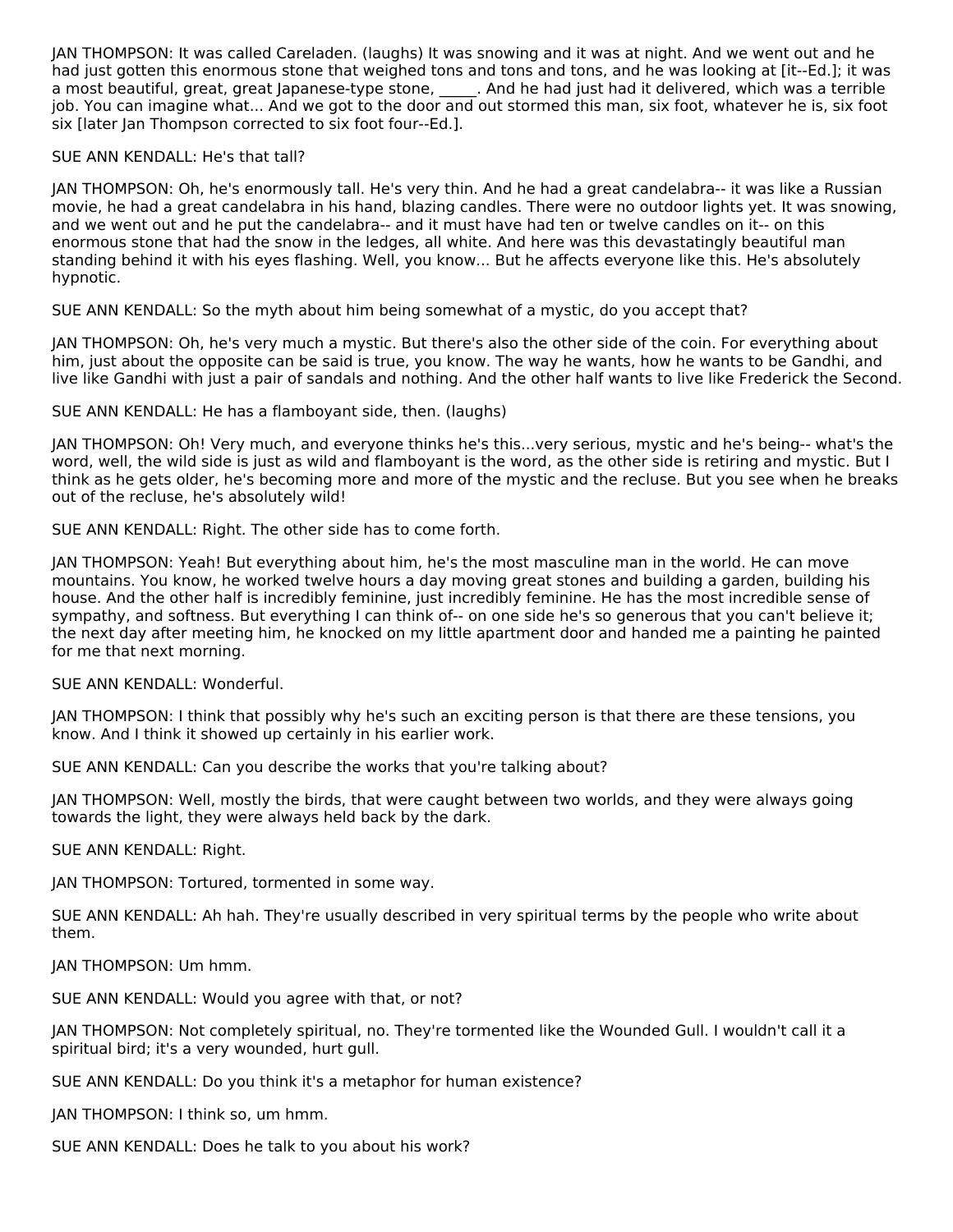JAN THOMPSON: No. Very, very seldom talks to anybody about his work.

SUE ANN KENDALL: Oh really. So...

JAN THOMPSON: He doesn't think words-- that's one of the things that's very painful for him. Well there was a period-- again, here we go, there's that split in his personality-- there was a period that he suddenly started talking about his work, and then after that he was embarrassed; he was sorry that he had talked so much.

SUE ANN KENDALL: When was that?

JAN THOMPSON: Well, it was in the fifties, and he was writing his letters to Marian Willard, and he did talk a lot about the work and how much it meant.

SUE ANN KENDALL: How about the Life magazine article that I understand exasperated him terribly.

JAN THOMPSON: Well, all articles exasperated him. There isn't an article possible, no, except Theodore Wolff's. Theodore Wolff is the only person he felt that really ever said anything that was really right about his painting.

SUE ANN KENDALL: Ah huh! Theodore Wolff does write very eloquently about him. So it's not unusual for him to be exasperated, at any rate, about what people say.

JAN THOMPSON: No. And most often I feel that he shouldn't be exasperated, because most of the things I think are quite well written about him.

SUE ANN KENDALL: What is it that bothers him about them? Does he talk about that?

JAN THOMPSON: It's [a] sort of personal violation, I think, to even see his name in print. And you know he has that terrible thing about his photograph. He does not want his photograph [taken--Ed.]. It's almost like the old superstitions that every time your photograph is shown a part of you is taken away. I don't know. He has a real phobia about that.

SUE ANN KENDALL: Almost more than the printed word is the photograph.

JAN THOMPSON: Yes, yes.

SUE ANN KENDALL: Do you think that Martha Kingsbury captures his character pretty well in her book, Northwest Traditions [Seattle Art Museum, 1978--Ed.]? I think she's the one that made the comment about his being a combination of Zen and Dada. I'm not sure that's hers, but somewhere I'd already read that.

JAN THOMPSON: That's pretty good as a matter of fact, yeah.

SUE ANN KENDALL: I think so too. It seems to me that captures him.

JAN THOMPSON: I think that's very good. It's true. When I first met him, that really was true. He was-- of course Dada is very Zen.

SUE ANN KENDALL: That's true. (chuckles) But at the same time it has a flamboyant side.

JAN THOMPSON: That's right, and he loved doing wildly funny things that would turn your world upside down, that would make you think.

SUE ANN KENDALL: Right. You're saying he does that less and less now, you think, as he gets older?

JAN THOMPSON: Well, it's not so flamboyant now. And he really is becoming more and more of a recluse. It really does kind of worry me because he doesn't want to see almost anybody now.

SUE ANN KENDALL: And does he ever leave where he lives?

JAN THOMPSON: He hasn't for quite a while, but he is going to his opening [the Whitney Museum opening of retrospective exhibition, Morris Graves: Vision of the Inner Eye--Ed.].

SUE ANN KENDALL: Oh, he is!

JAN THOMPSON: Well, they did a very clever thing-- and I don't know whose idea this was-- they had this private opening for 50 people, and a dinner, and the whole thing is in honor of Marian Willard, who is very ill.

SUE ANN KENDALL: Oh, she is?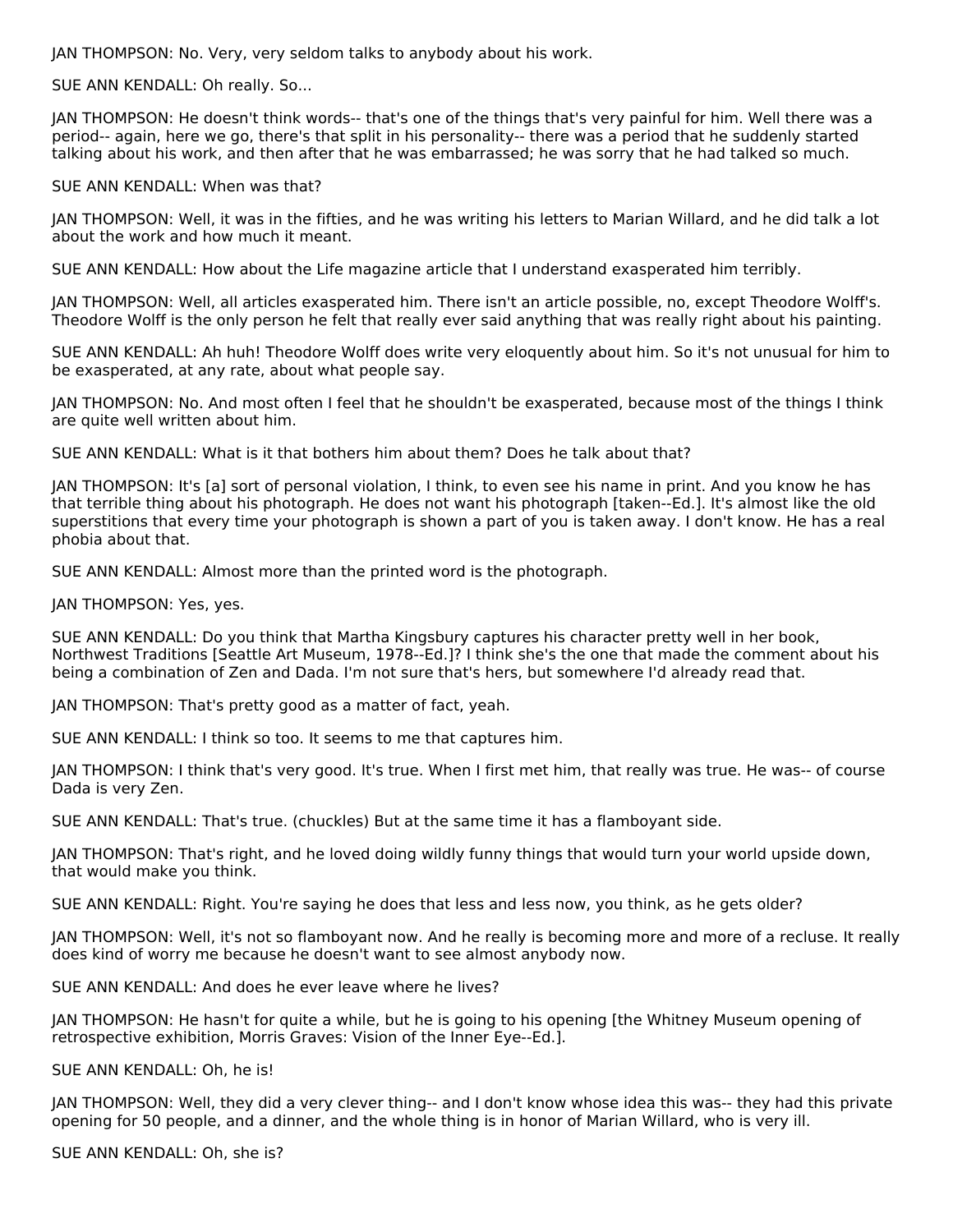JAN THOMPSON: She's very ill. And he said, "I've got to go to that." If they'd made it for him, he wouldn't have gone.

SUE ANN KENDALL: Of course not! (laughs) Very, very clever, wasn't it. Whose idea was that?

JAN THOMPSON: Well, I don't know whether it was Tom Armstrong's or what? Here's the invitation; I'll show you later. But it says black tie. He said, "I'm sorry, I have no black tie. Well, they don't care." And he's willing to come any way he wants. But it'll be interesting.

SUE ANN KENDALL: And that's the one for the 50 people?

JAN THOMPSON: That's the one for 50 people. He had written to them to ask if he could get a private viewing before the show. He's never seen a retrospective of his own-- and it's going to be very traumatic.

SUE ANN KENDALL: Right, I'll bet. I'm wondering, after he sees that, if he'll be angry about it?

JAN THOMPSON: No, I don't think he'll be angry. No. But I know he's going to be very, very nervous, upset.

SUE ANN KENDALL: Upset.

JAN THOMPSON: No. I don't know. It's going to be...

SUE ANN KENDALL: So he really objects to-- or is it that he doesn't object to what people say so much as just the fact they say it about him?

JAN THOMPSON: Sure. It's part of it, that he just doesn't want to... You know I called him; there was a beautiful article in this latest Vogue. (Which I don't have; I left it for the gallery to read. I'll get it back.) I said, "It's very faithful. It's beautifully written." And I could see [his irritation. He groaned--Jan Thompson added]. "Oh. Vogue. Oh dear."

#### SUE ANN KENDALL: Oh dear. (chuckles)

JAN THOMPSON: Now last year, John Huston, whom he got to know very well in Ireland, called him and said he'd bought a painting from the show at Marian Willard's. And he said, "Could I stop and see you?" --"Well, oh..." -- "Because I'm going to be in California, I'd like to come and see you." And Morris debated and debated; he would like to see John. So he said yes. Well then John did arrive with his entourage. He never travels anywhere alone. None of those people do, I don't think. Anyhow, he brought Billie Pearson, that jockey that is his art advisor.

#### SUE ANN KENDALL: Yeah. You know him?

JAN THOMPSON: Have you ever heard of Billie Pearson? He won the \$64,000 question about 20, 30 years ago. Anyhow, he's his art advisor. So Billie Pearson came, with his wife. And John brought his new mistress. And he brought Eve Arnold, the photographer that did that book on China. Well Morris was appalled. They were not staying with Morris, but this...

SUE ANN KENDALL: They arrived at the door, all these people?

JAN THOMPSON: Yes. But John was so overwhelmed with the beauty of the place that Morris was touched. John didn't talk; he was practically in tears. He just walked around, and everyone left John alone while he walked around. So that turned out all right, but John still didn't tell Morris what he was there for. And he introduced him to Eve Arnold and Morris said she was a charming woman. And then he brought the book out that she'd done on China, and Morris was intrigued, he thought the book was beautiful and everything. And I suppose Morris was in a good mood, and so John said, "Would you mind if Eve took your photograph?" -- "Oh no, I don't like photographs." Well, he talked Morris into having two photographs taken by Eve Arnold, which is I know what agonies for him \_\_\_\_, because he just dies when somebody takes his photograph. Anyhow, she did. And John was the guest editor for the Paris Vogue last year, for one month, so he had a feature on Morris.

#### SUE ANN KENDALL: And used those?

JAN THOMPSON: And used those photographs, yes.

SUE ANN KENDALL: Oh! And so he hadn't gotten permission.

JAN THOMPSON: Well, I think he must have, I think he did get permission at the time. He said sort of, "Now look, we'll send you the negatives, and if you don't like them, tear them up. I'm going to be editor of Vogue next month, and I'd kind of like to use one, if you approve." Well, they never sent any negatives. One was ghastly. And one was quite good.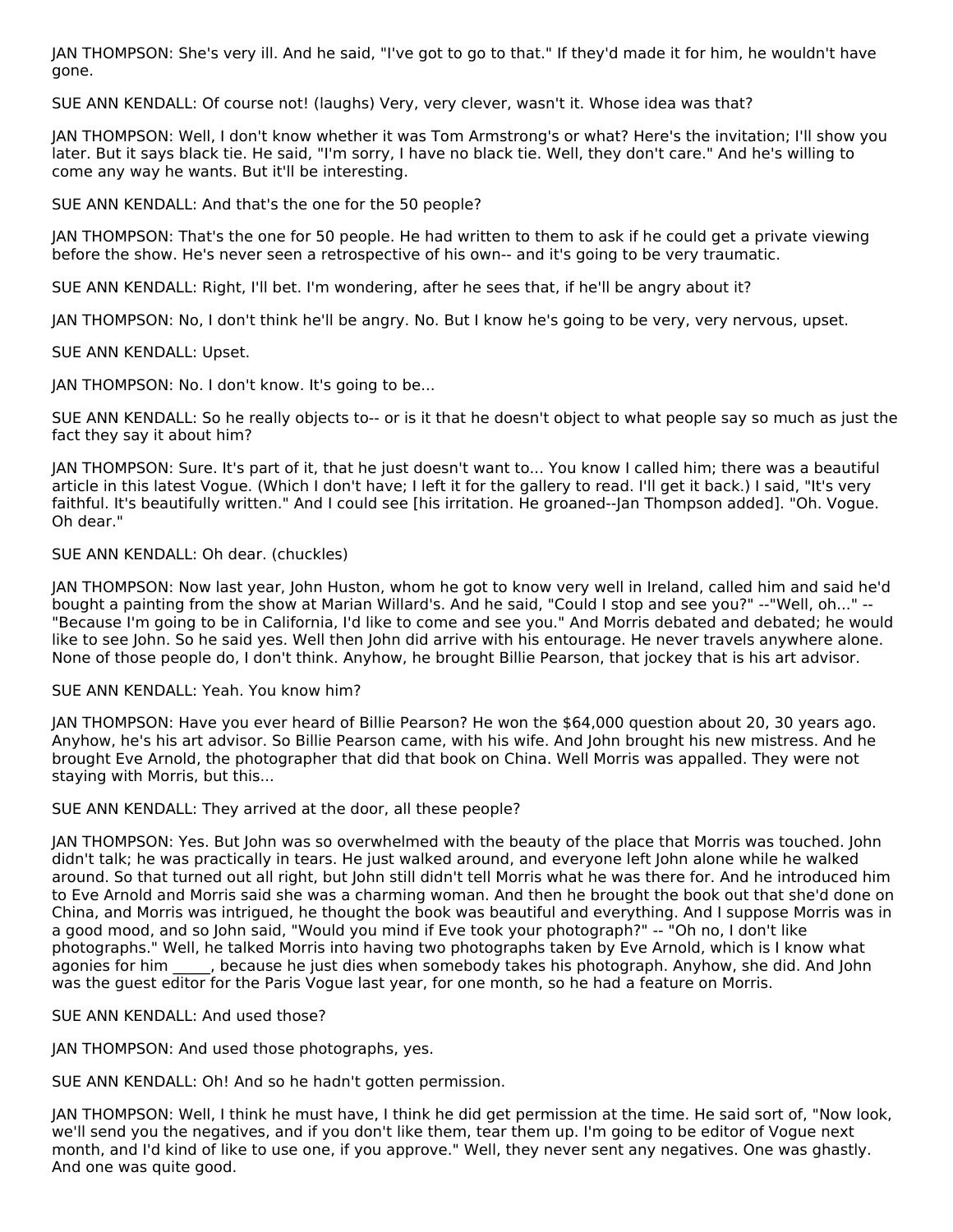SUE ANN KENDALL: Yes, he doesn't seem to fit into the mass media or technological age.

JAN THOMPSON: No. Everything is always so painful for him, you know, like that. And yet he is a sort of a public figure, not a great big public figure, but, you know, he is, and he just can't accept it.

SUE ANN KENDALL: Can't handle that.

JAN THOMPSON: No.

SUE ANN KENDALL: What is the nature of your relationship with him? He obviously is still very close to you as a friend.

JAN THOMPSON: Yeah, we're dear, dear friends, you know. And have been ever since that night. We have traveled together, and when he was very ill in Ireland, I was still in Italy, and I came over to take care of him. He really almost died-- it was a terrible illness.

#### SUE ANN KENDALL: What was that of?

JAN THOMPSON: Well, it started [when--Ed.] he was doing his sculptures in Ireland. He'd gone around getting all these pieces of marble and stones and things cut. And the Irish are so maddening; they didn't do precision work, and they ruined 90percent of it-- he was very, very nervous and upset. And he hurt his back, and that went into spasms, and that's when they didn't know what it was, and he was in the hospital, and so I came from Italy to take care of him.

#### SUE ANN KENDALL: Did he call upon you to do that?

JAN THOMPSON: Yeah. Or he called, and then he called back and said, "Please, don't come." But I came anyhow. I had to find his place which was way up in the Dublin mountains, get the car, driving with a right-hand drive, on the left side of the road. And find the hospital. It was crazy! (laughs)

But anyhow, I did manage it, brought him home, and he was in bed for two months. And then he got a lot better and John Huston said, "Now you've got to go to my doctor in Paris."-- I'll never forget the name, Dr. Dobinyi-- "He gives you these exercises and he'll fix your back right up." So Morris went there and he was gone ten days and came back, and he was limping. And I looked at him; there was a big red swollen thing behind his knee, and I thought, God, that looked like phlebiatis, so we called the doctor in [Dublin--Jan Thompson]. The doctor came to the house and had a drink, very Irish, and chatted and he goes, "Oh no, that's not phlebitis, nothing wrong with that." We were invited to Scotland for a week, this great house, some people that used to live in Seattle, in Woodway Park, the Brennens. He said, "No, there's no problem with that; you could go." Morris was feeling better, except for this big limp, so we flew to Scotland. That night about four in the morning, I woke up hearing, "Jan, Jan," down the hall, and I ran in there, and I found him. His neck was swollen this big and was all red and [untranscribable sound: a hoarse inhaling]; he was breathing like that. So we got the local doctor-- it was way out in the countryside in Scotland-- and the local doctor took two hours to get there.

#### SUE ANN KENDALL: Oh dear.

JAN THOMPSON: And he came in and said, "Well, I better take him to the hospital." And made him walk down the stairs, got him into the hospital and... Am I going on too long about things like this?

#### SUE ANN KENDALL: No, no.

JAN THOMPSON: Okay, got him to the hospital. There was bed after bed after after bed after bed after bed after bed, you know, big... And the only way Morris could breath was [sitting up--Jan Thompson]. And the nurse every time she came by, she'd push him down-- and he was dying! And [gasping sound], he'd get himself up again and sit up, and she'd push him down. And he was fighting for his life. They hadn't taken any xrays, they hadn't touched him. They had told me to leave; I couldn't stay around. So the next time she came around, Morris hit her. He had to be sitting up; he knew he was dying, and knocked her down. So they called me at this place where [I] was staying and said, "You can come and get your American patient. We don't allow this sort of behavior here." I borrowed their car, and they made him walk out of the hospital, and the doctor said, "I've known pain all my life. I've been through the war and everything, and I know when a man is faking. This man is faking." And got him in the car, and I had to get him up to the second floor over my back like that, you know. "Hhuhh," he was going and the people at the place where we were staying were embarrassed. They said, "Well, Morris is being Morris, you know."

SUE ANN KENDALL: Oh, so it's another flamboyant act.

JAN THOMPSON: Overacting, melodramatic. Morris [said], "Well, you, it's up to you." Well, I knew he was dying, and I called Victor Waddington in London, who is a great friend who's got a beautiful gallery. And Victor got the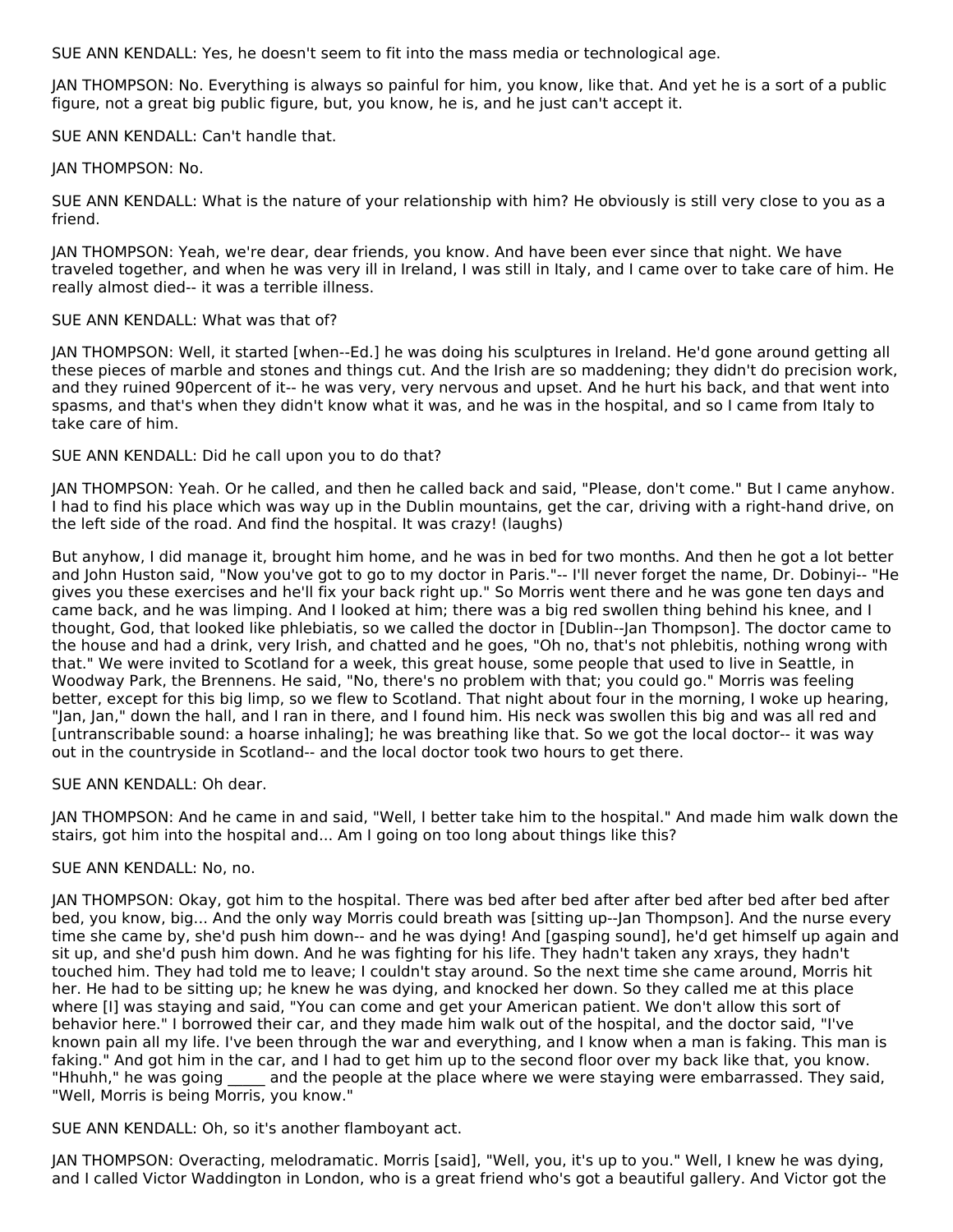American Embassy, and they found a private doctor in Edinburgh-- see it's socialized medicine, so there wasn't another doctor who would touch it; no other doctor around would touch it if his doctor says he's faking it. They got a private doctor in Edinburgh, and they sent an ambulance, but that took two days.

SUE ANN KENDALL: Meanwhile he's gasping.

JAN THOMPSON: Uh huh. And one man came with a cot, and so I had to carry the other end of this six-foot-six man down this great castle, and you know the people were standing right there. Got him to Edinburgh. It took those doctors two minutes to realize he'd had an embolism to the lung. It had been phlebitis, and the blood clot had gone to the lung. And he said very seldom do you live, without medical attention. They said, "He must be just strong as a horse and we think we can save him. But it's most painful thing a man could live through."

SUE ANN KENDALL: Wow.

JAN THOMPSON: He was in the hospital six weeks, in Scotland.

SUE ANN KENDALL: What kind of impact did that have on him? Did you talk about it?

JAN THOMPSON: No, he wouldn't talk about it, no. And he sent me back to Italy then.

SUE ANN KENDALL: And what year was that?

JAN THOMPSON: It was about 25 years ago, because it was the same year Ward Corley died, that beautiful painter, that was our dear, dear friend.

SUE ANN KENDALL: Right. '58 or so.

JAN THOMPSON: Twenty-five years ago, sixty..., about '58, '59.

SUE ANN KENDALL: With someone as sensitive as Morris it seems like that kind of experience would have had a major, major impact. It would for anybody. But he doesn't talk to you about those kinds of things.

JAN THOMPSON: Well, now he remembers it with a laugh, you know. He seems to remember the ambulance and those awful people.

SUE ANN KENDALL: But he doesn't talk about his work with you. I'm surprised.

JAN THOMPSON: Very seldom.

SUE ANN KENDALL: Have you ever watched him work?

JAN THOMPSON: Oh no. Oh nobody ever did. I mean he guards his studio like, oh my...

SUE ANN KENDALL: Is it true that he sort of goes into a trance-like state? Do you know?

JAN THOMPSON: I think so. Everything has to be just right, and it's just pure inspirational painting. It's not the kind, you know, like Guy Anderson, or Bill Ivey, [who--Ed.] can paint slowly, relaxed, \_\_\_\_\_ eight hours a day, people can drop in... It's just a different kind of painting. And Morris, I think, paints in a flash. It either turns out or it doesn't.

SUE ANN KENDALL: Has he said that, or are you just assuming?

JAN THOMPSON: I don't remember ever talking about it. [His latest work, however, is not done is such a spontaneous way-- it is much more carefully planned and executed.--Jan Thompson added]

[Tape 1; Side 2]

JAN THOMPSON: You know, he never liked to talk much about working. He would never comment, say, at Gilkey's. And Richard Gilkey, because the way Morris is, never lets down. But Bill Ivey would say, "Well, how's the work? How's the painting going?" And it would make Richard very, very nervous, whereas Bill loves to talk about painting. It's great to talk with Bill about painting. He just loves to talk about it.

SUE ANN KENDALL: Right.

JAN THOMPSON: Oh, Morris loves to talk about other people's paintings, you know.

SUE ANN KENDALL: So, he'll discuss other people's work?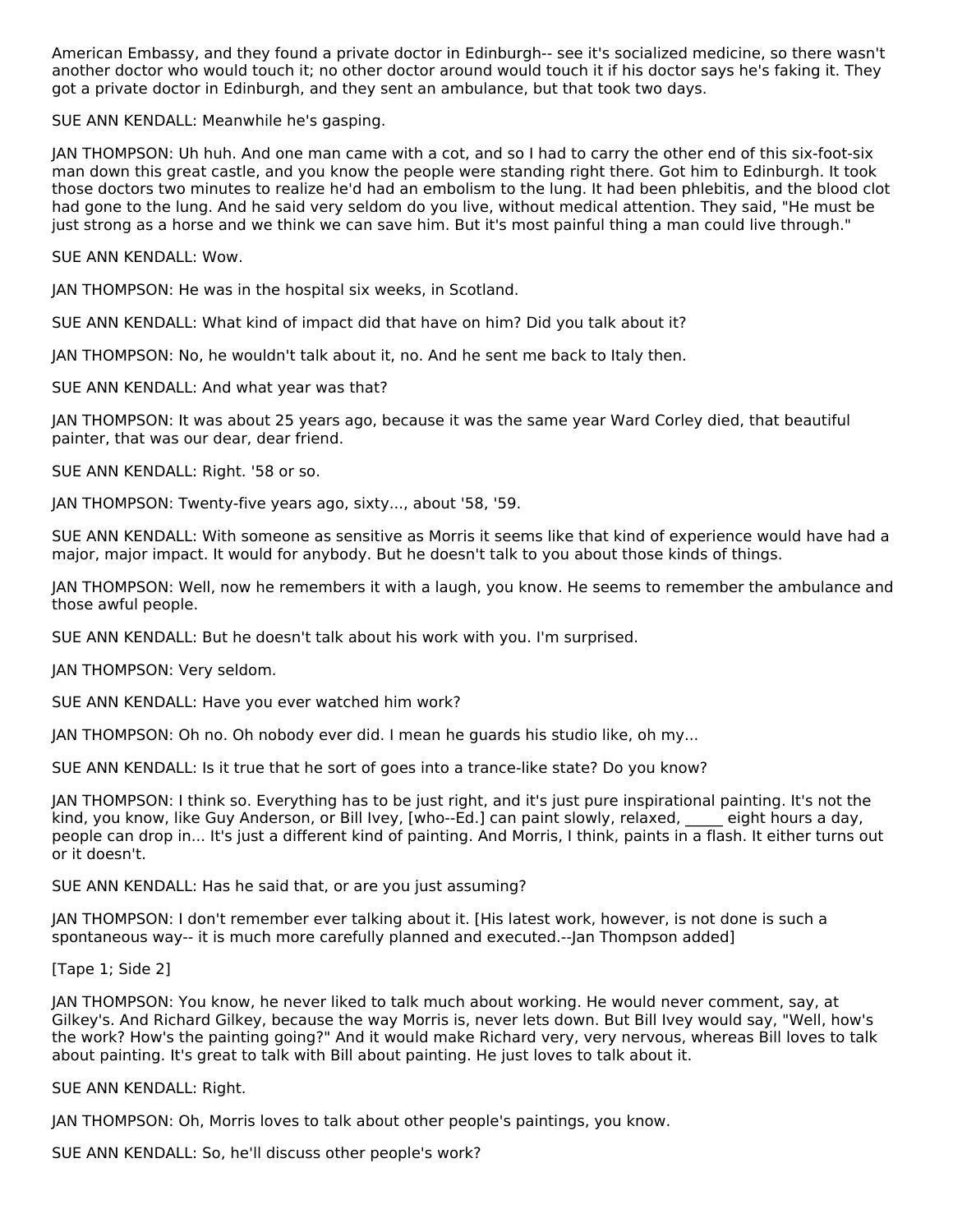JAN THOMPSON: Uh huh.

SUE ANN KENDALL: Whose work does he like?

JAN THOMPSON: You mean in Seattle or generally?

SUE ANN KENDALL: Both. Seattle and in general.

JAN THOMPSON: Who would be his favorites? It's really hard to say.

SUE ANN KENDALL: I mean maybe more than one person, but...

JAN THOMPSON: I know he loved Bonnard.

SUE ANN KENDALL: Paul Klee, maybe.

JAN THOMPSON: Of course.

SUE ANN KENDALL: Which is understandable.

JAN THOMPSON: An amazing array, like he loves pop art, and was really very excited about pop art. All kinds of artists that you would never suspect. And I'm not I probably can't speak right of the moment. I know Rothko [and Gorky and Jasper Johns, etc., but he has many paintings in his house of minor painters no one has ever heard of- -Jan Thompson added].

SUE ANN KENDALL: I'd be pretty curious to know. Does he relate their work to his own?

JAN THOMPSON: Oh no, not at all. I can't think of any work that he relates to his own, unless it's part of the Orient, something Asian.

SUE ANN KENDALL: Does he view his work as a spiritual striving or understanding, as it's so often written.

JAN THOMPSON: You know, it's something I've just never [discussed with--Ed.] him.

SUE ANN KENDALL: So your friendship really doesn't revolve around his work so much?

JAN THOMPSON: Not really, no.

SUE ANN KENDALL: Are you sort of soulmates, or...?

JAN THOMPSON: He does say things like, "I'm very excited [about what--Ed.] I've just done," and it's either "the very worst thing I've ever done," or "the very best." And then, you know, he'll call the next day and say, "Oh, it was such a disaster. I thought it was so beautiful, and then I look at it today and it's just ..." He will talk that way.

SUE ANN KENDALL: But that's very unspecific.

JAN THOMPSON: Uh huh. The latest painting he just did, he did talk about, and it was something so unlikely, the kind of painting, that I can't imagine him doing it. It's a scene with cliffs and the sea, and on the sea is a boat, a container cargo, and on the cliffs is a puffin, a real tough, wild puffin. You know, [a] puffin is not a spiritual bird; it's a tough, wild bird.

#### SUE ANN KENDALL: Right.

JAN THOMPSON: And I said, "Well, Morris, you know, I'm puzzled by this because the cargo ship is certainly not threatening, it's very ethereal, and the puffin is so tough. What I would assume Morris would be saying was that the bird is endangered. And he laughed and he said, "No, I was saying just the opposite; that everything is one really after all, and that the cargo ship is part of the whole scene." So I never know! (laughter) And that's one thing I've learned, never to second guess Morris, never to guess what he's thinking. I'll see a movie and I think, "Oh, I know you'll love this movie, Morris," and he'll hate it. Or I'll see a movie that I think, "I know he'll hate it, I just know it," and he'll love it. Books or things like that. It's not always that way, at least not...

SUE ANN KENDALL: But often, he surprises you?

#### JAN THOMPSON: Right.

SUE ANN KENDALL: Huh! Does he talk about Eastern mysticism at all? Does he talk about the references that Kass speaks of in the book [Ray Kass, Morris Graves: Vision of the Inner Eye, Braziller for the Phillips Collection,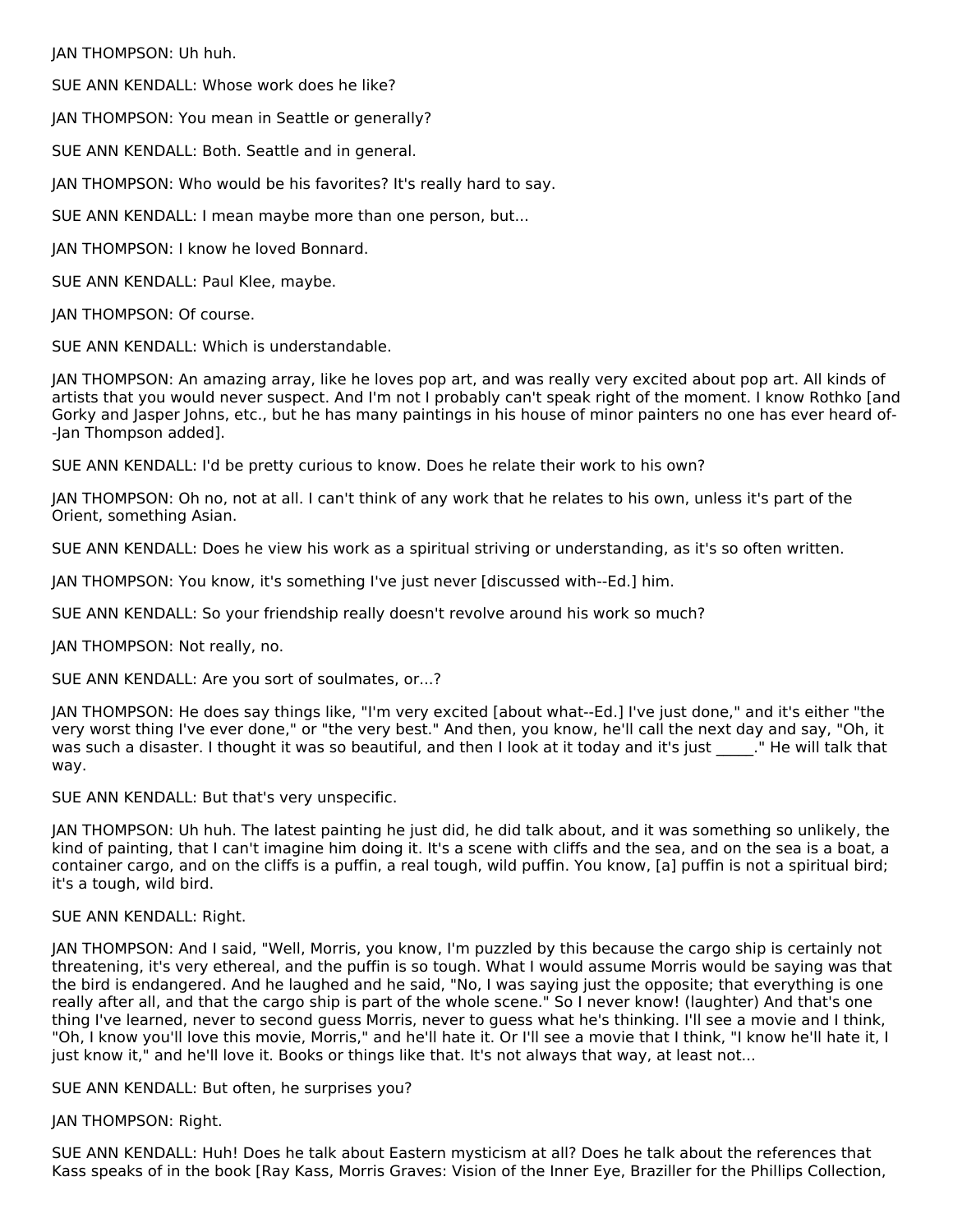#### 1983--Ed.]?

JAN THOMPSON: Yes, he does quite a bit. He reads a lot, all the time, about Eastern thought.

SUE ANN KENDALL: And that's been true over the years?

JAN THOMPSON: And he quotes Coomaraswamy, and Rama Krishna. [In retrospect, Jan Thompson is not sure this is accurate--Ed.] And he does meditate. Somebody said to him, "Do you meditate?" [and he said,] "Well I don't have specific hours, I meditate all the time; I never stop."

SUE ANN KENDALL: So his understanding is intellectual as well as intuitive, you would say?

JAN THOMPSON: Yeah, I think so.

SUE ANN KENDALL: He's actually studied it. He knows about it through reading. And his nature seems to lend itself so much to that that it could be sort of an intuitive understanding only, but it sounds like what you're saying is that it's both.

JAN THOMPSON: It's both. It really is. It really works with him. And he is quite Zen in that he sees the madness of everything too.

SUE ANN KENDALL: Um hmm, yeah.

JAN THOMPSON: And he can laugh, you know. He's got the most wonderful laugh, and he really can laugh at himself and the world.

SUE ANN KENDALL: So even though these things-- these articles and so on-- annoy him, he can ultimately laugh about them?

JAN THOMPSON: Um hmm.

SUE ANN KENDALL: That's good. That's probably his saving grace. Do you think that perhaps he is the one artist of that group of four [artists in the Northwest commonly associated together: Graves, Tobey, Kenneth Callahan, Guy Anderson--Ed.] that deserves to be called a mystic?

[Break in taping]

JAN THOMPSON: You see I'm not sure what a mystic really is. Part of him is a mystic, yes, and I think maybe more so than any of that group, yes.

SUE ANN KENDALL: Do you think he's psychic? Would you call him a psychic?

JAN THOMPSON: Well I've known several times he's been quite psychic, yeah.

SUE ANN KENDALL: I would have assumed that.

JAN THOMPSON: Actually it was Doctor Lobb, the head of Swedish Hospital, who was his doctor; he is a good friend of Morris' and he cared for Morris' mother. And Dr. Lobb is a scientist and a doctor and he called me one morning and he said, "I literally am trembling. I got a call this morning from Morris. I hadn't heard from him for a year." (This was so unusual, many years ago.) And Morris said, "I'm terribly worried about you. [I've been] terribly worried about you all night; I just had a dream that something terrible was wrong." Dr. Lobb said, "I had just gone through a divorce, that terrible trauma that happened to this  $\blacksquare$ .

SUE ANN KENDALL: This was with Lobb's family?

JAN THOMPSON: With Lobb's family. And Morris had picked that up somehow. And Dr. Lobb said, "I don't believe in this stuff, you know, I'm a scientist. This doesn't happen." It doesn't happen that often.

SUE ANN KENDALL: No, but there are people who do attune to that.

JAN THOMPSON: He is so attuned to the people that he likes-- very, very close to people.

SUE ANN KENDALL: Are there other examples of when he's been able to pick up something like that?

JAN THOMPSON: Well, he'd been living in Ireland, and he had no idea that I was going through a trauma, in a very low time in my life, and he wrote and said, "I decided that"-- you know, he just enclosed a deed to two-anda-half acres of his Woodway Park property, that was in the process of being sold. And here was the deed for me, which was so wonderful because he didn't know that I was going through a bad time. But it came at the right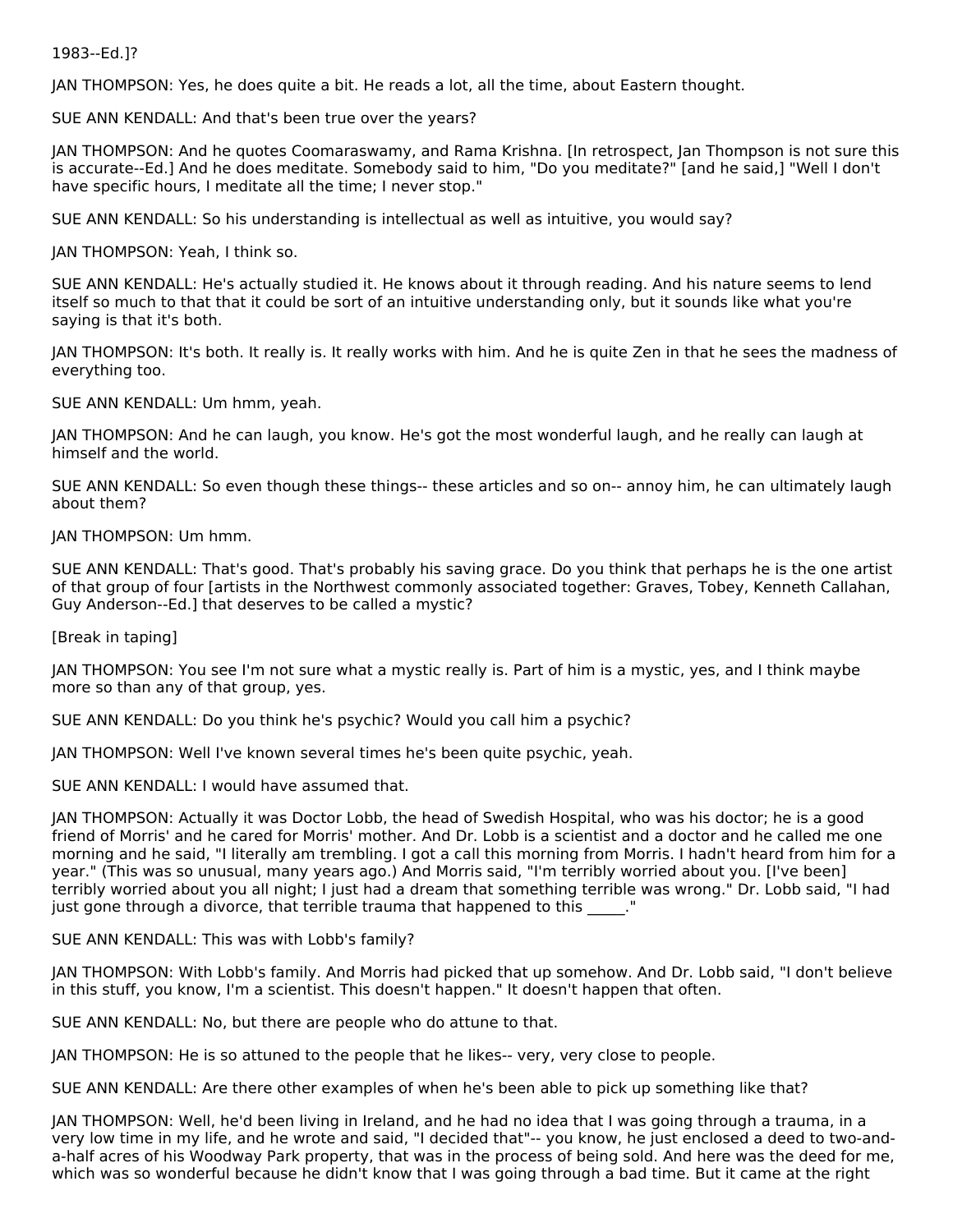time.

SUE ANN KENDALL: Almost as if he knew you needed something like that, that it would be appropriate.

JAN THOMPSON: That's right. But it's happened many times, that way, with me. And I think with other people too--I'm sure with Marian Willard.

SUE ANN KENDALL: What has her role been, since you mentioned her now. I know they corresponded because there are excerpts of the letters in Kass's book.

JAN THOMPSON: Yeah. She was really very important in his life, his mentor and his...

SUE ANN KENDALL: Now is their relationship more specifically regarding the art, since she was his dealer?

JAN THOMPSON: It was both. It was both. They were very close. And very close before I met Morris, you see, because they were friends from '43, I think, '44 on. And she was absolutely wonderful for him. She drove him crazy but then anybody handling Morris' finances would drive him crazy. I mean, I'm sure that he drove her crazier than she drove him. (laughs) Because he never has enough money, you know. He drives an old, old car, and doesn't buy clothes or anything, but he does have beautiful homes and beautiful objects-- which aren't out any more; they're all behind doors, so that the place is absolutely sparse.

SUE ANN KENDALL: Why are they behind doors?

JAN THOMPSON: I think he just got tired of [seeing] all these different things. There are a few beautiful things out, very beautiful.

SUE ANN KENDALL: You mean they're in storage?

JAN THOMPSON: No, they're [in] cabinets in his house that all close. So when he wants to see one of the beautiful objects he can bring it out.

SUE ANN KENDALL: So you do visit him where he lives now?

JAN THOMPSON: Um hmm.

SUE ANN KENDALL: And who else does he still maintain contact with, as a close friend?

JAN THOMPSON: Oh, Richard Gilkey. They're very close. And Janet Huston [serves as Gilkey's agent--Ed.], he invites her down. The Hatches [Marshall and Helen; collectors of Graves' work-Ed.].

SUE ANN KENDALL: But he doesn't come up here to visit?

JAN THOMPSON: No. No, it's too hard because he feels kind of obligations to see so many people if he comes; he can't just come casually. Oh, he likes Phil McCracken very much. And he just said he'd like to come up and see Guy again.

SUE ANN KENDALL: Well, but he doesn't; it's just hard for him to do that, even though he'd like to.

JAN THOMPSON: Very hard.

SUE ANN KENDALL: Uh huh. Back to the whole question of mysticism, since it's one that continually gets bounced around in regard to this group of people. I guess I wonder if it isn't partly because of Morris that that word was coined. I'm not sure it was used in relationship to him to begin with, and yet it seems like he perhaps represents what the people who say that are talking about.

JAN THOMPSON: You see, Mark Tobey was a Bahai, and I think that is mystic. Kenneth Callahan painted sort of mystic [paintings-Ed.].

SUE ANN KENDALL: I don't [think] it applies to him very much, myself.

JAN THOMPSON: No. Kenneth Callahan's not a mystic, but he painted sort of mystic paintings, you know, what they call mystic painting. And Guy Anderson's not, but certainly Guy is very spiritual.

SUE ANN KENDALL: Um hmm. They all had some aspect of themselves that perhaps could qualify as a mystic. So you don't think it's a misnomer particularly?

JAN THOMPSON: No, I think it's just that it's been so overdone. It is a part of it.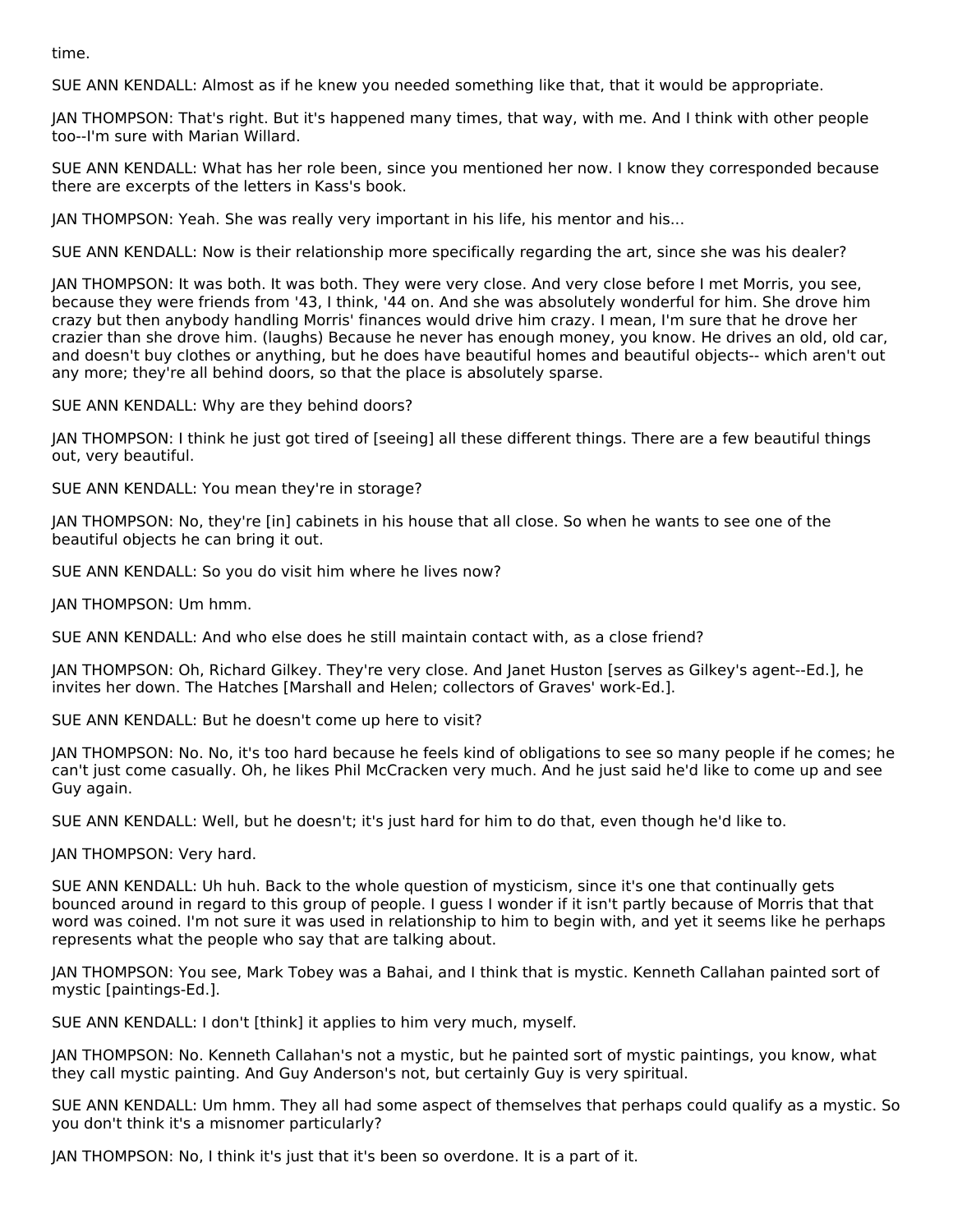SUE ANN KENDALL: Yes, and then how people interpret that term. It gets sort of popularized.

JAN THOMPSON: That's right.

SUE ANN KENDALL: And becomes distorted I think. As a writer myself I don't even like to use it, because it's so overworked.

JAN THOMPSON: He used to sign his letters to me, laughingly, "Northwest Mistic." [sic]

SUE ANN KENDALL: (laughs) This is Morris?

JAN THOMPSON: Uh huh.

SUE ANN KENDALL: Oh, that's wonderful. Oh goodness. Okay. You actually were involved in some of the pranks and so on. I know that Ray Kass talks about a couple of them in the book. What about your trip to Mexico with Morris; there's some Dada-type activities that were a part of that?

JAN THOMPSON: Not really in Mexico I don't think. I just remember one vivid image. Let's see, Richard Gilkey drove his old Model-A down to Mexico; (laughter) and Morris drove his old truck. So they followed each other down, and they played games all the way down, and they finally got there. Ward Corley and I followed by plane; we were not about to drive down. And Morris went to a little place on Lake Patzquaro, where Gordon Onslo Ford, a painter, had a villa. And Gordon Onslo Ford had told Morris to use the villa. Well he got there and it was absolutely filthy. And so he spent two weeks cleaning [the whole place]. There was a maid that went with it, and they worked and they fixed a room... And in the meantime Richard Gilkey and Ward Corley and I'd found a place in Morelia, and we fixed that up and were living in that. And just as [Morris--Jan Thompson] stopped cleaning up, the people that had leased it showed up, and they said, "Well, we've leased this for a year." "But, but, but, but, Gordon Onsley Ford told me I could have it." "Sorry." And so Morris got it all cleaned up for them and had to leave.

SUE ANN KENDALL: Had to leave! Sounds like it was very important to Morris that his environment be right.

JAN THOMPSON: Oh, it has to be... Oh! Yes.

SUE ANN KENDALL: Because all these different houses that he had, he spent lots of time getting ready.

JAN THOMPSON: Yeah, very.

SUE ANN KENDALL: Do you think that that has to do with his ability to paint? To go into the kind of trancelike state that he needs to...?

JAN THOMPSON: I think so, I think so. Everything has to be right-- the silence, the size of the room, or...

SUE ANN KENDALL: Now when he's traveling-- and I'll get back to this trip, I sort of interrupted there-- does he look at a lot of art? Or [was] it just a fun trip?

JAN THOMPSON: Yes. No, he looked at, he looked at all the Riveras and Orozcos and everything. Oh yes he looks at everything.

SUE ANN KENDALL: So he's a very visual person, as well as having this spiritual side.

[Break in taping]

JAN THOMPSON: Yeah, it was a marvelous image. Morris had bought a whole bolt of magenta Mexican material, violent magenta color. And he was in this open truck. We were driving back to Morelia. He wrapped part of the bolt around his shoulders, a' la Isadora Duncan, and then he was driving down the highway, with this whole bolt of material streaming, this magenta just rippling down, you know, for about three or four blocks, and he was driving about 50miles an hours. It was a beautiful sight. (laughter)

SUE ANN KENDALL: Almost like a Christo Running Fence, only running behind the car.

JAN THOMPSON: Exactly, exactly. Very much so.

SUE ANN KENDALL: So. Let me see, we're on the Mexican trip here. You went down for how long?

JAN THOMPSON: Well, we thought we'd be there for quite a while. Then we all...

SUE ANN KENDALL: Until he got ousted from his house!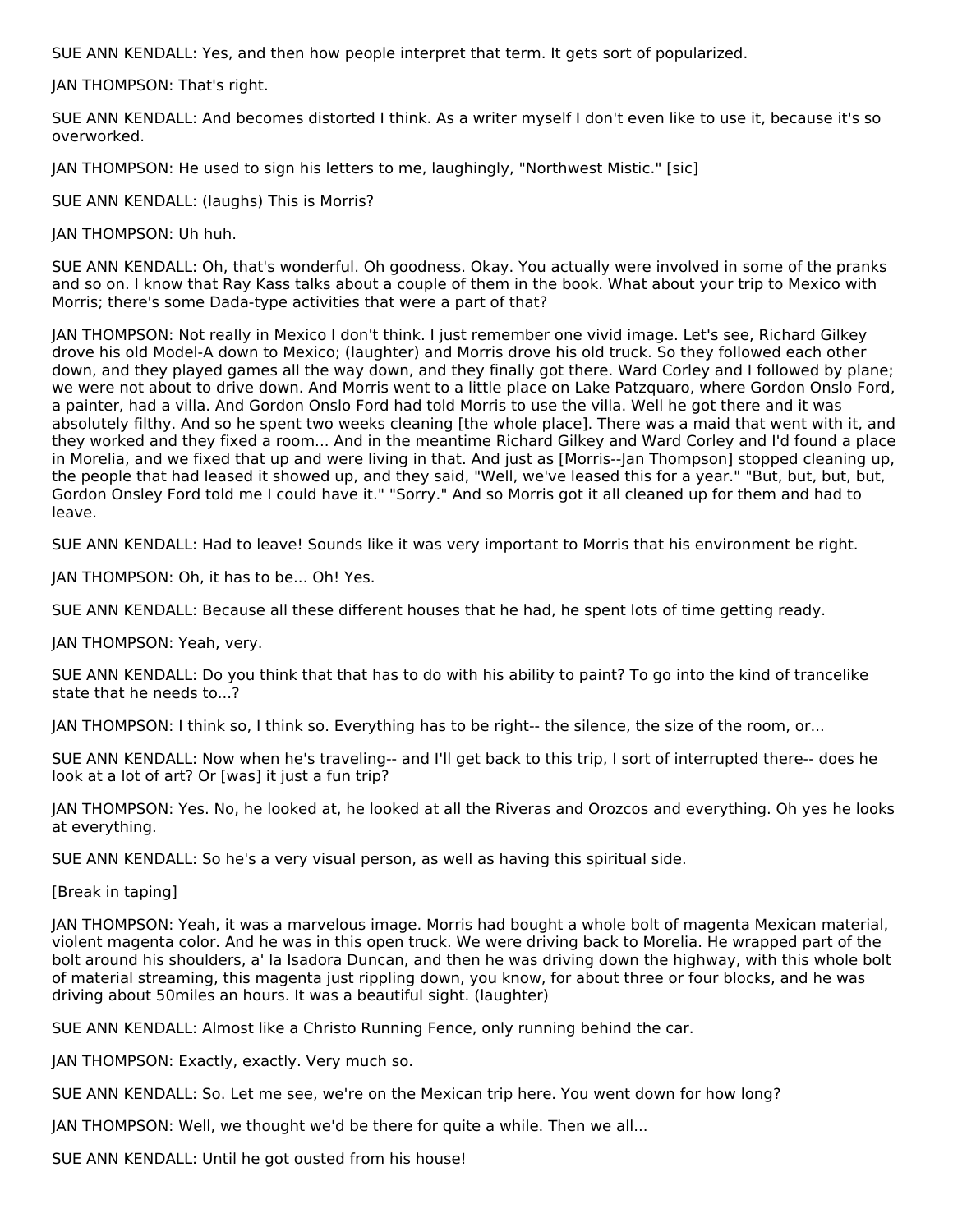JAN THOMPSON: But then we all got sick, and we just hated Mexico. (chuckles) Well, it just didn't work... Umm, here I was a lone woman with these men, and we all looked wierd and the Mexicans just couldn't-- I mean we couldn't get into hotels, they wouldn't... (laughter) I mean they'd look at us and say, "No way." An old ModelA and an old truck and we weren't rich, and we weren't-- Well, and rats came up the toilet and...we came home.

SUE ANN KENDALL: Oh dear. (laughter) Too bohemian for...

JAN THOMPSON: Right. Oh gosh. The truck broke down the minute we got across the border. Luckily we crossed the border, and we had to stay there three days. We called Carolyn Kizer, who was married to Stu [Stimson--Ed.] Bullitt at the time, and she sent us \$250 to get home. (laughter)

SUE ANN KENDALL: Well, sounds like you had a lot of fun with all that though.

JAN THOMPSON: Oh yes. Oh, it was wonderful.

SUE ANN KENDALL: And you're right, you're the only woman with all these men, and...

JAN THOMPSON: I know. But by this time we'd bought all this-- this is not important but I have to tell you- furniture and stuff for the house, like toilet seats and a refrigerator and stove, and there wasn't anybody around to buy it. Now you can sell easily if you can find a tourist, but there weren't any tourists. So we went out into the desert and set up a housekeeping set, with a toilet, the refrigerator, the stove, a table, two tables, and all these chairs and stools and this set and then just drove away.

SUE ANN KENDALL: (laughs) Oh, how wonderful.

JAN THOMPSON: I wanted to stay and watch whoever found it. It was set up like a little living room and kitchen setup.

SUE ANN KENDALL: Oh, I think you people created some real happenings.

JAN THOMPSON: Yes.

[Break in taping]

SUE ANN KENDALL: I guess I'm asking questions about some of these fun things just to set the record straight. Morris was more than, or is more than, just a mystic. He lives out in the middle of nowhere. So some of these things are important just for that reason. You had another experience you wanted to relate.

JAN THOMPSON: Well it was just such a beautiful experience. We were in-- Morris and Richard Svare, who was his secretary for several years, and was a dear friend and lives in Greece now, and Dorothy Schumacher, who I don't know if you've read about her...

SUE ANN KENDALL: Yes.

JAN THOMPSON: ...but she was a very important person in Morris' life, very.

SUE ANN KENDALL: I'd like to ask you some more about that.

JAN THOMPSON: They were in Ireland. This was very early on; Morris was trying to find a place [to live]. I was in Sicily. And we decided to meet, only they were going to travel into France, and we thought well let's try to meet on the Riviera. But we had no way to [write--Ed.]; we traveled for six months, you know, and I was traveling on my motor scooter from Sicily and wandering. We tried to keep track, you know, notes at American Express, all this \_\_\_\_\_.

SUE ANN KENDALL: (laughs) Right.

JAN THOMPSON: So we had it vaguely down for one [place--Ed.], we centered it on a certain week, and in the Riviera, kind of this general district. I was to leave them a message in Cannes. And this morning that I came across the border on my scooter-- and I had three bags on this scooter, and I looked like a [gypsy--Jan Thompson], oh I was jet black. Anyhow, I had just these feelings [this was the day--Jan Thompson] and first thing I saw when I crossed the border was one of those beautiful flower stands that they have in France.

SUE ANN KENDALL: Oh yes.

JAN THOMPSON: I bought all these flowers and made a wreath for my head. And I was driving along and we met! Right on the Riviera overlooking the ocean in this brilliant [sun--Jan Thompson], and they saw me coming with the flowers in my hair. And we passed like in a dream. We went just slowly waving, and then we turned around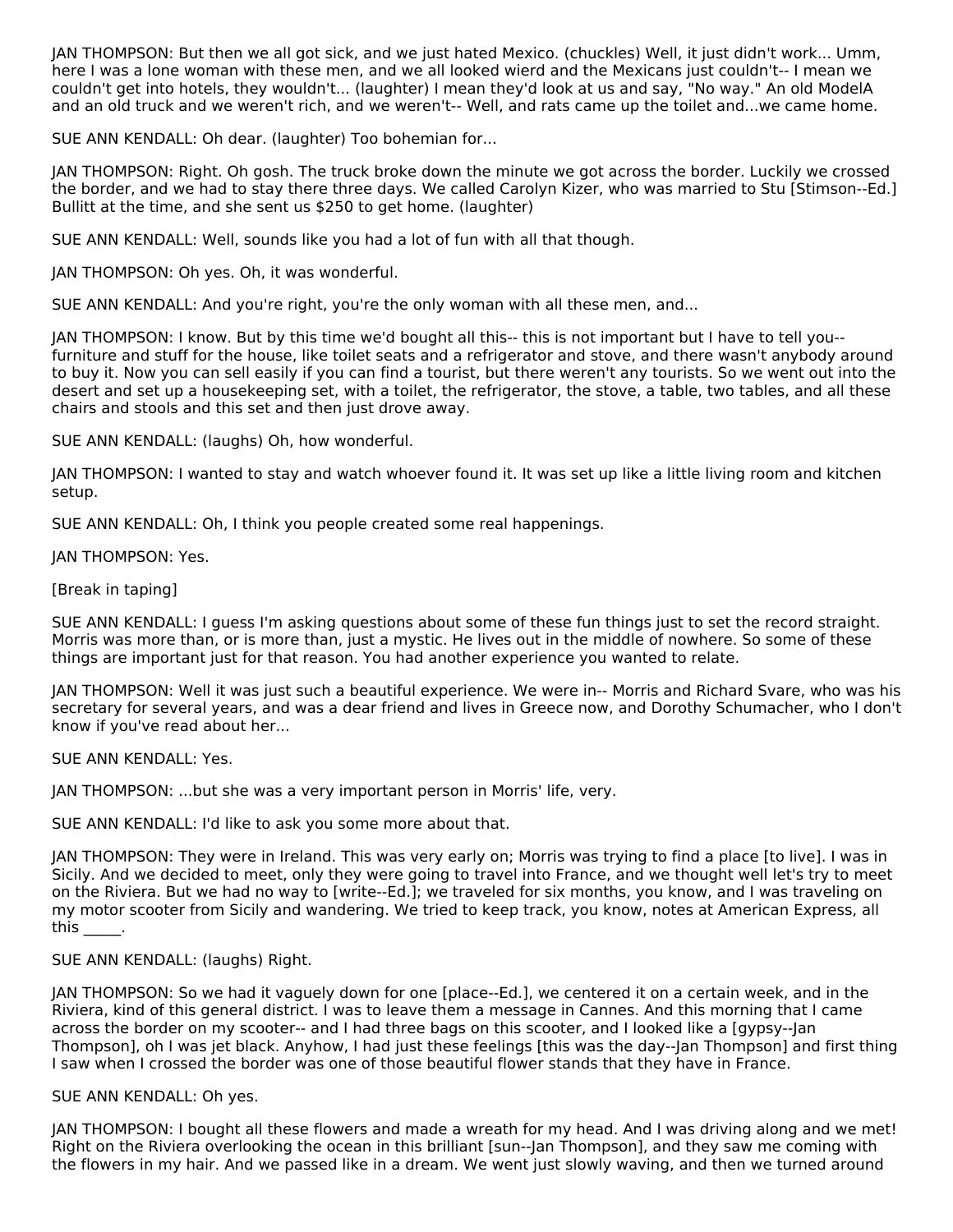and came back. And we were all sobbing. We hadn't seen each other for almost a year.

SUE ANN KENDALL: Oh, my gosh.

JAN THOMPSON: And it was the most beautiful experience, because we had no idea that we really would be on that road at that particular time.

SUE ANN KENDALL: Of course not!

JAN THOMPSON: But we planned to try to be.

SUE ANN KENDALL: Oh, that's wonderful, though. So you've met in all kinds of places and sort of touched bases with each other.

JAN THOMPSON: And we stayed at a little place along the Riviera in this hotel. And Dorothy Schumacher and I had a room. I couldn't speak French. That morning-- the walls were quite thin-- in the morning this man came in with that marvelous coffee and they were pouring the coffee in with the milk. And I said, "Oh no, no. Just coffee, no lait." (laughter) (I knew the word for milk.) And Morris [banged on the wall--Jan Thompson] and said, "Atta girl." (laughter) And then in about five minutes the door burst open, and here was this six-foot-six character in a maid's uniform he found in a closet, with the stripes the way they do it, with a little apron and a little duster's hat. And he had a mop and \_\_\_\_\_, and he pulled us out of bed, and said, "Gotta change the beds." And then the maids came in and went, "Ahh." And we were kicked out. (laughter)

SUE ANN KENDALL: Oh goodness. Through all of this, how did all of these artists survive, financially?

JAN THOMPSON: I'm not quite sure. Well, you know, one thing, Betty Bowen, who died, was everyone's fairy godmother. And she helped Richard Gilkey and... Of course Morris was selling then.

SUE ANN KENDALL: Right. By that time Marian Willard was selling for him.

JAN THOMPSON: Uh huh. And how did the rest of us survive? Well I was doing these portraits [and working at the University Bookstore-Jan Thompson added]. Betty helped us a lot with that. It was tricky, but it worked.

SUE ANN KENDALL: Um hmm. Because it doesn't seem like Seattle was very much of a place to support artists in the forties.

JAN THOMPSON: No. No it was wasn't.

SUE ANN KENDALL: And fifties for that matter.

JAN THOMPSON: And fifties, no. In fact, Tobey was, you know, living very, very sketchily too, although he was very well known by that time.

SUE ANN KENDALL: So even being well known didn't mean that they were getting much money.

JAN THOMPSON: No, no.

SUE ANN KENDALL: I always wondered about that.

JAN THOMPSON: He was selling his paintings for \$250. And very few people had that!

SUE ANN KENDALL: That's right, at that time. So it was hard but you did somehow... Seems like you made the best of it, and had a good time nonetheless. It's still difficult of course for artists, but things are different now.

JAN THOMPSON: They may be different but, golly, this last year has been a bad year for artists.

SUE ANN KENDALL: Yes, very. Very bad period. And I guess you know that, selling at the Foster/White.

JAN THOMPSON: Oh. Very, very. It's just heartbreaking. They can't afford even to frame their paintings. It's kind of going the way the 1950s had been.

SUE ANN KENDALL: Is it getting better, do you think?

JAN THOMPSON: I guess so. I'm sort of encouraged, just the last two weeks, slightly encouraged.

[Break in taping]

SUE ANN KENDALL: I wanted to ask you too about Morris' work, in a little more detail. And how you interpret his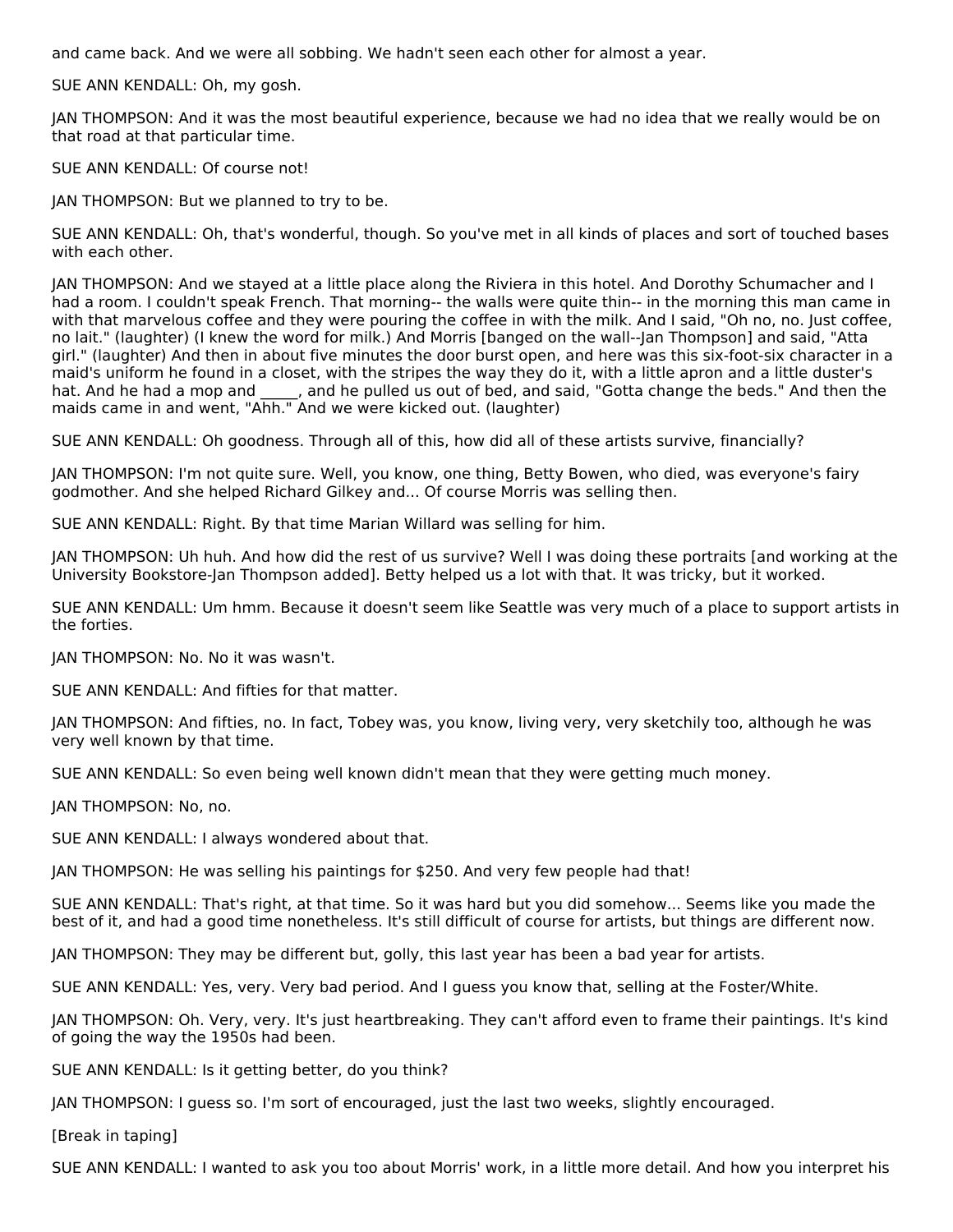work, and how it's changed over the years. I guess we could go back to the earlier work first, the earlier birds.

JAN THOMPSON: Well, the main change that I can see is that it's become very calm and glowing. It's like everything is very still and vibrating at the same time. Where before it was all very emotional, and very moving, and kind of wild, now it's the last big flower studies. And some people that think they're just sweet pretty little paintings. Someone like Matthew Kangas [Seattle critic--Ed.] has just dismissed him completely because he doesn't see what they're doing. I mean they're just being so quiet and so full of-- I don't know the word. They're just vibrating, I think, by themselves, and they're sort of this quiet.

SUE ANN KENDALL: But the sense of life; there's a whole...

JAN THOMPSON: Yeah, they're not just pretty paintings. They're much more than that. He's always painted flowers, you know; it isn't just a new thing. But his earlier things I think were much more a statement of turmoil and...

SUE ANN KENDALL: His own searching?

JAN THOMPSON: ...anguish and search. He's always searching, searching, searching. And he knows there's no answer . Whereas the later things have this quiet incandescent quality.

SUE ANN KENDALL: Would you call it a spiritual quality?

JAN THOMPSON: Oh very much so. I think the last things are more spiritual than the early; I think the last flower paintings are more spiritual than those spirit birds.

SUE ANN KENDALL: Ah hah. But you think in a way some people's interpretation of those is too much based on pure aesthetics? As you say, "just pretty pictures," and they're looking at them from that point of view.

JAN THOMPSON: Yes, yes. I don't know. Maybe some people would never see; I mean, maybe I see more than there's really there.

SUE ANN KENDALL: And he hasn't talked to you about those either?

JAN THOMPSON: Well, a little bit. He said about those, "I don't want to say anything, absolutely nothing. I just want them to be what they are. They're there. That's it." And whereas the earlier things were always some kind of protest, some sort of statement. The noise paintings were obviously, as you know, a protest.

SUE ANN KENDALL: Um hmm.

JAN THOMPSON: But a lot of the paintings, the birds, were not protest-- like Gulls in a Sea of Light, and things like that. That's a very spiritual thing. But the Wounded Birds [sic] and the Birds Maddened By the Winter of War [sic] were anguished paintings. I think one of the most-- I don't know whether the spiritual or what-- the painting called Bird Searching for the Cliffs. The one the Chicago Art Museum office. I had never seen it in real life until the opening at Washington [retrospective exhibition, The Phillips Collection, April9, 1983--Ed.]. And I tell you, I think that's his greatest painting. It's so powerful.

SUE ANN KENDALL: Um hmm. I've just seen it in reproduction.

JAN THOMPSON: It's coming from the dark, heading toward the light. And it is incredible! In fact, one man was standing beside it and he said, "I thought I've seen most of the Graves paintings, but I've never seen this one." And he said, "My life will never be the same."

SUE ANN KENDALL: Wow, very powerful impact on him.

JAN THOMPSON: Uh huh. In fact the woman that bought that originally, bought it for her daughter who was dying.

[Tape 2; Side 1]

JAN THOMPSON: I think it was about six months that she was in bed before she died, and she had this painting right at the [foot--Jan Thompson] of her bed. And the mother wrote to us, and she said that painting brought such peace to her daughter that she just looked at the painting for the last six months of her life. The mother donated it to the Chicago Art Institute in memory of her daughter.

SUE ANN KENDALL: Yeah, his paintings have that kind of power, for sure. Do you think that often he has been interpreted too much just on aesthestic terms?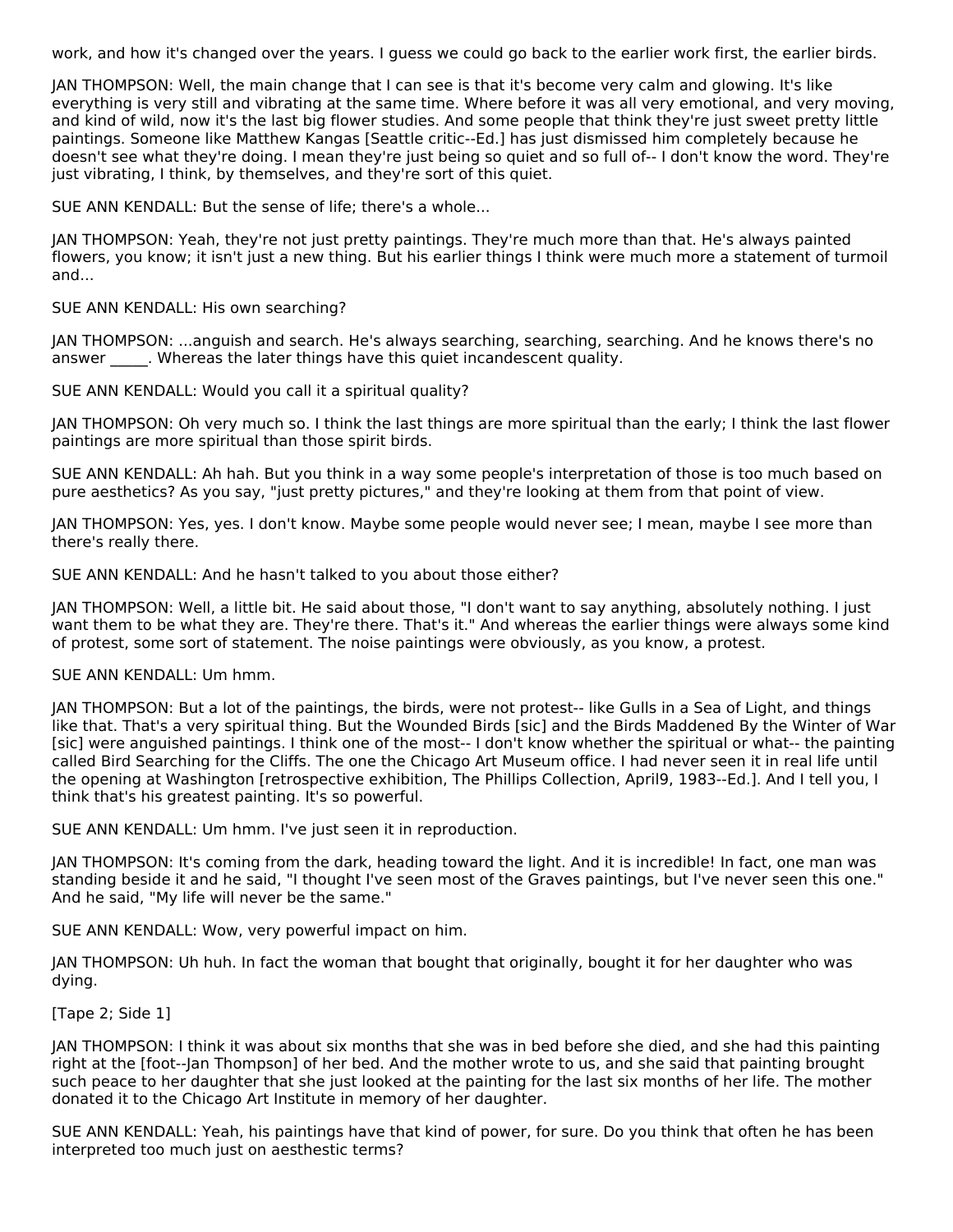JAN THOMPSON: I wouldn't say so.

SUE ANN KENDALL: With formalism as prevalent as it was through all those years...

JAN THOMPSON: Yes, yes. Well, he was such an oddball that he just didn't fit anywhere. And I don't think anybody knew what to say, you know.

SUE ANN KENDALL: Um hmm. And yet it seems to me they recognized that what he was doing was very good. But [they] didn't have the tools to deal with it.

JAN THOMPSON: Yes. But they couldn't quite, because he doesn't fit anywhere.

SUE ANN KENDALL: No, and that's a little bit like Paul Klee; even though he was associated with the Bauhaus and you can find things to say about him, his work as a whole doesn't quite fit in. And then he wasn't intellectual in the way that, say, Picasso's cubist period was. So it's hard to pinpoint, and it does stand apart, for sure.

One more question before I go on and ask you about some of the other people: if you were writing about Morris, what kinds of things would [you] say that perhaps weren't said in Ray Kass' book or in some of the other books? Since you...

JAN THOMPSON: Oh, I never would write a book about Morris. (laughter)

SUE ANN KENDALL: Why is that?

JAN THOMPSON: I think I have inherited some of Morris' reticence to talk much about private things, you know. I think maybe naturally I'm not that way; but I think over the years I've become more and more reticent because of his feelings, and I'm so sympathetic to them.

SUE ANN KENDALL: Um hmm. Especially as it relates to Morris, more than in general?

JAN THOMPSON: Um hmm, yes. I don't think I ever could write anything about Morris.

SUE ANN KENDALL: Almost too close. But I guess I'm saying are there things that you think are important about him that haven't been said? Not necessarily personal things that would betray that trust that he has in you as a friend.

JAN THOMPSON: No, I think the main thing, like [we covered], is that there is no one Morris Graves. You know, there could be 20 books written about him by different friends, and everyone would have a different point of view and a different Morris.

Some people, for instance, have gotten very, very disillusioned and disappointed in Morris because he wasn't the Buddha that they wanted him to be, their god. Barbara and Clayton James were very close, and he met them in the conscientious objectors camp, in the war. They were very close. And they're lovely, lovely, beautiful people, and they came and moved right next to Morris in Woodway Park, built a house. And they got very upset because Morris was becoming worldly and he wasn't just this perfect mystic.

SUE ANN KENDALL: He wasn't sitting out underneath a tree.

JAN THOMPSON: That's right; he wasn't being a mystic, and he wasn't being a recluse--I mean as much as they wanted him to be. And like, he got the Duke and Duchess of Windsor Award and went to Paris to receive it, and met them and delighted in it, you see. That's what, I think, upset them more than anything. Or the Rothschilds invited him and he went. Well that was very upsetting; he should have stayed... I mean that was selling out, I think, is the way they would put it. And then they hated, they didn't like his pranks, you see, and then the real blow was [with--Ed.] the "you're not invited party." And he, without consulting them, just assuming that they'd think it was a great lark, put their name on the list of artists.

#### SUE ANN KENDALL: And so they came?

JAN THOMPSON: Oh, they, no! He said, "These Northwest artists are-- you are invited to a-- you are not invited to it." And he put down Clayton's name as some of the non-invitees, you see, without consulting them. And they were so angry that they even took the paintings back, brought the paintings back that he'd given them, and left them in the field, between their houses.

#### SUE ANN KENDALL: [Oh my word.]

JAN THOMPSON: They were hurt. But I don't think they've spoken, oh they've spoken, but just barely. And they were really close.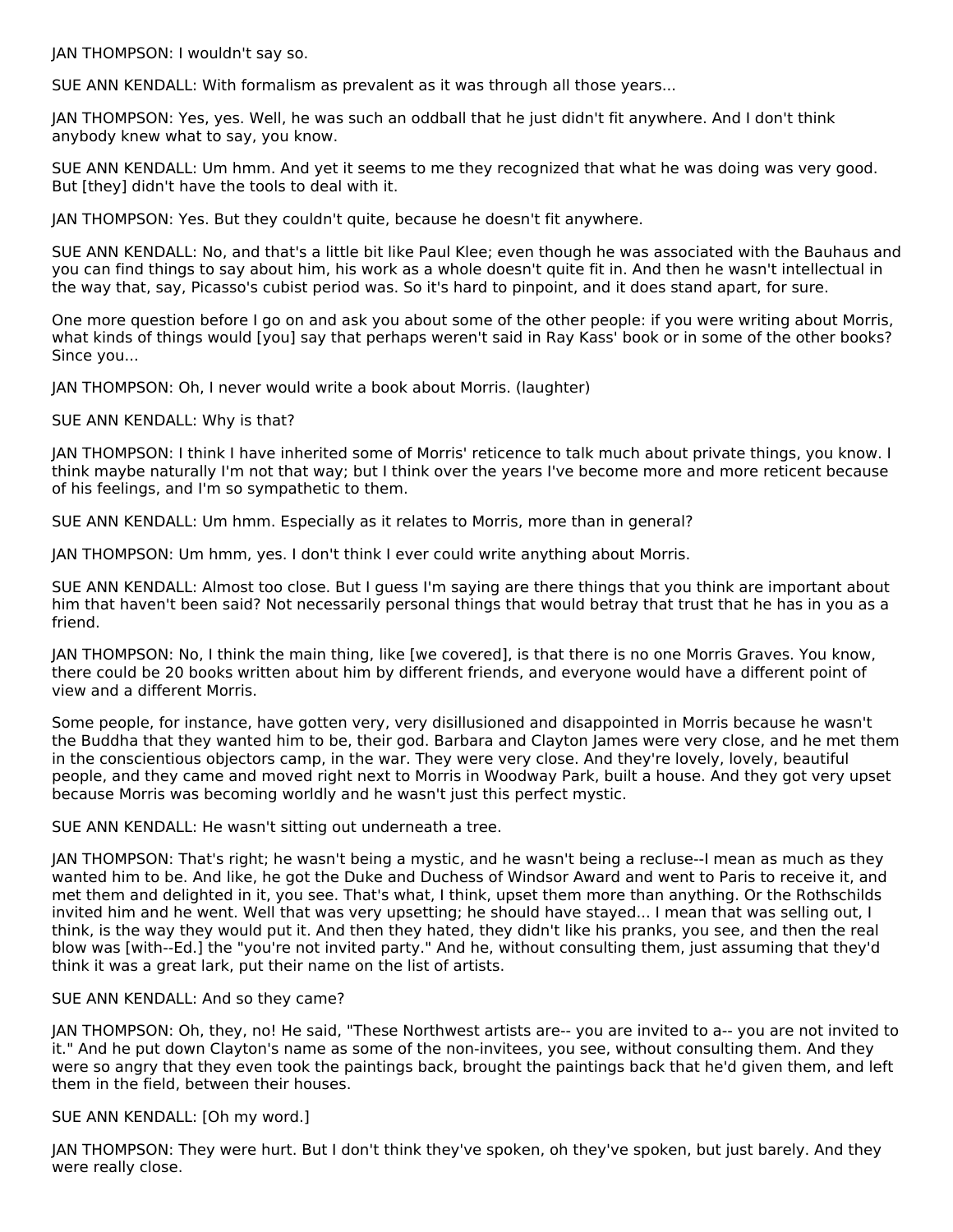SUE ANN KENDALL: And that was way back in what, early fifties, must have been.

JAN THOMPSON: Yes. And they still speak of him with real regret, the god that failed, you know.

SUE ANN KENDALL: Couldn't accept the fact he was human like the rest of us, almost, and did funny things, and...

JAN THOMPSON: That's right. And they didn't like his concern with wordly things like wanting beautiful furniture and beautiful objects, although they lived beautifully, they really do, but it was a different thing. They felt that...

SUE ANN KENDALL: He wasn't living up to their image of him?

JAN THOMPSON: ...they felt he was becoming seduced by the world.

SUE ANN KENDALL: And yet of all the artists that I can think of, Morris is probably one of the least seduced by the world.

JAN THOMPSON: The least seduced, I know, I know, exactly. (laughter) But they still, you know, [live] in a very strict code, Barbara and Clayton James, a wonderful code. Their purity is almost hard to follow, real hard to follow.

SUE ANN KENDALL: The rest of us can't quite keep it up. (laughter) Oh, but that is amazing, especially in relationship to Morris, who's...

JAN THOMPSON: And I know Guy Anderson, too, thought Morris had sold out, because he's running around the world meeting all these important people.

SUE ANN KENDALL: Huh! So even among the artists there was that feeling?

JAN THOMPSON: Oh yes.

SUE ANN KENDALL: And who else? Tobey was-- well, Tobey's very worldly though.

JAN THOMPSON: Yes, he was, but I think the whole... Now let's see. I'm sure Carl and Hilda Morris-- they were never close friends-- but it was mainly Barbara and Clayton and Guy and Tobey that just thought that was about the end of his being an artist.

SUE ANN KENDALL: And was this like the early fifties that this happened?

JAN THOMPSON: Late, more like late fifties.

SUE ANN KENDALL: It seems that you've sort of been able to maintain contact with a lot of these people who themselves don't always get along.

JAN THOMPSON: Yes. yeah. Well, I love them; they're all such wonderful people. But, it's very hard for wonderful people to get along.

SUE ANN KENDALL: (laughs) But you seem to have managed yourself to be able to stay friends with all of them.

JAN THOMPSON: Yeah, I really love them all. I never was very close to Tobey. He put me off. I just couldn't quite get that close to him.

SUE ANN KENDALL: Just as personalities go, you mean?

JAN THOMPSON: Yes. Oh, I was a little frightened of him.

SUE ANN KENDALL: Are you willing to talk a little bit about the big split between Tobey and Graves?

JAN THOMPSON: Well, the big split had happened apparently before I met him, and I never could see that it was a big split because after I met Morris-- and Morris was always inviting Tobey out-- everyone was talking about their terrible feud. Well, I never really saw it! I do know that Morris was always being terribly hurt, I mean he did revere Tobey quite a bit, and Mark was always hurting him dreadfully by saying... People would tell Morris things that Mark had said about Morris. And I know he would be dreadfully hurt. But he always tried, and he'd invite Tobey [out]... In fact Tobey kept saying he wanted to live in the country, and so Morris arranged that Mark could buy some property out at Woodway Park, which he did. And then he hated it; he just hated it. He never built anything.

SUE ANN KENDALL: Well, he was a city person.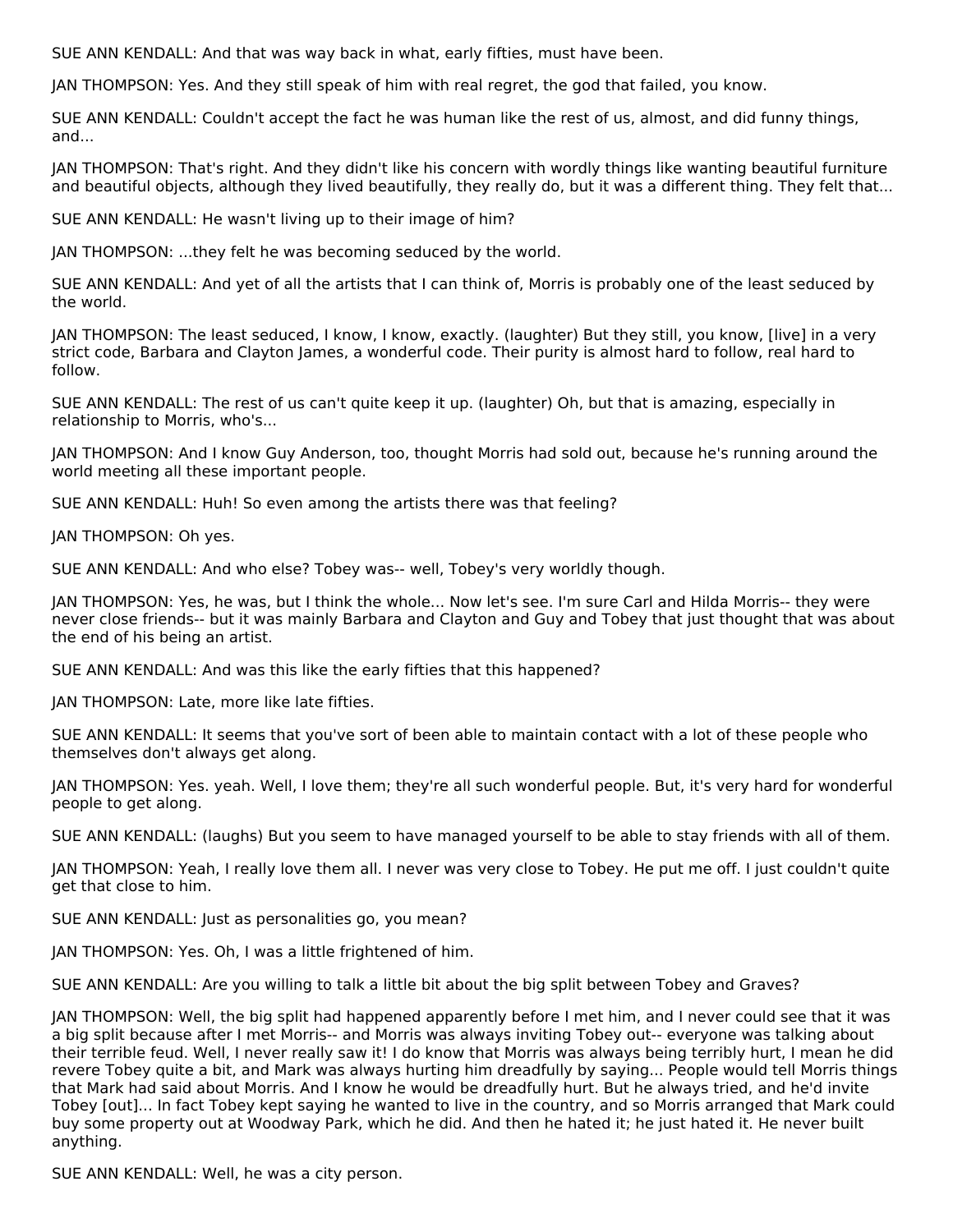JAN THOMPSON: He was a city [person]. But about '55 or '6, we were in Paris and Tobey was there. [At--Ed.] the meeting between Mark and Morris-- I mean, there was no feud-- they obviously cared a lot for each other.

SUE ANN KENDALL: And he was friendly-- you were going to say-- at that meeting.

JAN THOMPSON: Yes, oh yes. And it was really quite beautiful. I was walking behind with Richard Svare and seeing those two arm in arm, they were beautiful, and they had so much to talk about and so much in common. It was just a shame that-- and of course I may be prejudiced because I saw it-- I was close to Morris-- I saw from my point of view how Morris did try, and how he was rebuffed. I think I just really feel that it was more on Tobey's part, you see, than it was on Morris'.

SUE ANN KENDALL: Do you think it had to do with their work, and jealousy?

JAN THOMPSON: Apparently; Mark was a very jealous man.

SUE ANN KENDALL: That's fairly well known.

JAN THOMPSON: He never forgave Morris for becoming famous before he did. And, you know, it was just so silly. And it wasn't Morris' doing; he just happened to send these paintings and they got picked up by Dorothy Miller. But I don't think Mark ever forgave.

SUE ANN KENDALL: What about the white writing that has been so written about and who did it first and so on? Isn't there some dispute of who took from whom?

JAN THOMPSON: Not really. I think it's obvious that Mark started the white writing, and Morris did a few white writing things, but that's not, I mean that's such a...

SUE ANN KENDALL: Yeah, that happens all the time with artists.

JAN THOMPSON: Of course.

SUE ANN KENDALL: I just wondered if it wasn't that Morris did some and then sent them on and they were sold and maybe that was what disturbed Tobey?

JAN THOMPSON: Yeah, it probably was. But it was so completely different from anything Tobey was doing.

SUE ANN KENDALL: Right. Their paintings are like night and day.

JAN THOMPSON: I know, completely different! It was hard to believe that he could have claimed that he had copied.

SUE ANN KENDALL: Who was first anyway isn't all that important, but it's interesting because you hear different stories. I certainly wasn't there and don't know, but it's only important as it relates to the development of their work; I'm not interested in all the gossip that surrounds it, but if in some way it influenced the course of their work.

JAN THOMPSON: Well, I think they both influenced each other's work. And I think that the white writing did influence Morris' work, in a way. He took and he changed it; he took it in a different way. I just don't think it's [been] important in Morris' painting; I can't see that it is. I can see that Mark went on with it, and refined it and it became something very, very special.

SUE ANN KENDALL: In his work, sure. What about cross influences, not only between Tobey and Graves, but any of them-- Gilkey and Graves...

JAN THOMPSON: Well, I know Leo Kenney... Graves has just been his idol forever. And although he doesn't really paint like him, you can see a definite influence in his work. And Gilkey has always, in a way, almost fought against [it--Ed.]. He just wished he hadn't been so influenced; and he couldn't paint anything [for years-Jan Thompson] without thinking, "What would Morris think of this?"

SUE ANN KENDALL: Oh, so it was that powerful an influence?

JAN THOMPSON: Yeah, it was. And Morris didn't want it to be, you know, he certainly wasn't trying to be a guru or anything like that.

SUE ANN KENDALL: Right. So you're saying, in the case of Kenney and Gilkey, that Morris Graves really was held up very high rather than Tobey. Because so often you hear about Tobey's being sort of the spiritual father of the group.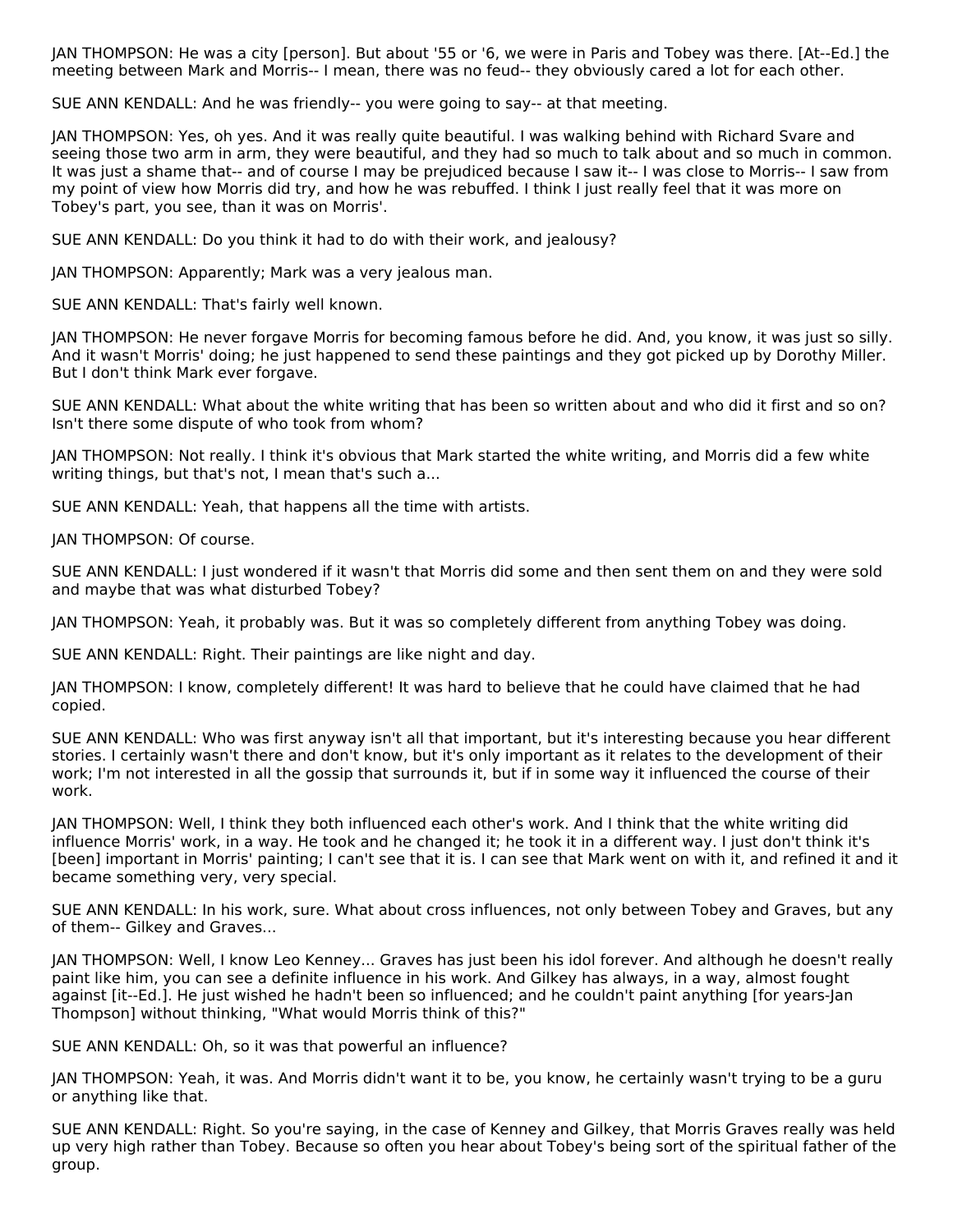JAN THOMPSON: Right. Tobey wasn't, for Leo Kenney, no. It was Morris for Leo Kenney. Richard revered Tobey, too, though. He used to clean out his [Tobey's--Ed.] basement and do all that stuff. Loved listening to him and talking to him, and they had a pretty good relationship. Tobey did three beautiful portraits of Gilkey. Unfortunately I think he-- it would have been nice to have given him one. He told him he could have one for \$250; well, it was like \$250,000 in those days. But they are beautiful portraits.

And then I think Ward Corley would have been one of the important painters, but he died very young. Oh, and we've forgotten Sherrill Van Cott, who was a very important painter, who died when he was 25. He and Morris were close, very close. He did sculpture up until his heart got so bad that he [then] took up painting but he Have you seen any of his?

SUE ANN KENDALL: No.

JAN THOMPSON: I don't have any here. He was in Fortune magazine; they did a whole spread on him when he was 22 years old.

SUE ANN KENDALL: Hmm, I'll look that up.

JAN THOMPSON: And he \_\_\_\_\_ was beautiful. He was very influenced by Morris. And then Ward Corley was very influenced by Morris.

SUE ANN KENDALL: You say they were influenced. In what way, can you be more specific? It was different for each of them, perhaps?

JAN THOMPSON: Yes. Sherrill adopted Morris' technique completely, with the tempera gouache paintings. He painted little lizards and little animals, and they were really quite spiritual. He was probably closer than anyone. Gilkey [was influenced--Ed.] mainly in the way Morris saw things.

SUE ANN KENDALL: Saw things, literally, or thought about things?

JAN THOMPSON: The way he saw, visually. And Kenney also adopted the gouache and technique. Kenney knows more about Morris' work than anyone I know. He could talk about Morris' painting so articulately. I can't. I'm not articulate talking about painting. But he is incredible. Really. I've never heard anyone talk so well about paintings. They just come alive, and they just get very exciting. He knows every single painting by heart that Morris has ever done.

SUE ANN KENDALL: That's amazing. Now, did any of them take classes from Morris when he taught at the museum?

JAN THOMPSON: Morris never taught.

SUE ANN KENDALL: I thought he did! A little bit at SAM [Seattle Art Museum--Ed.]. I've wondered, because it doesn't sound like something he would do.

JAN THOMPSON: No, he never did [as far as I know--Jan Thompson].

SUE ANN KENDALL: He worked there for a while. But he didn't ever teach?

JAN THOMPSON: No.

SUE ANN KENDALL: Okay, maybe next time we'll go on more with these other people.

JAN THOMPSON: There are some marvelous stories about Morris and John Cage.

SUE ANN KENDALL: Oh yes, I'd like to get into that, as well. Before we sign off this time, I'll go back to my other question, which was if you were to write something on Morris-- and I realize you maybe wouldn't write, but to talk about-- are there things that you would want to include that haven't been?

JAN THOMPSON: I'd have to think about that because it's got me stumped; I really can't think right now.

SUE ANN KENDALL: Okay, we'll give it some time.

[Tape 2; Side 2]

SUE ANN KENDALL: Jan, last time we spoke a lot about Morris Graves, and your friendship with him. I have just a couple more questions about that and then we can move on to other things. I wanted to ask you about John Cage's influence on Morris, and if you knew John Cage when he was here?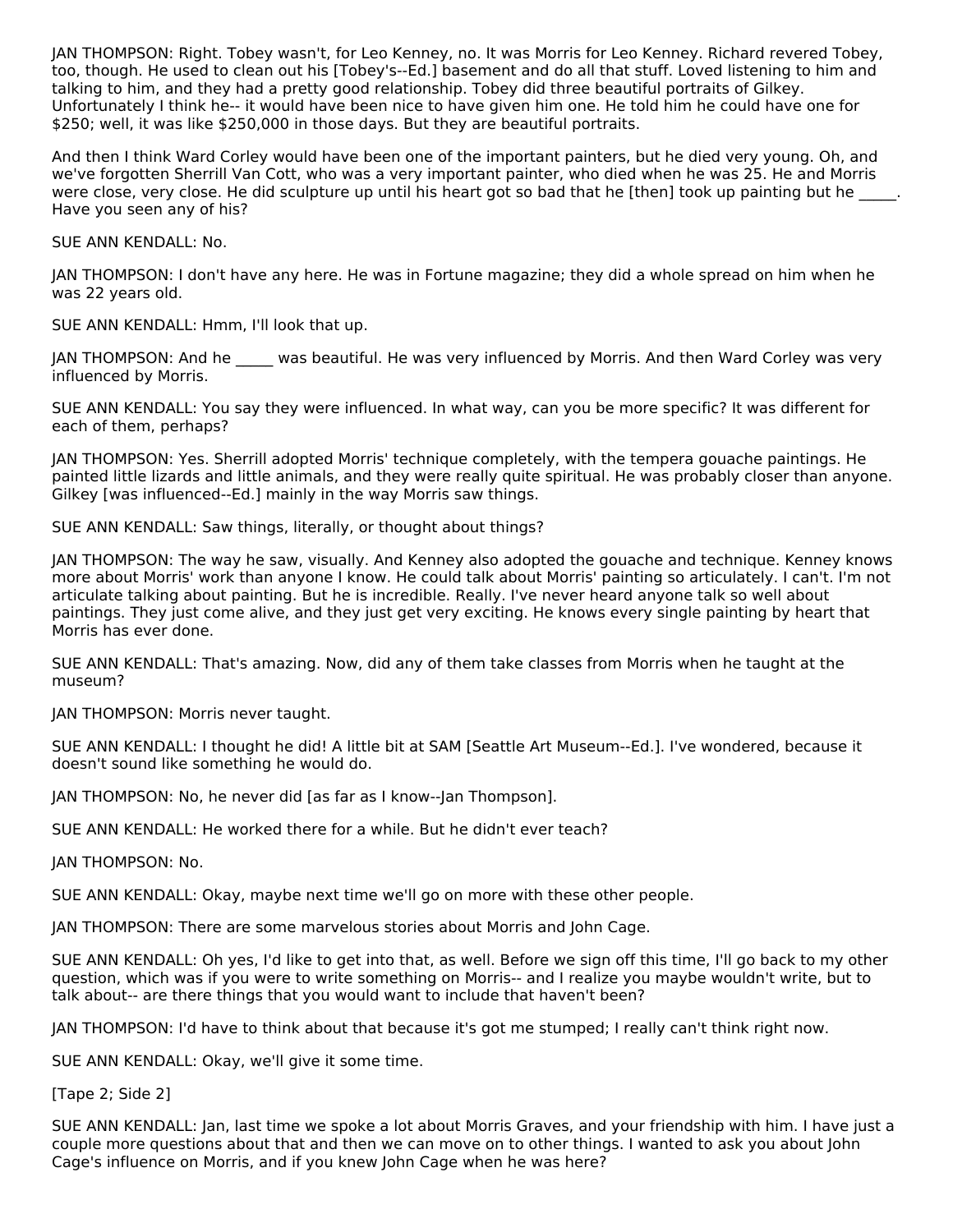JAN THOMPSON: I didn't know him when he was here; he left before I came. But I've known him since. I think they both discovered Zen at the same time, which is so influential in John's work. And I think they influenced each other in a way.

SUE ANN KENDALL: Was that through his [Cage's--Ed.] being here at Cornish?

JAN THOMPSON: Um hmm. John and his wife, Xenia, lived in the same apartment building and did wonderful crazy things, which I heard about in New York [just last month--Jan Thompson], by the way, because we took Xenia to lunch. He hadn't seen Xenia for 30years, and I had never met her, and so she was recalling some of the wild, wild things they used to do.

SUE ANN KENDALL: What apartment building was this?

JAN THOMPSON: That I don't know.

SUE ANN KENDALL: But in Seattle somewhere. It was before you were here.

JAN THOMPSON: Yes. So I think they influenced each other that way.

SUE ANN KENDALL: Does Morris still keep in touch with John Cage?

JAN THOMPSON: Yes.

SUE ANN KENDALL: You don't know any more specifically how they interacted?

JAN THOMPSON: No. I don't think he influenced Morris' painting any way, but I think he influenced his thought, which of course eventually influenced his painting. John's whole premise [encompasses--Ed.] any kind of sound or anything that happens; there's no end to it. That influenced Morris' thought, I think, too.

[Break in taping]

SUE ANN KENDALL: One more question, about Morris' antics, theatrical antics, I guess I would say. Do you think that any of them were done for mere shock effect?

JAN THOMPSON: Oh I think so.

SUE ANN KENDALL: Do you think that makes him seem more inauthentic?

JAN THOMPSON: Oh no! No I don't think so. I mean I think all crazy antics and stunts are done for the shock. I mean, they're not done for one-self alone, you know, they're done to shock. That's part of the fun I think.

SUE ANN KENDALL: Right, right. (chuckles) But you still feel that they're very genuine on his part?

JAN THOMPSON: Oh very. Oh yes.

SUE ANN KENDALL: Because some people have questioned that and don't really buy those things as being real.

JAN THOMPSON: Oh what's real? I don't know what we mean is real. If something is funny and comes off as an antic and a joke, I mean what's an unreal antic?

SUE ANN KENDALL: He seems to get that side of himself out in those theatrical performance-type things, more than in his work perhaps. Do you view his work sort of as the opposite side of him?

JAN THOMPSON: Oh there's so many opposite sides of Morris, but the serious side of him is so incredibly serious and the crazy side is so crazy that it's...

SUE ANN KENDALL: It's like a release.

JAN THOMPSON: It is, wild release.

SUE ANN KENDALL: Right, right. In relationship to his personality, too, another thing that I've heard from some people is that he was very generous with friends, but that it was very much on his own terms, that he's sort of a prima donna and that you don't ask Morris to do something. But on his terms he does a lot of things for other people. Do you think that's fairly true?

JAN THOMPSON: Certainly never in my own personal experience. People are asking him all the time. I just asked him to write something for someone for a Guggenheim, and he was more than delighted to do it. That wasn't his own terms and it's a lot of work! It takes a lot of effort on his part to do this. When I think of the countless other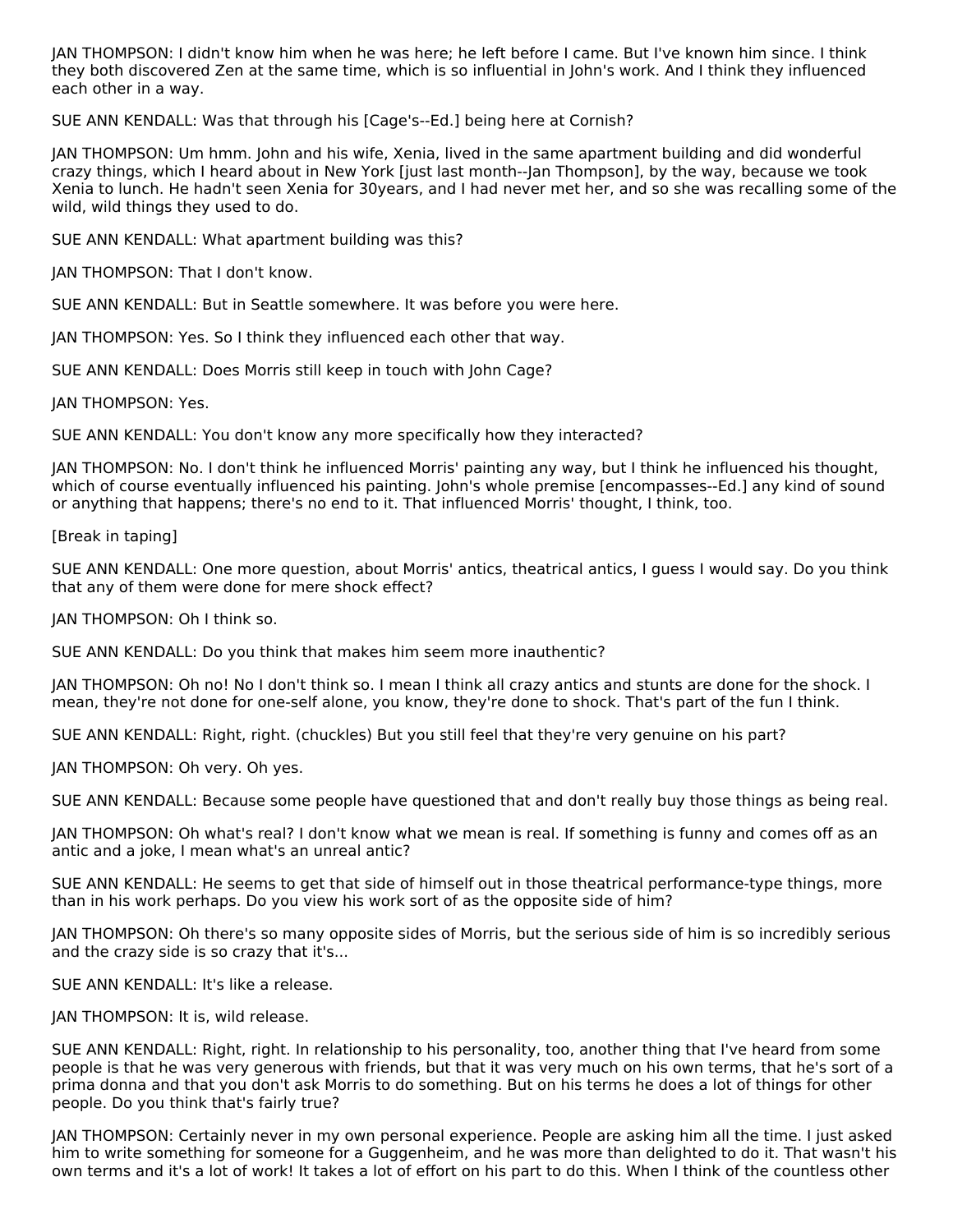times he does something for other people when they've asked him, they were certainly not on his terms.

SUE ANN KENDALL: So you would not necessarily agree with that?

JAN THOMPSON: Well no! A lot of his kindnesses are on his own terms, but don't we all?

SUE ANN KENDALL: Don't we all, indeed! (laughter)

JAN THOMPSON: He usually would think of it first; that's why it sounds like his own terms, but he thinks of something wonderful to do for someone before they ask. That sounds better than asking and then doing it. Because you feel guilty for not.

SUE ANN KENDALL: You just mentioned how loyal he has been, too, to his friends. Did you want to elaborate on that a little?

JAN THOMPSON: Well, for instance, with Dorothy Schumacher who is an old, old friend. She was very [important in his life--Jan Thompson]. I don't know whether I went through this, but the first time he met her, he had his first show at the museum here in Seattle. And it was a show of landscapes-- I think it was at the Henry Gallery [actually Seattle Art Museum, 1936--Ed.]-- [that] had some with gloves in them. And these gloves were symbols. And the show-- he told me-- was a personal message to someone, and he found out later that someone never came to see the show. (chuckles) So he was pretty disappointed.

#### SUE ANN KENDALL: Did he say who?

JAN THOMPSON: Yeah, it was for Guy Anderson. And I don't know whether Guy ever saw the show or \_\_\_\_, but at this point when Morris... I guess it was the last day of the show-- and he was up there, and no one had liked the paintings...

SUE ANN KENDALL: When was this show?

JAN THOMPSON: Oh golly! It must have been in the early thirties.

#### SUE ANN KENDALL: Real early!

JAN THOMPSON: Yeah, real early. And there was a young woman there looking at paintings whom he'd never met, and she started talking to him about them and he was just floored because she knew exactly what they meant. I mean she knew more than what he meant; she was so articulate and so wonderful. And they got to be friends. That was Dorothy Schumacher. And she had been sort of reading a lot of Buddhism. She would bring books over and they would read Buddhism and listen to music. She's had a rather sad life and he still loves her, and so does Guy.

#### SUE ANN KENDALL: Where is she now?

JAN THOMPSON: She's been living in LaConner for the last few years, and now I think she's moved to Mount Vernon.

SUE ANN KENDALL: And she was a friend of both Morris and Guy? And other painters also?

JAN THOMPSON: Yes. She was a real catalyst.

SUE ANN KENDALL: In what way?

JAN THOMPSON: Oh, just her excitement about things. Every time you went over you'd see some[thing] new; she was very original. But she herself, her whole life kind of went down the drain. That's a terrible way to put it, but it did. And yet she's had these wonderful ideas that never came to anything. She did the most beautiful bouquets, incredible, before people did these great bouquets that went to the ceiling. She grew flowers and she had shows...

SUE ANN KENDALL: You don't mean paintings; you mean real bouquets.

JAN THOMPSON: She did the actual bouquets. And they were always just so imaginative. In fact she had a show once with cascading chrysanthemums in a gallery here. They were absolutely fantastic. And Morris took her to Ireland with him. But she ruined that trip by taking a cat along, and the cat had to be in quarantine for six months, and so she had to go up every day to Cork to see the cat. You know the whole trip was ruined; the cat was traumatized forever. But she did things like this and just kind of ruined her own life-- somehow I don't know, it was very, very sad. But, in fact, she started Ward Corley on painting those [haunted] bouquets, because once she took a brownie camera and took a photograph of a bouquet, with the light coming through it. She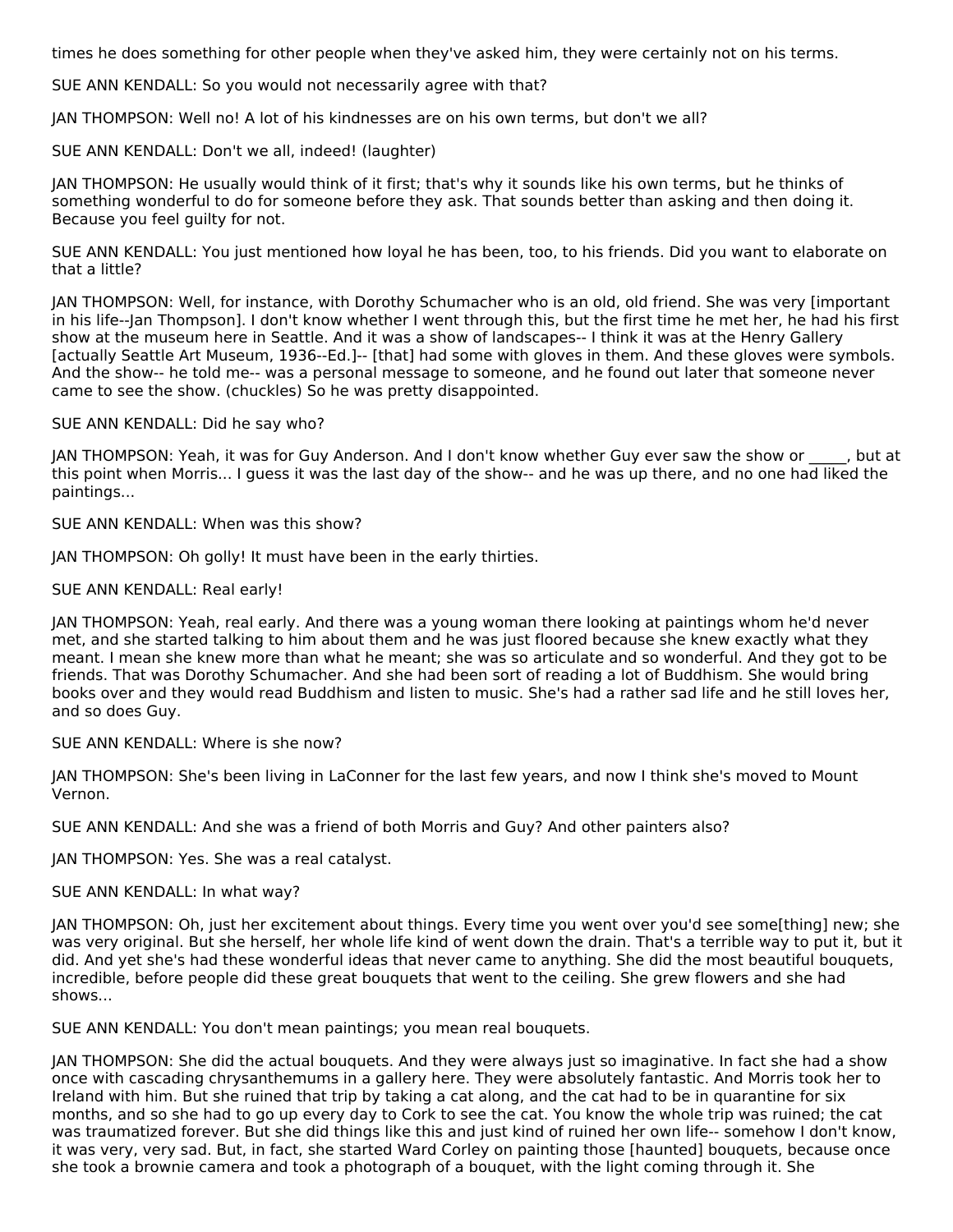deliberately did it out of focus, and he just went to pieces. That's how she was a catalyst. She got everyone excited about things.

SUE ANN KENDALL: And intellectually was stimulating?

JAN THOMPSON: Very, very, yes.

SUE ANN KENDALL: So she read a lot and then talked with them, I suppose?

JAN THOMPSON: Wonderful person. Wonderful woman.

SUE ANN KENDALL: Was she a patron at all?

JAN THOMPSON: Oh no. She had no money. She lived in a tiny house. She was a gardener too, loved plants, and they'd take trips to the mountains to get alpine plants.

SUE ANN KENDALL: And who else did she talk to or influence? Besides Guy and Morris?

JAN THOMPSON: Well, Ward and Richard Gilkey, and [Barbara & Clayton James--Jan Thompson]. I think just mainly those people.

SUE ANN KENDALL: Had she been educated in the arts?

JAN THOMPSON: No! Not really. It's amazing. She'd been to the university, but she just had it; she is a really very special woman.

SUE ANN KENDALL: Ah hah. So you've known her also I take it. Interesting. What about Betty Willis' role with these people?

JAN THOMPSON: Well Betty I met-- as I say, I came kind of late; '48 doesn't sound very late, but it was late for a lot of these things. And she had been important before I came. She was still good friends with Morris and Mark. And she'd worked at Marian Willard, the Willard Gallery in New York. I think she was important in getting Morris' things back east, I don't know how important.

SUE ANN KENDALL: And Tobey also?

JAN THOMPSON: And Tobey's things, yes. I know she claims that Tobey wanted to marry her desperately and had a nervous breakdown when she wouldn't. But I hear from other people that that's not true, also. She has lots of stories of those days and I'm never sure-- I shouldn't say that, but I just don't know, you know. We all color the things...

SUE ANN KENDALL: Sure, sure. Well, you mentioned that Jack and Lenor Larson has commissioned her to do a book. Is that on Tobey or on the Northwest?

JAN THOMPSON: It's on the Northwest School.

SUE ANN KENDALL: Ah hah. So she'll get a chance to put her perceptions down, whatever they are. (chuckles)

JAN THOMPSON: That's right.

SUE ANN KENDALL: Wes Wehr claims that she won't allow him to say that [about Tobey's proposal--Ed.]; and he claims that it was to Pehr that Tobey proposed, rather than Betty Willis.

JAN THOMPSON: Oh. (laughs uproariously)

SUE ANN KENDALL: I thought you'd enjoy that.

JAN THOMPSON: That's funny.

SUE ANN KENDALL: Now she had her own gallery here, also, for a period of time. I just read that in a piece on Zoe Dusanne.

JAN THOMPSON: Oh, I didn't know that.

SUE ANN KENDALL: Just for a couple of summers or a couple of years, evidently; or at least [she--Ed.] exhibited things through somebody's gallery.

JAN THOMPSON: I didn't know that. That's interesting.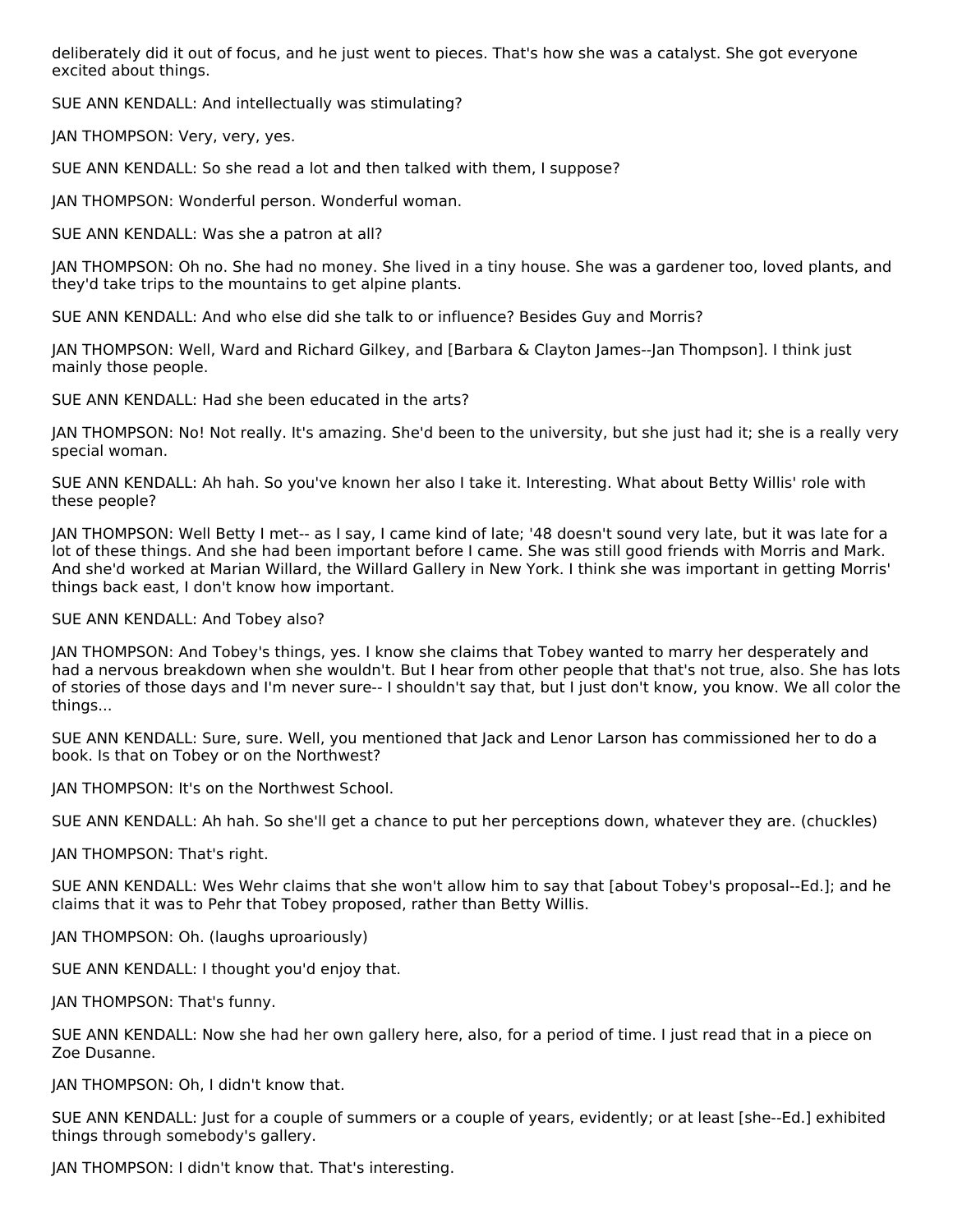SUE ANN KENDALL: I think it was called the Fifth Avenue Little Gallery. Very short-lived and therefore nobody remembers very much about it. I have it written down here that it was in 1947 and '48, so that was before you came.

JAN THOMPSON: There was a rather bitter fight a couple years ago between her and Morris. You see, when Morris moved away he left a lot of paintings with her, some of which he gave her, which he said if she ever sold- - as she said she [never--Jan Thompson] was going to do-- but if she did, they would split, dollars, which she agreed to. And she sold quite a few but never did let him know, and I didn't want to tell him, because [it wasn't my business--Jan Thompson]. Finally this big one came up, The Pine-- let's see what was it called? something Pine [Concentrated Pine Top; series--Ed.]. But it wasn't signed; so she was stuck because they wouldn't buy it unless it was signed, and they would pay \$25,000. It was through the gallery [Foster/White Gallery--Ed.]. So Don Foster went down and had Morris sign it, and Morris said, "Well I'll sign it if you'll honor our agreement." And so by phone she said she would; and then she didn't. Well actually it ended up she gave him \$3,000. It wasn't the money. I know Morris well enough; it wasn't the money, it was the betrayal. It was very bitter, and she spread all sorts of terrible rumors about town. It made me very angry. [She made people believe-- Jan Thompson] this poor old lady was just struggling to survive and he was trying to cheat her out of everything. And it was very bitter and a lot of people believed her. They didn't know the story.

SUE ANN KENDALL: Now does she still have paintings?

JAN THOMPSON: I don't think she has much left. I think she has a few. But it was an unhappy thing.

SUE ANN KENDALL: Yeah, for sure. What was her relationship with not only Morris, but other people earlier on? Was it mainly as a dealer or as a go-between?

JAN THOMPSON: Well, I'm not quite sure, really. I think it was a go-between. She knew them all; she knew their painting. She worked hard, I think, to help Morris in New York, and help Morris here, and help Mark. I'm sure she did. I'm sure she took it very seriously, and she had great taste.

SUE ANN KENDALL: It's interesting that there seem to have been a lot of women in this town-- for instance there's Zoe Dusanne, Betty Willis...

JAN THOMPSON: Wonderful! She [Dusanne--Ed.] was...

SUE ANN KENDALL: ...Dorothy Schumacher. And they all seem to have known these painters; it would an interesting story.

JAN THOMPSON: And Nancy Wilson Ross.

SUE ANN KENDALL: Um hmm. But I don't really get a handle on Betty Willis and exactly what she was to these people.

JAN THOMPSON: Well, I'm not sure myself.

SUE ANN KENDALL: Do you know her personally, youself?

SUE ANN KENDALL: Now you do.

JAN THOMPSON: Yes, and she's a fascinating woman.

SUE ANN KENDALL: What about Nancy Wilson Ross?

JAN THOMPSON: Well she, she moved away so early. She was married here to someone-- Ross [Charles Ross, an architect--Ed.].

And she married Stanley Young [playwright--Ed.], who was the head of ANTA [American National Theater and Academy--Ed.]. And they lived in [the east--Jan Thompson], and she's written a lot. She wrote about Morris; Morris is featured, I think [in] The Left Hand Is the Dreamer. And she's written a lot about them. She claims that she was the one that introduced Morris to Zen. And, although they were very interested in Buddhism through Dorothy Schumacher before that, I think probably it is true that she did introduce him, and probably John Cage, too. I don't know about her in John's case; it would be interesting to find out. She just has published a big book, a big complete book on Zen, and she was very disappointed not to get to Morris' show [1983 retrospective--Ed.]. She was very ill; she was in the hospital

SUE ANN KENDALL: So her thinking also influenced their thinking?

JAN THOMPSON: Um hmm.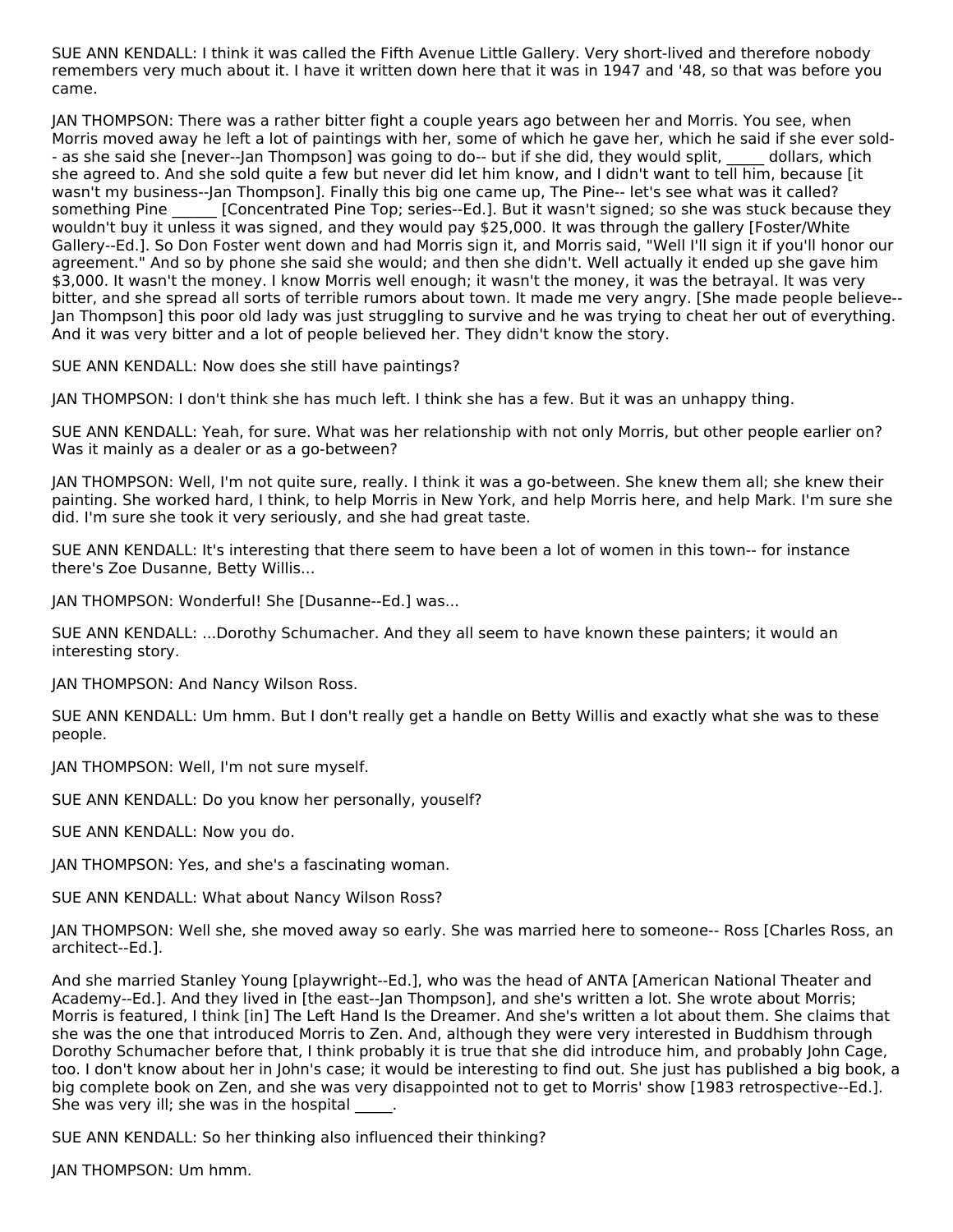SUE ANN KENDALL: What about Zoe Dusanne and her gallery? It seems like Morris was never connected as closely as Callahan and Tobey.

JAN THOMPSON: No, I don't know why, but I've only heard him say good things about her and about her gallery. She had a really fascinating gallery. It was the first good gallery in Seattle. In fact it's probably better than probably almost anything here today, too, you know. She had some Graves. But-- I must say I've never asked-- I've never found out why, I don't think he ever had shows there.

SUE ANN KENDALL: No, he didn't evidently, and these other people did.

JAN THOMPSON: Yeah. I don't think he had any shows in Seattle in those years at all! Maybe he was showing at Marian Willard and maybe there wasn't enough left over for... I'm not sure about that.

SUE ANN KENDALL: Was she also intellectual in terms of her ideas on art?

JAN THOMPSON: Well yes! She was in a way. She was the first one to bring some European work to Seattle.

SUE ANN KENDALL: She seemed to be oriented towards Europe, almost more than the Orient. You get so many of these other people thinking on Zen or Buddhism or whatever, but she seemed to be bring the other.

JAN THOMPSON: Yes. She did a lot for Tobey and he broke her heart when he moved to [Otto--Ed.] Seligman's gallery and...

SUE ANN KENDALL: Well he was also instrumental somewhat in getting that gallery [Seligman--Ed.] going, wasn't he?

JAN THOMPSON: She felt very betrayed, because she had worked so hard. She had just come back from a trip to introduce his work to Europe, and...

SUE ANN KENDALL: Was that a definitive break then between the two of them?

JAN THOMPSON: Um hmm, yeah, it was.

SUE ANN KENDALL: [Women's critical role--Ed.] seems to happen over the years as you trace things back.

[Break in taping]

JAN THOMPSON: Well, there were so many women influential: Marian Willard, Dorothy Miller from the Museum of Modern Art, Dorothy Norman, who is an author and collector, from New York. Nancy Wilson Ross, Betty Willis, Dorothy Schumacher. I mean all these women were very, very influential in Morris' life.

SUE ANN KENDALL: It would make a great story, in a way.

JAN THOMPSON: It would.

SUE ANN KENDALL: And you just mentioned that you think he was really more influenced by women than men, as a rule. Or was it that his friends were women rather than men? Which do you think?

JAN THOMPSON: I think he seemed to have more powerful women friends than men. They seemed to. When I count it up it seems to me that there were more interesting women in those days.

SUE ANN KENDALL: Right, and yet they're the ones whose names seem to be forgotten, but the male artists' names are the ones...

JAN THOMPSON: That's right.

SUE ANN KENDALL: ...that carry the ball, so to speak, and that's...

JAN THOMPSON: Now whether they were-- you know, maybe that that particular kind of woman was fascinated by Morris, too.

SUE ANN KENDALL: And yet I'm sure you're speaking of many different kinds of women who were doing different things. Some were dealers, some were more intellectual; they were kinds of relationships, but still mostly women. And then there's also Betty Bowen.

SUE ANN KENDALL: Now, what was her relationship with those  $\qquad$  ?

JAN THOMPSON: Well they knew each other for years. Betty lived in Mount Vernon; she was raised in the Skagit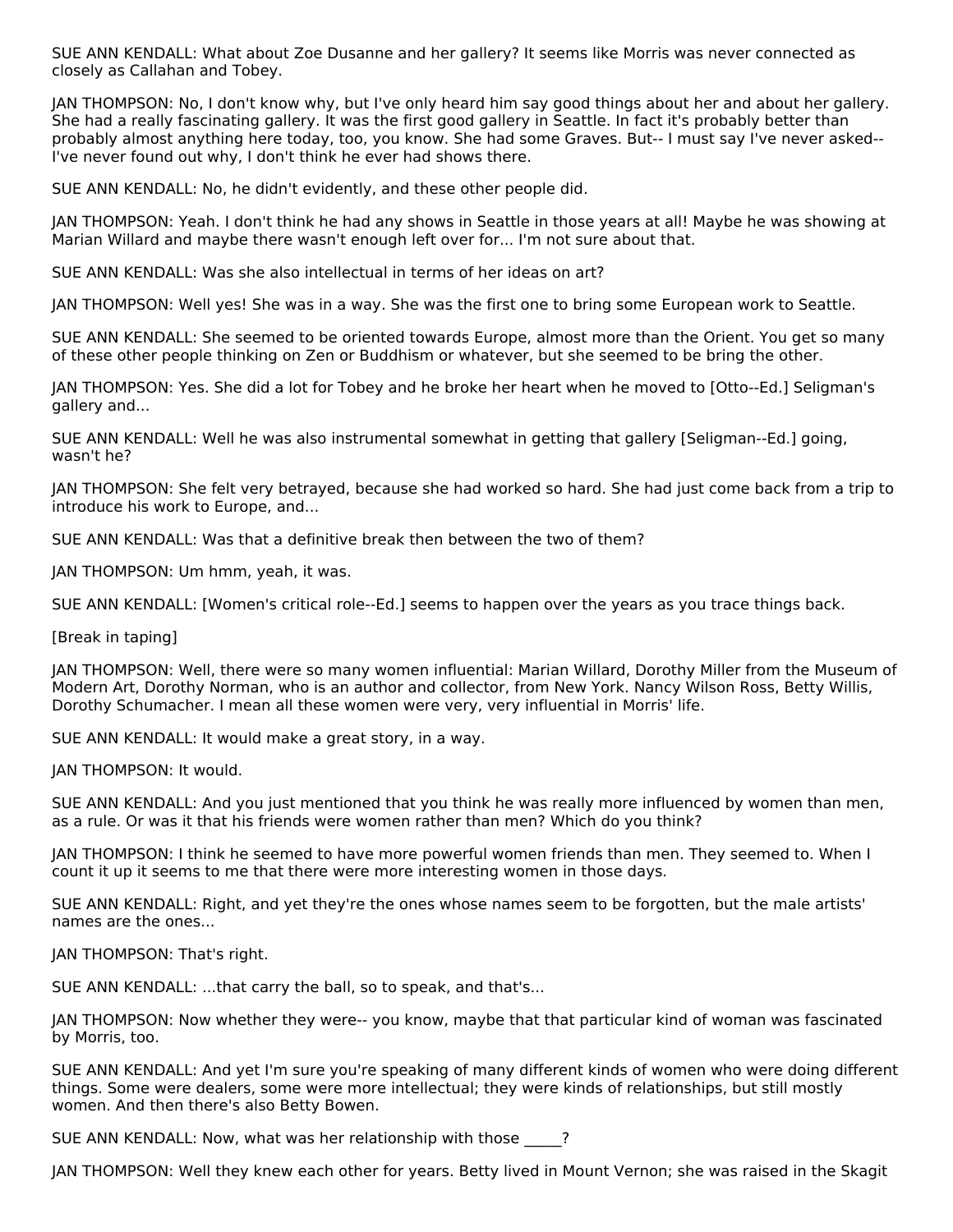[River Valley--Ed.]. And she heard about these crazy artists that live in LaConner, that lived in a burned-out house. And she was walking through one day and-- she was like 16 or 17-- and some young kid, some fellow came along and said, "Hey! You want to see the house of a crazy man for a quarter?" And she said, "Sure!" Well he had found a way into Morris' house (Morris wasn't there), and he was doing tours through it. [Graves lived here ca. 1937-1938--Ed.]

SUE ANN KENDALL: For a quarter! (laughter)

JAN THOMPSON: For a quarter. So that's how Betty first saw Morris' place and she was so fascinated with this surreal house that had all black charred walls and sand on the floor-- deep sand you walked through... Well anyhow, she was just fascinated. Then she later met Morris. She was always so charming, so darling. But then not too long after that, [Curt--Ed.] Valentiner...

[Break in taping]

JAN THOMPSON: Valentiner was making a trip out to meet Morris, when Morris lived up at The Rock, Deception Pass [Fidalgo Island, Washington--Ed.]. So he came out, and they spent about three very quiet beautiful, mystical days together, so quiet and serious. And Morris took him down in his old Model-T car, down to the train station at Mount Vernon. And (chuckles), they'd been on a very high, spiritual plane, see, and Betty Bowen was getting on the train too, and she saw Morris and she came running up. "Morris, darling," and kissed him and got bright red lipstick all over his face, and then grabbed Valentino and kissed him all over too, and said, "Oh, is this your darling friend?" (laughter) The spell was broken.

SUE ANN KENDALL: Indeed. And with that he got in the train and left! What was he out here for?

JAN THOMPSON: Just to see Morris' work. And he was very impressed. That was again before I knew Morris. I think that was all in that same year that Dorothy Miller saw the show, and he bought some things for his own private collection.

SUE ANN KENDALL: He was also at the Detroit Institute of Arts, for a long time.

JAN THOMPSON: Oh I didn't know that.

SUE ANN KENDALL: Yeah, if it's the same one. I'm sure we're talking about the same person . Okay. The book that Bill Cumming is writing. [Sketchbook: A Memoir of the 1930s and the Northwest School, to be published by the University of Washington Press, October 1984.--Ed.] You wanted to mention that. You have to clue me in a little bit first, as to his perceptions.

JAN THOMPSON: Well, I think it's fascinating. It's very nostalgic and [contains--Ed.] lots of things that I didn't know about Bill and how he came here, and his first meeting with Morris (he [Cumming--Ed.] read the chapter [to a group of friends--Jan Thompson]) and how kind Morris was to him. He said, "I was just this country bumpkin who knew nothing," and puts that on a little too thick because I think Bill's always been probably very sophisticated. He wasn't all that much younger than Morris. He said that the Callahans-- Margaret Callahan, Kenneth's first wife, was a beautiful loving woman, and she was very kind to him. And so it's really kind of lovely.

SUE ANN KENDALL: About when did he arrive here?

JAN THOMPSON: Well I think he came from some small town like Kent or something. This was about '39.

SUE ANN KENDALL: So the book goes way back and focuses mostly on that period?

JAN THOMPSON: Yes. He read two or three chapters. One chapter on Lubin Petric, who he says is Morris' brotherin-law, which is not true. He lived with Morris' sister for a while, but they never married. And I think they better get it straightened out in the book before the book is published. Lubin himself said they weren't married, and Morris said they weren't married.

SUE ANN KENDALL: Well as a matter of historical record, actually I'm sure that that can be looked up.

JAN THOMPSON: Anyhow, Lubin was a very interesting man, very interesting painter. Overshadowed by Mark and Morris and became an alcoholic and a sad person. But oh, he was a beautiful painter.

#### SUE ANN KENDALL: I take it he's not living?

JAN THOMPSON: No, he died a few years ago. He was Lithuanian or something like that, a big, heavy man with a big black mustache and charming, just charming. But somehow never felt-- I suppose because he must have felt overshadowed. But I remember once [Morris told me--Jan Thompson] when the Northwest Annual was on, and Morris was going to come by in his old Model-A-- or Model-T, whatever it was, his truck-- and pick up a big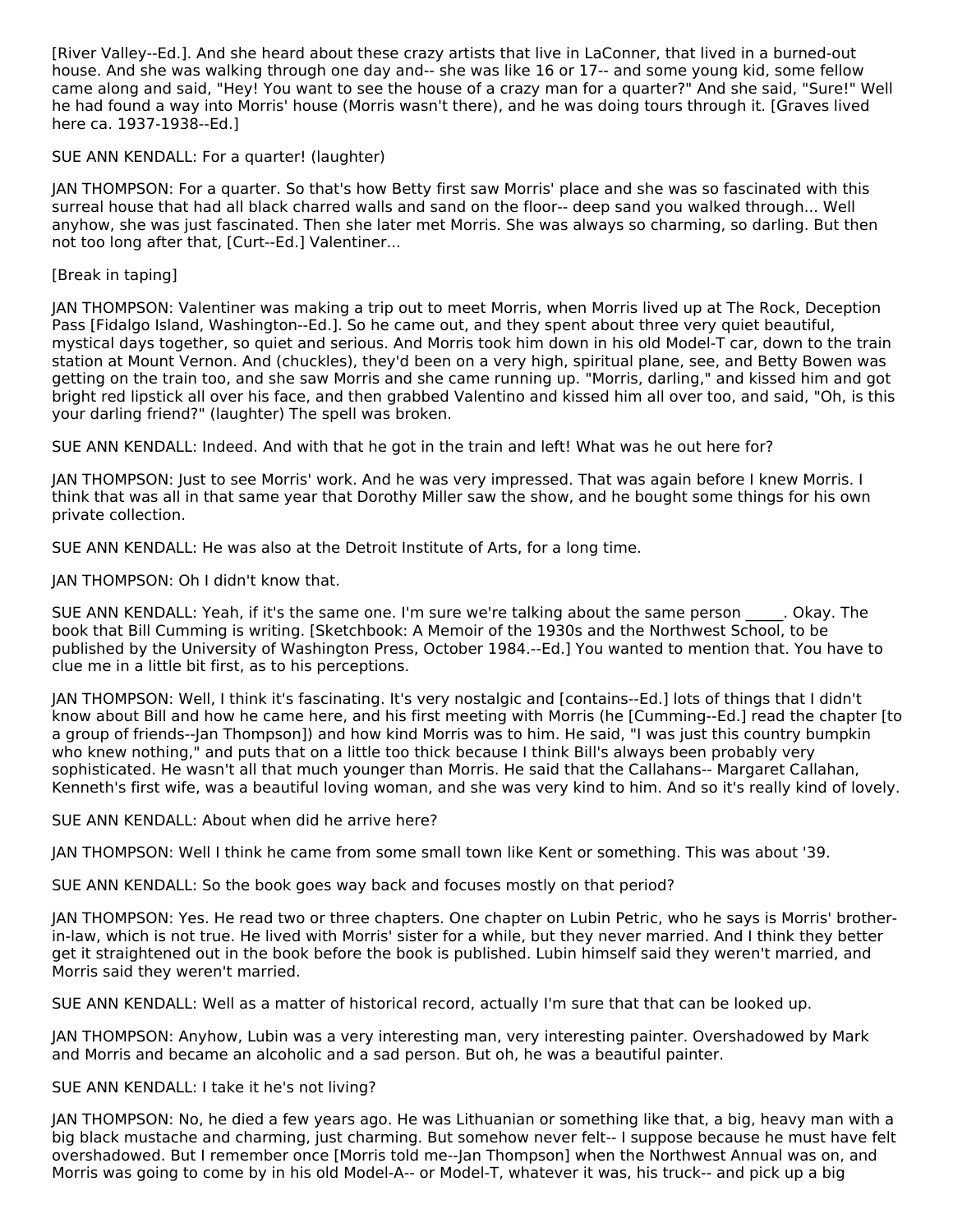painting. Lubin had done a great big, full-size oil portrait of Morris, that Morris said was incredible. So Morris got his own painting in the truck and he came by to pick up Lubin's and Lubin wasn't there. The door was open, and he went in and noticed the fire burning in the pot-bellied stove, and here was the end of the painting burning up.

SUE ANN KENDALL: Hm! Why?

JAN THOMPSON: Well, he was self-destructive and he thought it didn't measure up, probably; that was the way he was with his whole life.

SUE ANN KENDALL: It would be interesting to know who might have emerged had there not been Tobey, Graves, Callahan, Anderson.

JAN THOMPSON: That's right, that's right. Because Lubin would have been [one], I think; he was a powerful painter. There's one of his paintings hanging in Meany Hall [auditorium complex on University of Washington campus--Ed.], not a typical one, but you might get a chance to look at. He did mainly big still lifes; the ones I've seen were quite new.

SUE ANN KENDALL: And the museum has others?

JAN THOMPSON: I think the museum has. I know Dorothy Bowie has a beauty. She's at the university. There are not many, really; too few.

SUE ANN KENDALL: There are probably other people who might have emerged, as I say, had there not been such a monopoly of the four main ones.

JAN THOMPSON: Yes, that's right. Because that was pretty hard to...

SUE ANN KENDALL: Well in that regard, it makes you think of Helmi [Juvonen--Ed.]. Another woman! Now in that case a painter. But what do you know about Helmi, or do you know her well?

JAN THOMPSON: Oh, Helmi. I haven't seen her for years, but I knew her when she was following Tobey around and putting a pillow in her stomach and saying it was Tobey's baby.

SUE ANN KENDALL: Oh... Tell me about that!

JAN THOMPSON: Oh, yes. She was in love with Tobey. And most all of her paintings had Tobey in them, and herself pregnant, or babies [who] were Tobey's.

[Tape 3; Side 1 -- 45-minute tape]

JAN THOMPSON: Charming childlike, child-woman, who has been locked up most of her life. Let's see if I get the story straight. Somebody rescued her; I think she was about...

SUE ANN KENDALL: From the time she was young?

JAN THOMPSON: Yes. I don't quite know how. I know Dr. Fuller [Richard Fuller, founder of the Seattle Art Museum--Ed.] bought [or rented-Jan Thompson] her a little house and somehow she got by; she'd sell her paintings down at the [Seattle Public--Ed.] market and she'd sit on the street corner in the University Way, in big dirndl skirts, with a pillow in it (she was always "pregnant" by Mark)... But it got too much for Mark, because she finally was sleeping in bushes outside his house and ...I don't remember-- but it just got to be a little too much for Mark. And he didn't want to have her locked up or anything, but it just got [so] he couldn't go anywhere; she was just following him everywhere. And then he did go to Europe; he sort of fled in a way, but he did go. And she sent him, every day, a package to "Mark Tobey, care of Pablo Picasso"-- she got Picasso's address somewhere in southern France-- and every day Picasso got these packages for Mark Tobey from Helmi. (laughter)

SUE ANN KENDALL: What did he do with them?

JAN THOMPSON: Well, I guess somehow he \_\_\_\_\_ to Mark somehow and said, "Look, I've got this stuff," and I don't remember the end of the story. (laughs) And they were just full of stuff, you know, like, oh, rocks, or some feathers or something.

SUE ANN KENDALL: So she attached herself to Tobey; or was it through her art first of all that \_\_\_\_\_.

JAN THOMPSON: Oh, I don't know how that happened. But it was-- she was so darling. She was very sweet. She had a little blond Dutch bob, you know, and big blue eyes; she was Finnish. Then she finally has ended up in some sanitarium. [Jan Thompson later uncertain this was correct. Since ca. 1960 Helmi has been at a convalescent and care center in Elna, Washington--Ed.]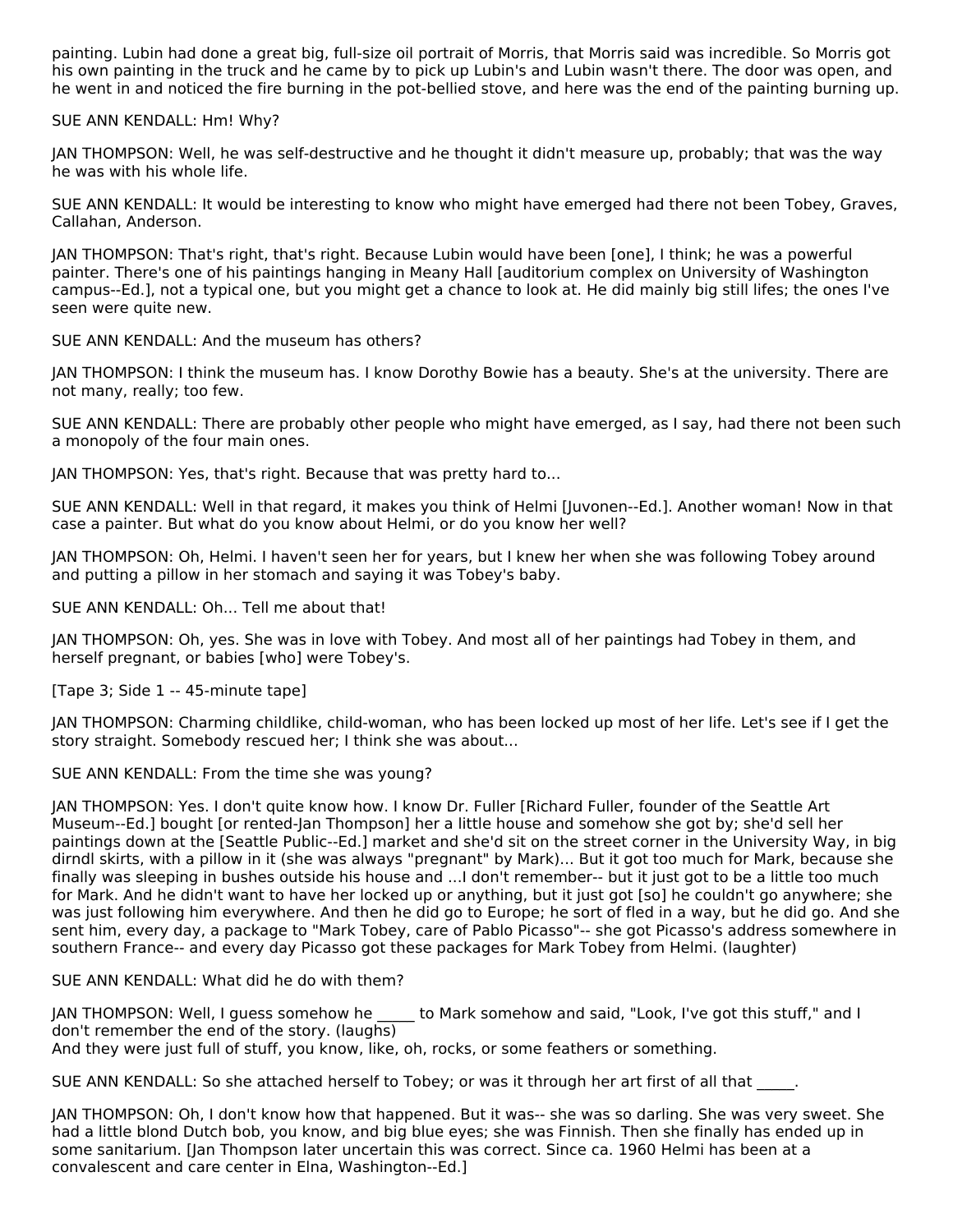#### SUE ANN KENDALL: Right.

JAN THOMPSON: And Morris went to see her a few years ago [in Elna--Jan Thompson]. She was told that he was coming. She writes to Morris every day, or she did up to a year or so ago; I haven't heard lately. Little cards she'll write [him], you know, like "Eat your cornflakes. They're good for you." But he went to see her, and she was sitting waiting for him. She had ribbons in her hair. And he hadn't seen her for like 25, 30 years, and she just said, "Oh Morris. Look what I just found." And just went on talking like they parted 10minutes ago, and she was a darling. Wesley Wehr keeps track of her; he goes to see her all the time.

SUE ANN KENDALL: Um hmm. They're putting together a show of her work in, at Evergreen [State College, and the State Capitol Museu, Olympia--Ed.].

JAN THOMPSON: Oh there are? Oh good!

SUE ANN KENDALL: Wes is, and I don't know whom he's working with. Martha Kingsbury I think is one person who is writing on her work. And what is her work like?

JAN THOMPSON: Well, it's fascinating. It ranges from, you know, very silly little drawings of pickaninnies to really fantastic, incredibly beautiful paintings, usually with Mark's features, face in it, of totem poles, Indian symbols, Indian things, all worked together, intricately done, and

SUE ANN KENDALL: So you think she's a good artist?

JAN THOMPSON: Yes. Strange, but very good, in a special way it's... I like it very much.

SUE ANN KENDALL: And you think it's necessary that she's locked up?

JAN THOMPSON: Well, she can't support herself; there's no way at all she could get by \_\_\_\_\_. She's old now; she's in her eighties. And she's not well. So--Elna's a nice place.

SUE ANN KENDALL: Right, right. But she's obviously been in and out all of her life. And yet her name comes up, and her work comes up. Was she influential in any way?

JAN THOMPSON: Oh, I wouldn't say influential, no. But she was a charming spirit, you know, always sweet and good-natured and happy, and it was always kind of nice to see her sitting on a curb with all her drawings around her. She was always drawing. Everybody'd go by-- "Hello, dear," you know.

SUE ANN KENDALL: Now where are all these things that she does? A lot of them I'm sure are lost, but the museum has some.

JAN THOMPSON: Yeah, the museum has some. The Hatches have some beauties. They've got many of the best I think. I think Bill Staadeker has some beauties.

SUE ANN KENDALL: So Tobey tolerated her as he could, and then when he left did that fall off?

JAN THOMPSON: Yes, and I think it was very upsetting to her. And I think soon after she was put up at Sedro Woolley [State Psychiatric Hospital--Ed.]. I'm just not sure. Wes knows about that, but I think it was Sedro Woolley for a while.

SUE ANN KENDALL: What about Wes? How objective a viewer of all of this is Wes?

JAN THOMPSON: Oh boy, that's hard to say! (chuckles) I don't know; maybe none of us are very objective. I'm sure I'm not all that objective. But I'm sure I disagree with Wes on many, many things. And, you know, he's been in all these-- he certainly knew Mark a lot better than I did. He knew Morris very, very well. I had a falling out with him a few years ago, because I think he betrayed Richard Gilkey very badly.

SUE ANN KENDALL: Can you elaborate on that.

JAN THOMPSON: Well, Richard had left the gallery, and this was the first nongallery show he'd had. It wasn't his best show, but there like three very good things in it. And that's pretty good for him [i.e., for anyone--Jan Thompson]; there were three really great paintings, but the rest okay. So it was presented. Well, R.M. Campbell was a good friend of Wesley's, and Campbell wrote the most vicious, I mean really vicious-- it wasn't just a bad review; that's something else-- this was vicious, saying what a dirty trick it had been for Richard to leave the gallery after the galleries had done so much for him. And it's not true: Richard had never belonged to a gallery until about two years [or so], and it [being a gallery artist--Ed.] just wasn't for him. But it was really a vicious review. Almost libelous, it was so slanderous. And it was full of untruth. I know you can't do anything about a bad review, but this was nasty. And Wesley Wehr fed it, I mean the two of them were very close. Well it was so bad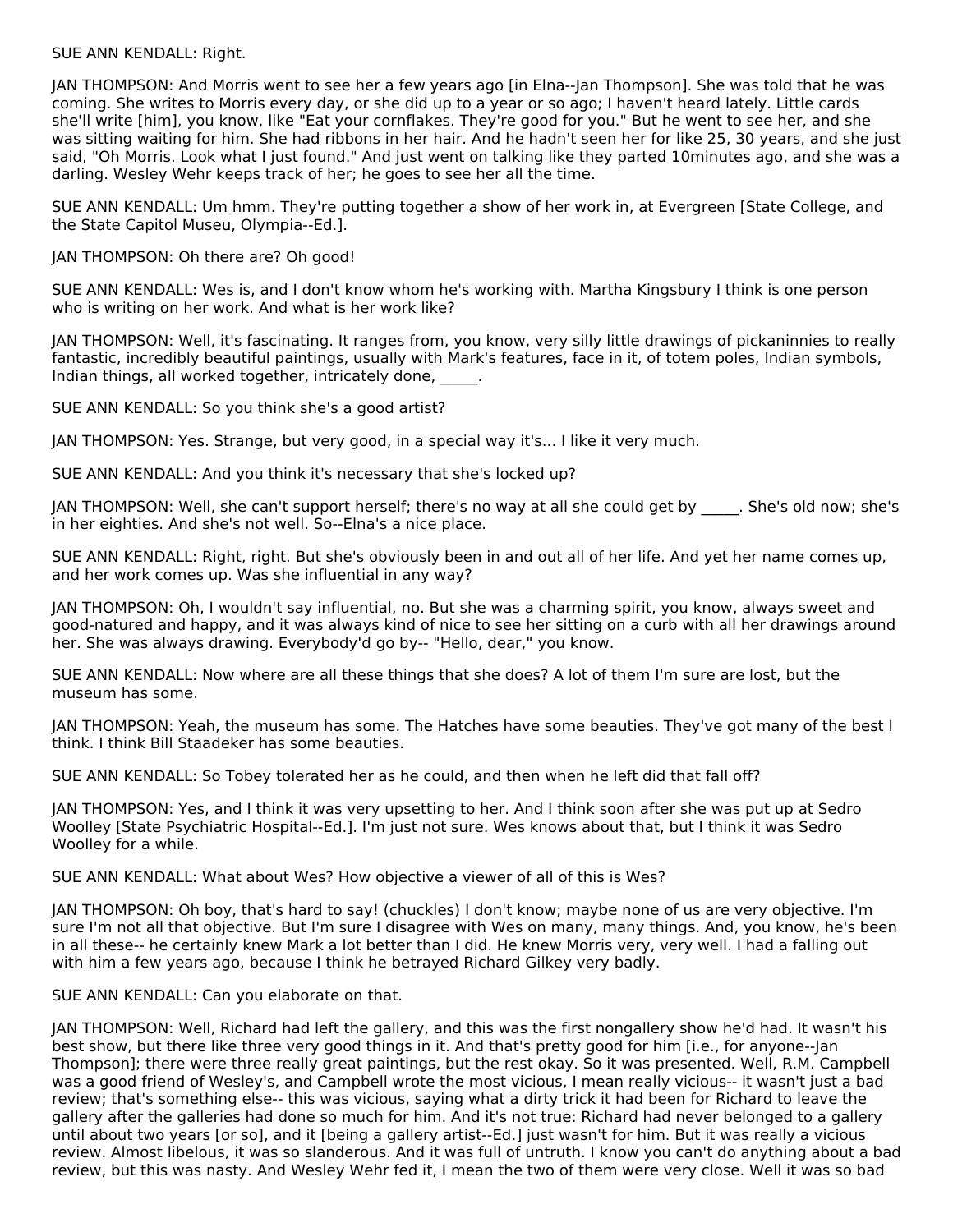that several of us wrote letters, saying, "Why so vicious? Why such a really terrible review?" I know I wrote a letter saying that Richard Gilkey had brought beauty to the Northwest for 25years and that R. M. Campbell had brought ugliness for a year (chuckles), and hopefully not much longer.

But the role that Wesley played was, I felt, a real betrayal because he and Richard Gilkey . Richard Gilkey had given Wesley a letter that Picasso had written to Richard. I mean, that's a real treasure. But those things mean so much to Wesley, those keepsakes, and they don't mean that much to Richard Gilkey. And Richard's a very generous man, and he gave him this wonderful letter from Picasso which was worth a great deal. (I think it would be worth a great deal  $\qquad$ .) And then to have him turn; [he] did everything he could to see that everybody wrote in support for R.M. Campbell, and apparently, according to Joe Goldberg, Wesley Wehr practically forced him to write a letter saying, "I agree with R.M. Campbell." I mean it was just one of those dumb things. Oh, we probably shouldn't have even written letters, but it was just such a shock that he would do this. Anyhow, so my feelings have sort of cooled. And then, see the next month Wesley Wehr had a show, and R.M. Campbell called him the Monet of [Seattle--Jan Thompson]-- Oh, I don't know what he called him, \_\_\_\_\_, I've forgotten what he said. But the whole thing was unpleasant, unsavory, and my feelings changed completely.

SUE ANN KENDALL: What kind of an influence has Wes had, maybe good or bad, but how much influence do you think has he had?

JAN THOMPSON: Well I think his influence has been mainly in gossip. He keeps up with all the gossip; he knows what everyone is doing every second of the time. And he keeps everyone informed of it, and it's an important role.

SUE ANN KENDALL: Although he has his own biases; I mean he's not an objective transmitter of this information.

JAN THOMPSON: No. (laughs)

SUE ANN KENDALL: And of his own work, which I don't know very well, very frankly, how do you view him artistically?

JAN THOMPSON: Well I thought they were quite lovely, you know, really quite beautiful. Very minor, but lovely- major, minor, who cares, but because it's something beautiful. I haven't seen any for three years.

SUE ANN KENDALL: Do you think that he had influence?

JAN THOMPSON: No, I don't think so.

SUE ANN KENDALL: Except in terms of friendship or whatever, say with Tobey he seems to have been very close to Tobey.

JAN THOMPSON: Yes. Very.

SUE ANN KENDALL: More so than Morris, perhaps. Or, is that not true?

JAN THOMPSON: Oh yes. Much closer to Tobey.

SUE ANN KENDALL: And he knows Guy Anderson, too.

JAN THOMPSON: Very close to Guy.

SUE ANN KENDALL: Quite well. So, you don't view his role as being a key one in any way particularly?

JAN THOMPSON: No.

SUE ANN KENDALL: In this area, but he does know a lot of things.

JAN THOMPSON: Oh to be certain, he does. I think he knows probably more about the things that have gone on since the forties than anybody I know, because he likes collecting all the small things and remembering.

SUE ANN KENDALL: And loves talking about them.

JAN THOMPSON: And loves talking about them. (laughter)

SUE ANN KENDALL: All right, let's go on to some other people. You know Richard Gilkey quite well since we just were mentioning him. And you said that your relationship with him began after the war, when he was in such bad shape, and you've known him ever since then.

JAN THOMPSON: That's right.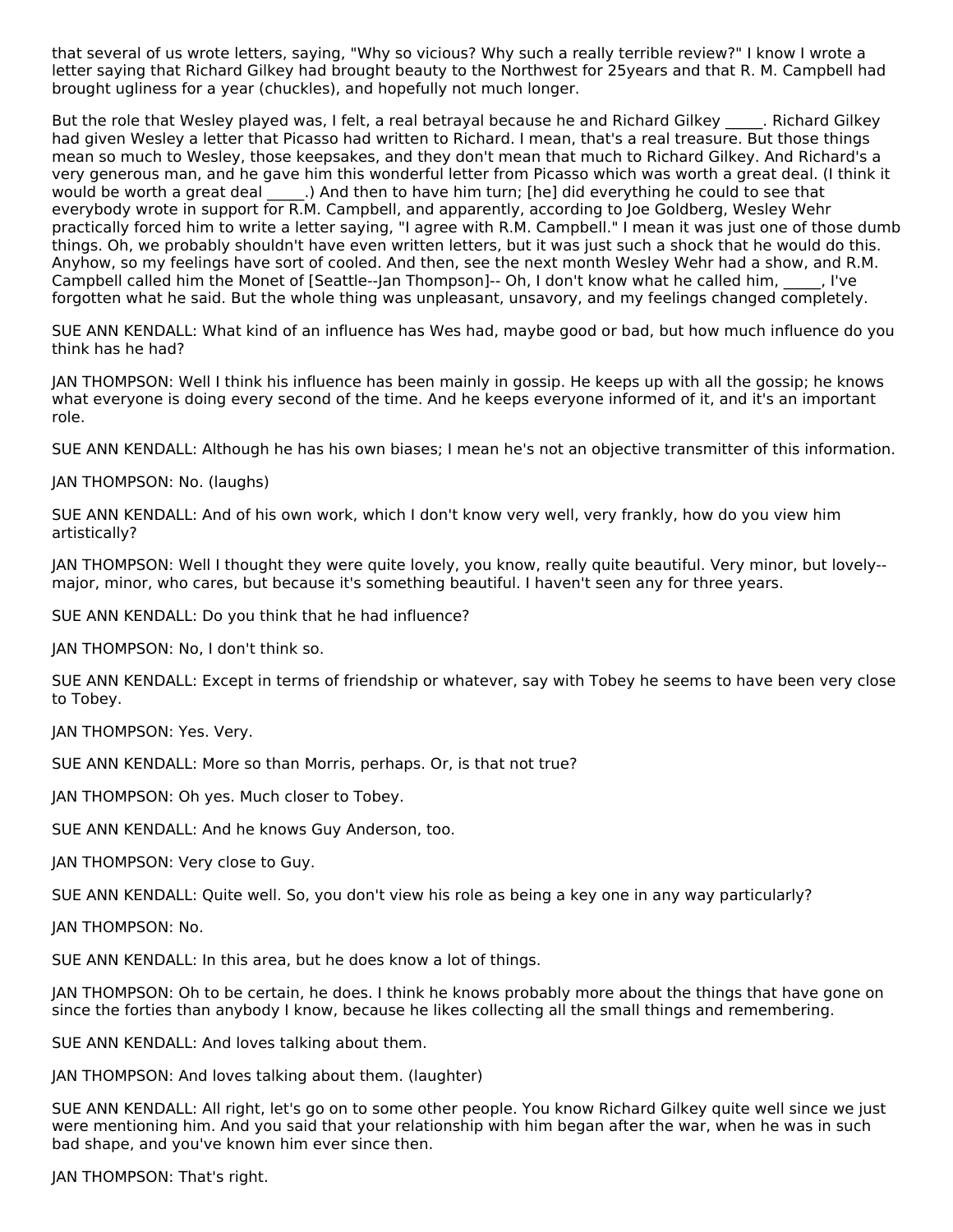SUE ANN KENDALL: I assume... Can you talk in more detail about his relationship with Morris?

JAN THOMPSON: Well they're very good friends, still are very good friends.

SUE ANN KENDALL: Does Morris still keep in touch with him?

JAN THOMPSON: Oh yes. And I think Richard's always fought against being so influenced by Morris, because he said he has never painted a painting in his life that he didn't think, "What would Morris think?" And that's a terrible burden to be under. I don't think Richard's ever really been free.

SUE ANN KENDALL: That still is the case, you're saying?

JAN THOMPSON: Um hmm.

SUE ANN KENDALL: In his work, are the landscape elements used symbolically.

JAN THOMPSON: Well, sometimes they are. Just the plain landscapes I like the best. When he tries to use symbols, I don't feel it works.

SUE ANN KENDALL: You mean like those surrealistic things.

JAN THOMPSON: Yeah. And they're important to him and I know what he wants. I think they just haven't come off yet, for what he wants to see them do, I never felt they worked. Whereas if he just paints what he loves and what he knows, I think they really work.

SUE ANN KENDALL: And you view the landscapes basically as landscapes without any particular symbolism?

JAN THOMPSON: Um hmm, I do.

SUE ANN KENDALL: Because I think Tom Robbins has written, or someone, that streams can symbolize passage of time, and so on, in his work, and I don't see that. I don't feel that coming from the work, but I wonder if you know him better, and...

JAN THOMPSON: I don't think so, hm mm, no. I've always felt there's a problem with Richard-- part of it is that always being under the burden of Morris-- he's never done what he ever wanted to do, in painting.

SUE ANN KENDALL: Which is what?

JAN THOMPSON: Well, I don't know. And I don't think he knows, either. I know that he thinks that it's there, and he never has quite grasped it. And I think if he'd just relax it would evolve.

SUE ANN KENDALL: He could get free from [the influence of Graves--Ed.]. He's very powerful, almost like a father image that you can't get away from. Does Richard talk to you about his work very much?

JAN THOMPSON: Mainly about the frustrations of it, that he just hasn't done what he's wanted, what he felt he could have done. I think he's getting over the Morris burden now, but mainly he's talked about the frustration, never really being quite happy with what he's done.

SUE ANN KENDALL: When he was involved with the group in the late forties, they did have all these discussions [about] Zen and various things, and yet I don't see that in his work. And that's why I'm sort of confused, because he...

JAN THOMPSON: No, it's not in his work at all.

SUE ANN KENDALL: ...becomes associated with that, and, myself, I see him in a very different way.

JAN THOMPSON: Oh yeah. He's more earthy and literal ... When he does those landscapes I feel that they're truly Richard Gilkey paintings.

SUE ANN KENDALL: Um hmm. Have you seen Bruce Guenther's book yet [50 Northwest Artists, Chronicle Books, 1983--Ed.], that just came out?

JAN THOMPSON: No, I haven't.

SUE ANN KENDALL: Gilkey was not included along with some other people.

JAN THOMPSON: And Leo Kenney wasn't included, and that seemed weird because I think Leo's a very important painter in the Northwest.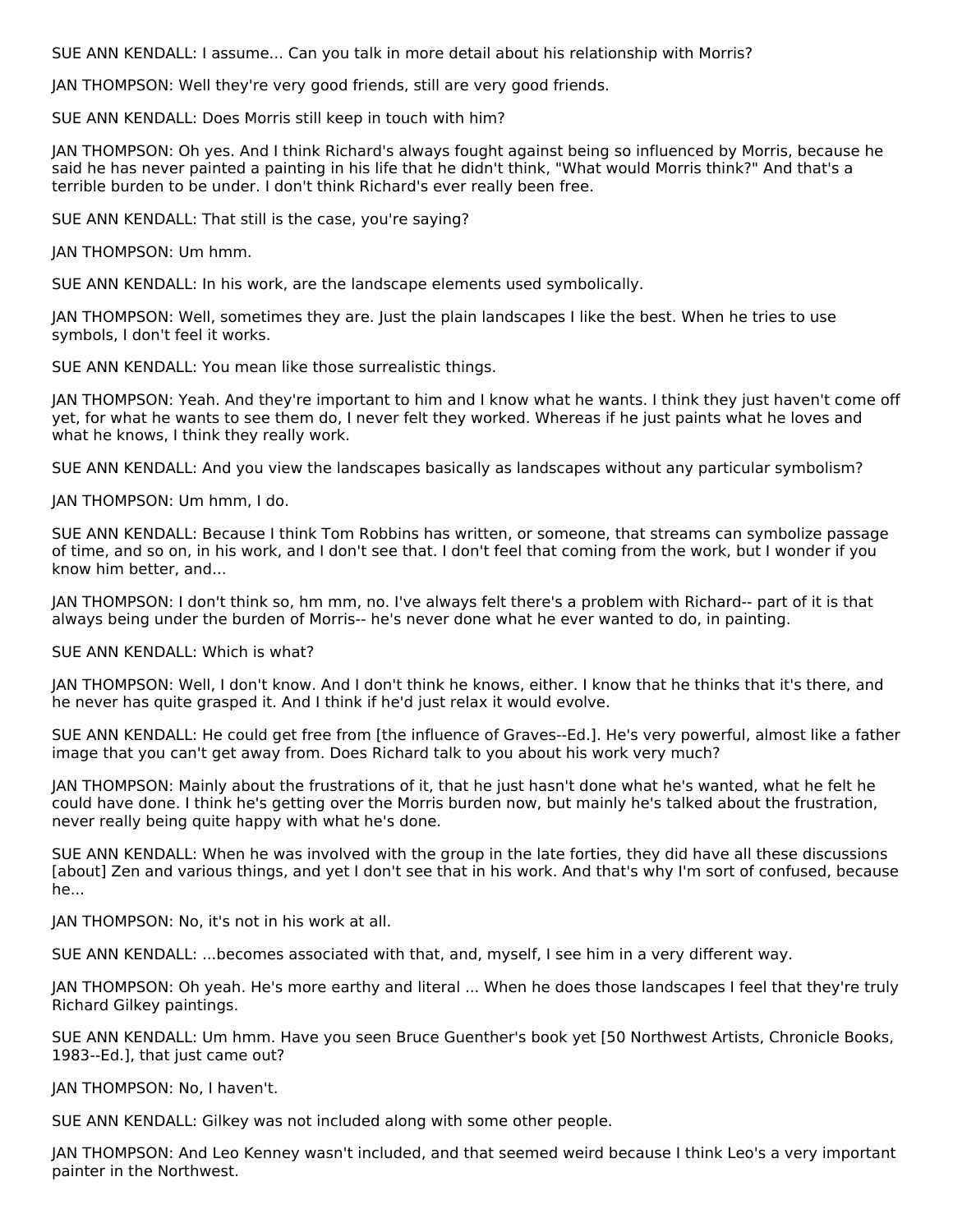SUE ANN KENDALL: I was going to ask you if you agreed with Bruce's choices.

JAN THOMPSON: I haven't seen the book yet.

SUE ANN KENDALL: Phil McCracken was left out, as well, and Leo and Richard. Those three were the ones that come to mind right away.

JAN THOMPSON: Well certainly I would have put them in, if I were doing the book, because I think they've been important painters, and whether you like them or not isn't the point.

SUE ANN KENDALL: Right. What about Leo Kenney? I guess your relationship with him began also in the late forties?

JAN THOMPSON: Um hmm. He and Richard Gilkey were dear friends also, and then Leo Kenney left. So I didn't see him for years and then when he moved back, he moved into my basement! And did some of his most beautiful work down there in that little hovel down there.

SUE ANN KENDALL: Now when was that, that he moved in?

JAN THOMPSON: Oh God! Well it must have been 20 years ago.

SUE ANN KENDALL: When he came back from California, which was around '60. What about the change in his work?

JAN THOMPSON: That change had actually happened before he came back. He was doing the [display--Ed.] windows for Gumps in San Francisco, and he was also painting, but not so much. So the change had already occurred. But then he started painting downstairs and I couldn't believe these things he was coming out with; they were just excellent.

SUE ANN KENDALL: These are the geometric ones?

JAN THOMPSON: Yeah, wonderful things.

SUE ANN KENDALL: Ah hah. I understood he didn't paint a lot when he was in California.

JAN THOMPSON: Well, he didn't paint a lot, but he did change a lot; and when he did paint-- he again is a selfdestructive person.

SUE ANN KENDALL: It's been said that the big change came about after a Mescaline experience, or some kind of a drug-related experience.

JAN THOMPSON: Really? I don't know about that.

SUE ANN KENDALL: It was also termed sometimes as a personal mystical experience; I've heard it both ways. If he was here living in your basement, you would have been...

JAN THOMPSON: No, he was already painting this way before he moved here. So no big change here. Maybe, well, I just don't know about that. It's possible.

SUE ANN KENDALL: Visually his work changes so drastically from the early surrealist derived images to the later work, and yet I see a connection there, in terms of still dealing with the same type of thing, inner world. But visually they're very different. I wondered if you knew more about his thinking and evolution.

JAN THOMPSON: What [caused] the change? Well, I really don't know.

SUE ANN KENDALL: How long did he stay here, then?

JAN THOMPSON: Well he was here about a year, and it was during that time that Richard had broken his back. He was married to Ann, and living next door. He had just bought her a new puppy and was sitting in his car at a red light in Lake City, and a car smashed in the back of him; it didn't break his back, but it did something terrible, so he had to have this terrible operation. Not a laminectomy-- a fusion, and they had to do it in two spots. Wwell they didn't know how to do it, and he should never have had it done. It was awful. He was in a cast from the knees to the neck for six months, and they put it on wrong so that they sprained his hips. There was a walkie-talkie from his house to my house, so that when he needed something Leo and I would run over and take care of him. It was a bad year.

SUE ANN KENDALL: I didn't realize that they moved next door. huh. For a long time?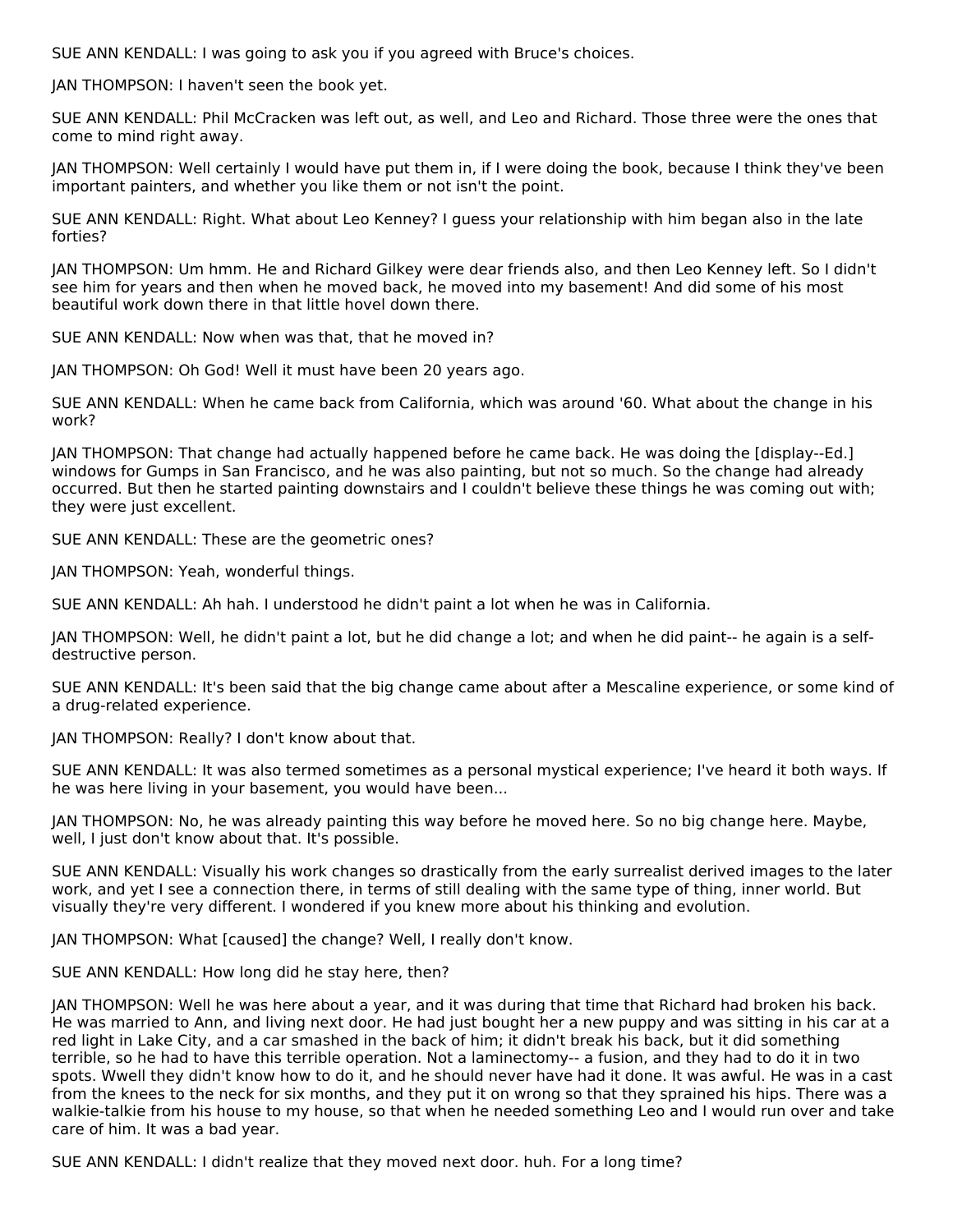JAN THOMPSON: Well, when he got well, they got divorced.

SUE ANN KENDALL: Well, how about Phil McCracken?

JAN THOMPSON: I never knew him well. But a lovely guy, lovely, wonderful, gentle, poetic...

SUE ANN KENDALL: But you were never close to him, in the way that you were with other people?

JAN THOMPSON: No. No.

SUE ANN KENDALL: Well, it's interesting that Bruce left all of those people out. Of course he was limited to 50people and I guess maybe he had to pick and choose, and include a large area and so on.

What about this Kennedy [formerly Lisbon--Ed.] apartment building in the U[University--Ed.] district? That's where Wes lived, and evidently Morris lived for a while, and that's where a lot of these relationships started. Do you know anything about that group, or who all was there?

JAN THOMPSON: Oh yes, we all lived there! (laughter)

SUE ANN KENDALL: Tell me about that place!

JAN THOMPSON: Well, it was funny. It had pull-out trundle beds, you know, those kind that tip out. And it was very cheap. And it had little kitchenettes. Leo Kenney was there, and he painted his place black. All black. (laughter) And then I lived upstairs and I painted mine all white. Gilkey lived there, and Jack Lenor Larson. Wesley Wehr lived there. Ward Corley lived there. Oh, it was crazy. I don't think Morris ever lived there, not that I know of.

SUE ANN KENDALL: Wes says he came looking for [company--Ed.]?

JAN THOMPSON: He visited a lot, yes. (laughter) Yes, it was a wild place. And Bill Ivey used to come and visit.

SUE ANN KENDALL: And that was when?

JAN THOMPSON: That would be the early fifties?

SUE ANN KENDALL: So it was a common sort of thing to get together and discuss things, or discuss work, or was it more for fun?

JAN THOMPSON: It was mainly just so (laughs)-- It was not very serious.

SUE ANN KENDALL: So you were all doing your work or whatever you were doing, but it wasn't like a....

JAN THOMPSON: I was working at the University Bookstore. I was trimming windows at the University Bookstore. I was the only one that had a steady job, so I was the only one that ever had any money. (laughs)

SUE ANN KENDALL: And what about Tom Robbins [Seattle critic and author--Ed.]. Do you know him?

JAN THOMPSON: Well, not very well, but I find him charming. I really like Tom. I find his books hard going. I [have a lot of problems] getting through his books. I like them still, but really, I'm puzzled. I think maybe I'm too old to read them. I don't know what it is. I'm amused by them.

SUE ANN KENDALL: Well, you can't quite put yourself in those roles; nor can I.

JAN THOMPSON: I can't put-- yeah! (laughter) But I think he's a darling.

SUE ANN KENDALL: What kind of impact do you think he had?

JAN THOMPSON: Actually... We used to scream with laughter with some of the things he'd say. I think he was really pretty good now that I've seen other reviewers. (laughs)

SUE ANN KENDALL: You mean in terms of his writing?

JAN THOMPSON: Uh huh. I don't know why we were all laughing. But we were all laughing all the time anyhow. I don't know why. Everything was so much fun in those years. They're not fun anymore.

SUE ANN KENDALL: (laughs) Oh dear. But he's also done a lot of serious writing about a lot [of] these people, a lot of catalog writing.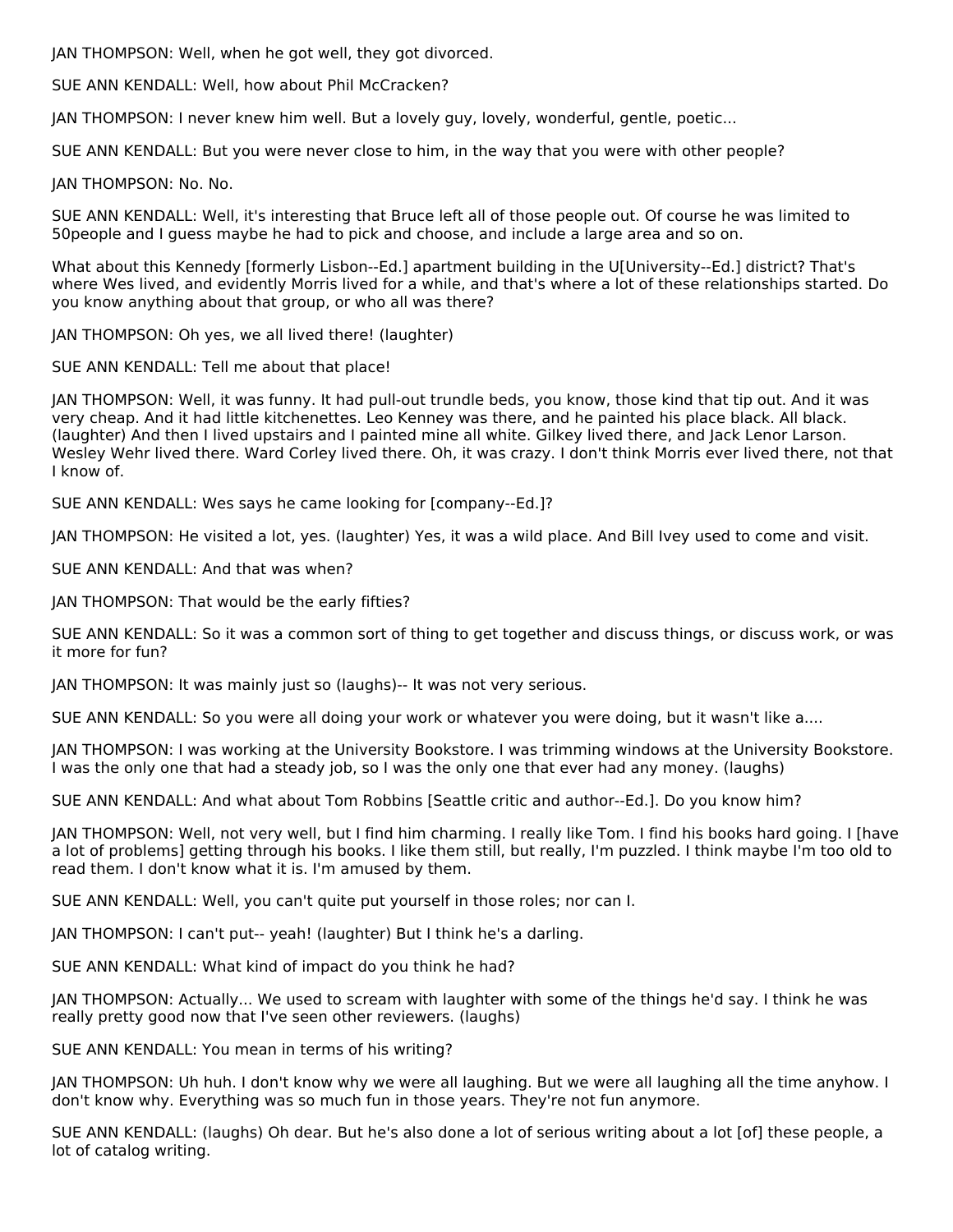JAN THOMPSON: That's right. This was when he was first beginning. He's gotten a lot better. I think he's really pretty good.

SUE ANN KENDALL: You think he tunes into their work, then?

JAN THOMPSON: Oh yeah, I really do.

SUE ANN KENDALL: His interest in art seems to have sort of stopped with that crowd. (I'm not sure I'm right in that.) Because he really is not an art critic in the sense that one deals with all kinds of things, but he seems to have taken these people on as a special crowd. He supports them and he likes that work very much. Did he talk to them about their work a lot? Was he part of the gang, so to speak?

JAN THOMPSON: No. He came sort of later, I think, late fifties, wasn't he?

SUE ANN KENDALL: Um hmm. He was reviewing into the sixties. So he was sort of an outsider in terms of that group.

JAN THOMPSON: He and Richard Gilkey kind of organized that-- There was a bomb went off in Alabama church, and a lot of children were killed-- and Tom and Richard put on a benefit and the [Seattle Art--Ed.] museum let us use the museum in the center [Pavilion, Seattle Center--Ed.] and we asked all the artists for work and we all worked like crazy. And almost everything sold. It was a fantastic success. I think there were about five or six of us selling, and we couldn't take the money fast enough. Everybody bought. The only thing that didn't sell was a beautiful, beautiful Tobey still life that Zoe Dusanne donated; it was only \$5,000, but it was a beauty. Tom worked real hard, and Richard.

SUE ANN KENDALL: And then he sort of disappeared from the art critic scene?

JAN THOMPSON: Yeah. And then he started writing his books.

SUE ANN KENDALL: Right, right. But he still is a good friend of Guy's, I know.

JAN THOMPSON: They live right next door to each other.

SUE ANN KENDALL: So they still are in contact with [each other].

JAN THOMPSON: I have to tell you one funny thing about Bill Ivey. He worked hard too for the benefit. Richard Gilkey and Ward Corley and I were cleaning up afterwards; we were running mops around the floor and trying to clean up-- and Bill Ivey was to bring his car around to pick up something. And, you know, in front of the pavilon, there are steps going up. Bill must have been tired, [because] he pulled his car in and suddenly we looked out the window and Bill's car came sailing down these steps. He was dreaming; I guess he thought it was a ramp, but this big station wagon was going [untranslatable sound] in this great cloud of dust. I thought we were going to die! A picture of Bill's face just flying through the air.

SUE ANN KENDALL: Oh, what's happened? (laughter)

JAN THOMPSON: He is such a darling.

SUE ANN KENDALL: Oh, have you known him well over the years?

JAN THOMPSON: Yes.

SUE ANN KENDALL: And he again sort of stays apart from that four, the big four, [and] has sort of gone his own way.

JAN THOMPSON: Oh, his own way, absolutely.

SUE ANN KENDALL: So you've really known a lot; I mean you've known them all!

JAN THOMPSON: Yeah. I still see a lot of Bill.

SUE ANN KENDALL: Any feelings about where he stands in relationship to the group or his connection with that group?

JAN THOMPSON: Well he was not influenced in any way. He had studied with Clyfford Still [in San Francisco-Jan Thompson]. But he's so sensitive and so aware of what they were all doing. And they were all such good friends, that... He's just been a real important part.

SUE ANN KENDALL: It's interesting though how he's less well known, certainly nationally, in a way. And one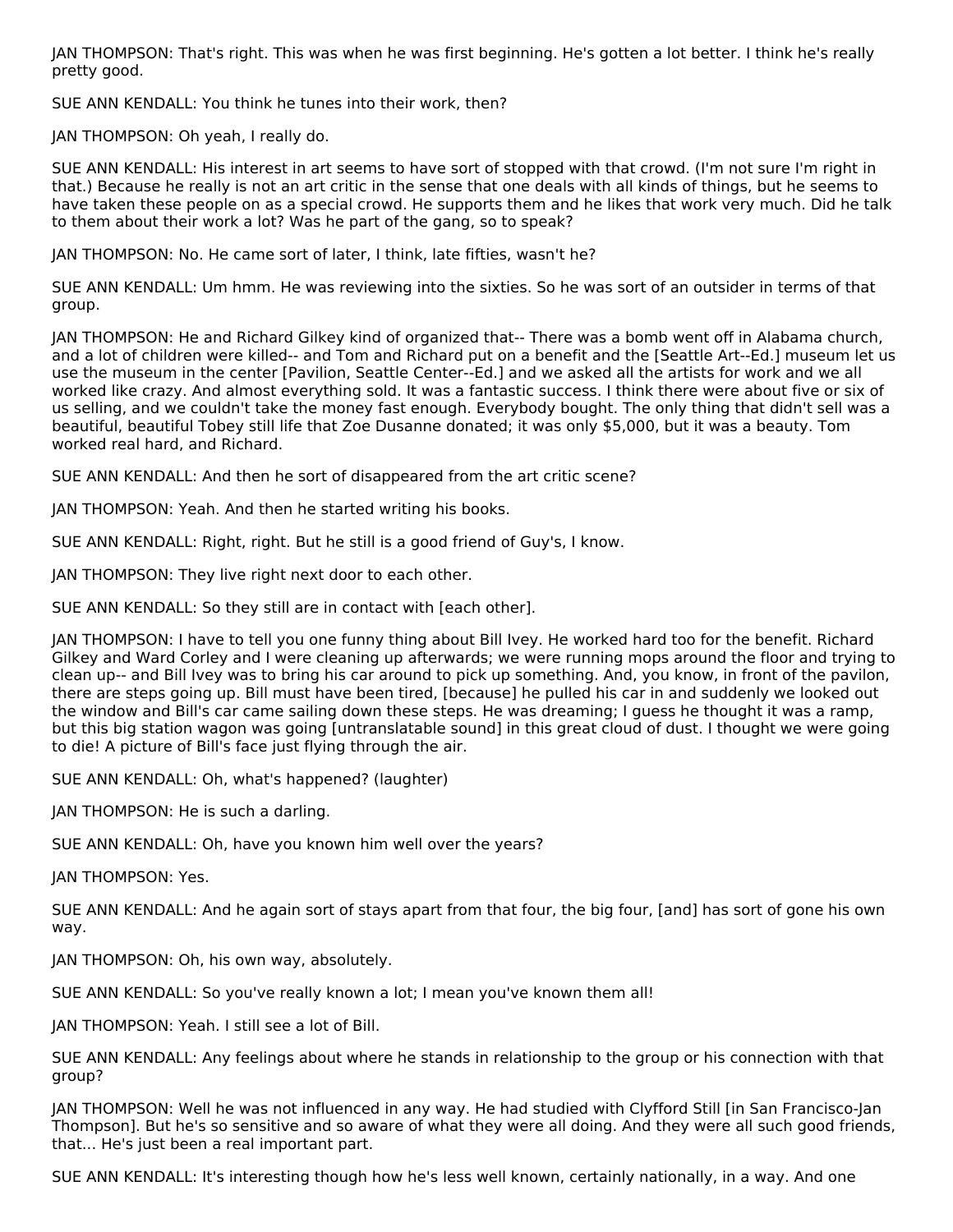wonders why. I think his painting is good.

JAN THOMPSON: Well, you know he's not a bit ambitious. He just couldn't care less, and someone could take over and just really show him. I think he's a very good painter.

SUE ANN KENDALL: Exactly, and yet he didn't come to the fore.

JAN THOMPSON: Well, he doesn't want to. And in a way Guy had never wanted to particularly either.

SUE ANN KENDALL: They just sort of stayed apart from that.

[Tape 3; Side 2]

SUE ANN KENDALL: ...Denise Farwell was another woman who was influential in Morris' life.

JAN THOMPSON: Yes. I got to thinking that when everybody talks about the Northwest School, it's always the male artists that they're talking about. But suddenly I realized there are all these powerful, important women that were very influential. I know in Morris' life, and I'm, and in Guy's life, but one I hadn't mentioned was Denise Farwell. And she was a fantastic lady. She had great, great taste. And it was-- again, I hate that word-- but it was Northwest taste. I mean she, her gardens of mosses and rocks and her eye for the Northwest plants and the way she did her house, her whole, her ideas, and she helped artists, and she... She helped Leo Kenney a lot.

SUE ANN KENDALL: How?

JAN THOMPSON: And, you know, she'd lend them money, or do anything like that. And she was a Jungian and the, and loved to talk with them about, you know, everything, and help them and \_\_\_\_. She was a very important lady, in the Northwest School.

SUE ANN KENDALL: Um hmm! You mean, in terms of her ideas, or...

JAN THOMPSON: Yes.

SUE ANN KENDALL: And you're saying based in Jung?

JAN THOMPSON: Yes. And I didn't know her well. But I just all, so this is all hearsay, but I know that she is important-- in Richard Gilkey's life, in Leo Kenney's life, in Morris Graves' life, and Guy Anderson's.

SUE ANN KENDALL: As, so she was a friend, again...

JAN THOMPSON: Yes.

SUE ANN KENDALL: ...more than a patron?

JAN THOMPSON: Oh yes. She wasn't a patron. In fact, she was the only person that ever did this. Morris had given her two very beautiful paintings before he, the Museum of Modern Art and all that stuff, before, you know, before they were valuable.

SUE ANN KENDALL: Um hmm, um hmm.

JAN THOMPSON: And after all this happened and [he, they] became famous, so well known, and they became very valuable, she gave them back to him because she said, "It's not fair; I shouldn't have these, you know, they were a gift and..." You know, that, it was very thoughtful. And nobody else thought to do that. I wouldn't have, I would have hung on to them, kept right up. (laughs) But then he painted a very beautiful bouquet for her and donated it to the museum after she died.

SUE ANN KENDALL: Um hmm. Which was when?

JAN THOMPSON: About three years ago.

SUE ANN KENDALL: Oh, that recently!

JAN THOMPSON: Um hmm.

SUE ANN KENDALL: I see. And they, she was in this area the whole time?

JAN THOMPSON: No, she was in, she left here soon after I got here, so that's why I didn't know her well, but I just heard of her, and then she lived in San Francisco for years. And then she moved back, she went to Bainbridge [Island in Puget Sound close to Seattle--Ed.]. And by that time everyone sort of had dispersed so they didn't see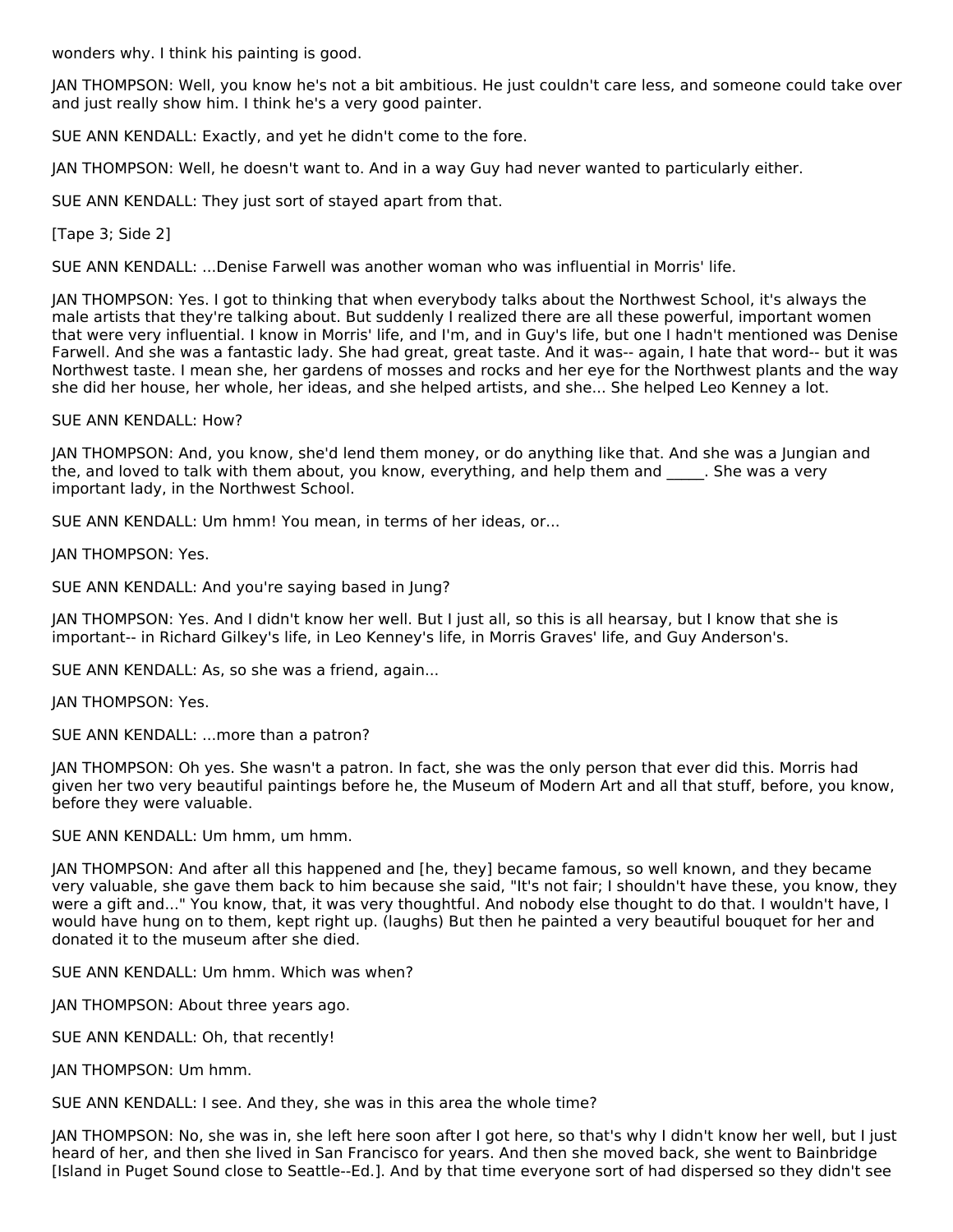her very much.

SUE ANN KENDALL: Do you know how Morris came to know her?

JAN THOMPSON: No, I don't, as a matter of fact. I don't know how they met.

SUE ANN KENDALL: Or how she got involved?

JAN THOMPSON: I don't, I really don't.

SUE ANN KENDALL: Because I've heard the name but I don't know myself through what connection, you know, that all happened.

JAN THOMPSON: Yeah. But it is fascinating that there was Denise, and there was Betty Willis, and Dorothy Schumacher, and Nancy Wilson Ross, and Dorothy Norman, and Marian Willard, and Dorothy Miller, and these are all, you know, incredible women, and they were all very supportive and influential, powerful-- in their ways- and I think had a lot to do, the whole growth of...

SUE ANN KENDALL: Of that group.

JAN THOMPSON: ...growth of that group.

SUE ANN KENDALL: You're not speaking just of Morris?

JAN THOMPSON: I thinking that, I think that-- Well, Morris particularly because Morris, the, Marian Willard and Dorothy Miller and those women there. And of course Dorothy Schumacher was Morris' good friend too.

SUE ANN KENDALL: Right.

JAN THOMPSON: I think more for Morris that's right.

SUE ANN KENDALL: And then there was also Margaret Callahan...

JAN THOMPSON: And Margaret Callahan, oh yes, exactly, yes.

SUE ANN KENDALL: ...for the other people in the group at least who, certainly many of them have spoken of her as being sort of the ringleader of the...

JAN THOMPSON: She was very much loved, and again I only met her, and then she died very soon after, but she was, everyone liked her.

SUE ANN KENDALL: Were some of these in any way sort of a mother figure to Morris, do you think?

JAN THOMPSON: No, I don't think so, no. They were, because they were all about the same age and... No, I don't think any of them were. I probably should, he is still very close to his sister, [he had, to] one sister.

SUE ANN KENDALL: What about Morris' family? His relationship with his parents and so on. I know very little about that.

JAN THOMPSON: It was a...complicated.

SUE ANN KENDALL: Um hmm, as is often the case. (chuckles)

JAN THOMPSON: His father, you know, committed suicide.

SUE ANN KENDALL: Oh!

JAN THOMPSON: Morris was in Puerto Rico. I think Morris was 19 or something. But it was hardest on Wallace, the youngest son; he was living at home at the time. He was about ten.

SUE ANN KENDALL: Oh dear.

JAN THOMPSON: The mother was a powerful lady-- and I loved her-- but I could see she'd be very, you know, she was a strict mother.

SUE ANN KENDALL: Strict in terms of discipline?

JAN THOMPSON: Well, well, she, of what she wanted for her children.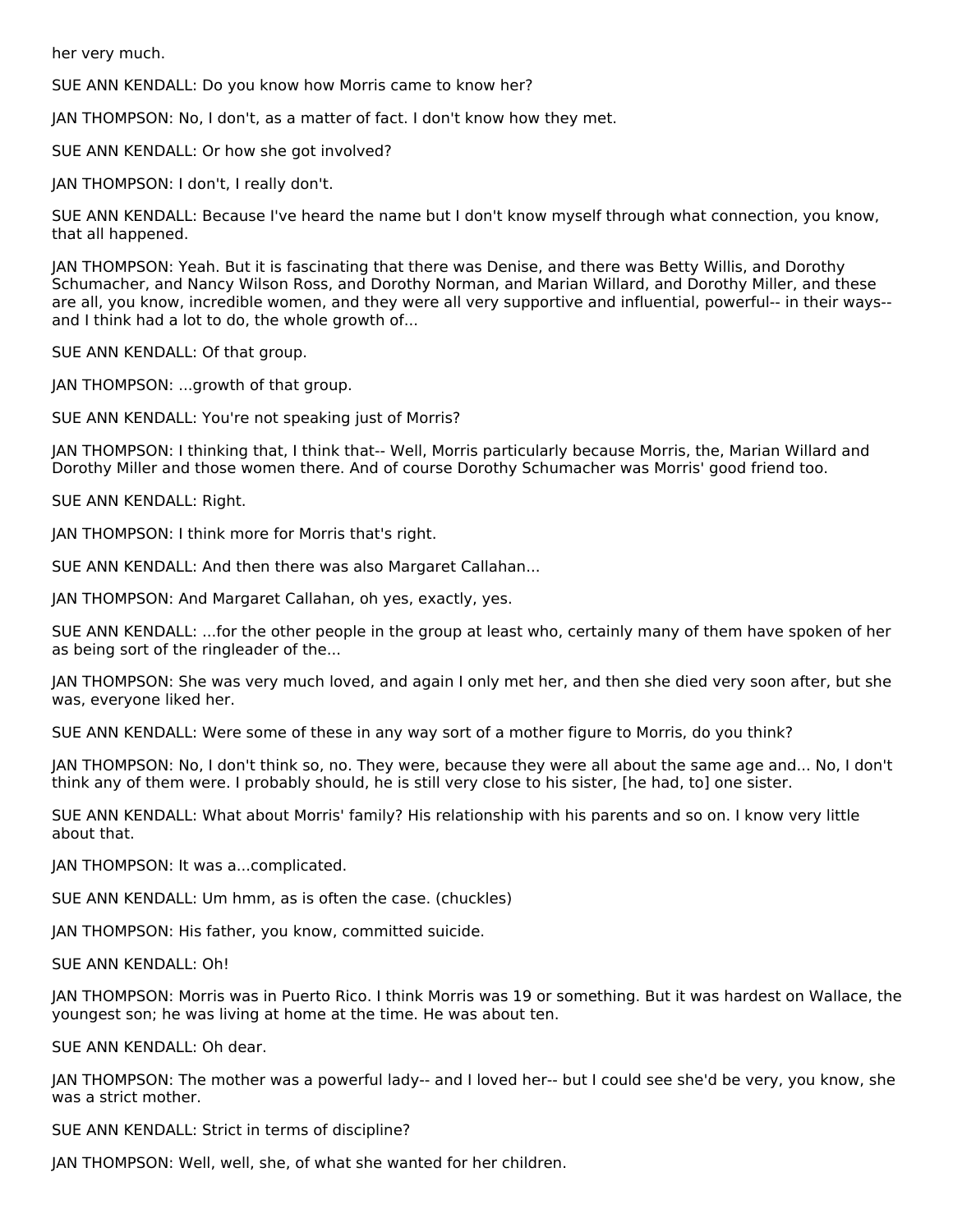#### SUE ANN KENDALL: Oh.

JAN THOMPSON: You know, she was, she was a very strong lady.

SUE ANN KENDALL: And did she not want Morris to be an artist?

JAN THOMPSON: Well, she, I'm, the whole family of course... Two of the older brothers were married by, you know, by, when Morris was trying to be an artist, they were older, and they were all very embarrassed. They thought Morris was the failure in the family, the black sheep, you know, somebody to pretend didn't exist, you know.

SUE ANN KENDALL: Um hmm.

JAN THOMPSON: I think now they're very proud, but they weren't at the time. (chuckles)

SUE ANN KENDALL: Was there, so there was pressure on him perhaps to conform to a more normal lifestyle.

JAN THOMPSON: I'm sure there was. I never saw it and he never talked about it, but I'm sure there was. But, she was closest to Morris, the mother was closest to Morris, of any of them. She, and, she was 90, I think she died at 96. And she was clear as a bell. But once he came back and she was in a nursing home and, but she-- she had osteoporosis, so she couldn't walk and she was in a wheelchair. But I went to see her regularly and, once a week at least, and he came once and I drove him out, and I left them together and then I came back. And it was the most beautiful sight. He, he was a giant of a man, you know, and he was holding her, she was by this time so tiny, he had \_\_\_\_.

#### SUE ANN KENDALL: Sure.

JAN THOMPSON: He was holding her in his arms and she was smiling up at him and he was saying, "Let it go, Mother, just let it all go. Let it fall. It doesn't matter what Laila last week. It doesn't matter what [Laura] wrote. It doesn't matter. Just let it fall." [Jan Thompson spoke this passage softly, calmly--TR] He was trying to help her ease, because she was fighting! You know, hard, just, you know, she was not going gently into [that at the time]. He wanted her to go gently.

SUE ANN KENDALL: Right, he wanted her to go gently.

JAN THOMPSON: Right, he wanted her to, yeah. But it was so-o-o beautiful [to see] this man wonderful man holding her. She was like a, like a baby.

SUE ANN KENDALL: Right, um hmm, yeah. Now what about his father's suicide? Does he ever talk about that?

JAN THOMPSON: No.

SUE ANN KENDALL: ...or the causes, or...

JAN THOMPSON: No, he doesn't like it known at all. But the father was-- and I can see maybe where Morris gets his well-known rages-- you know, the father was, apparently had a temperament  $\Box$ .

SUE ANN KENDALL: Volatile?

JAN THOMPSON: Volatile temperament. And nobody knows for sure what happened.

SUE ANN KENDALL: Yeah, well, so often you don't. And those that do don't talk about itr, and that's understandable. But... Yeah, people refer to Morris as having temper tantrums and so and it might be something that he saw his father doing, certainly.

JAN THOMPSON: Yeah, that's right. He does have \_\_\_\_\_, and they're pretty violent.

SUE ANN KENDALL: Last week you also mentioned that when you were in New York that John Cage's first wife was reminiscing and talking about...

JAN THOMPSON: Oh yeah, she was...

SUE ANN KENDALL: \_\_\_\_\_\_ stories of Seattle. Could you tell me some of those things that she...?

JAN THOMPSON: If you could ever interview her, you would just die, because she's just, you know, she's-- In fact this book I'm reading of that biography of Jane [Bull, Bolt], she's mentioned in there. They mention her, some things that she has to say about Jane Bolt. Let's see, what, well the things that they talked about were just silly things that they did.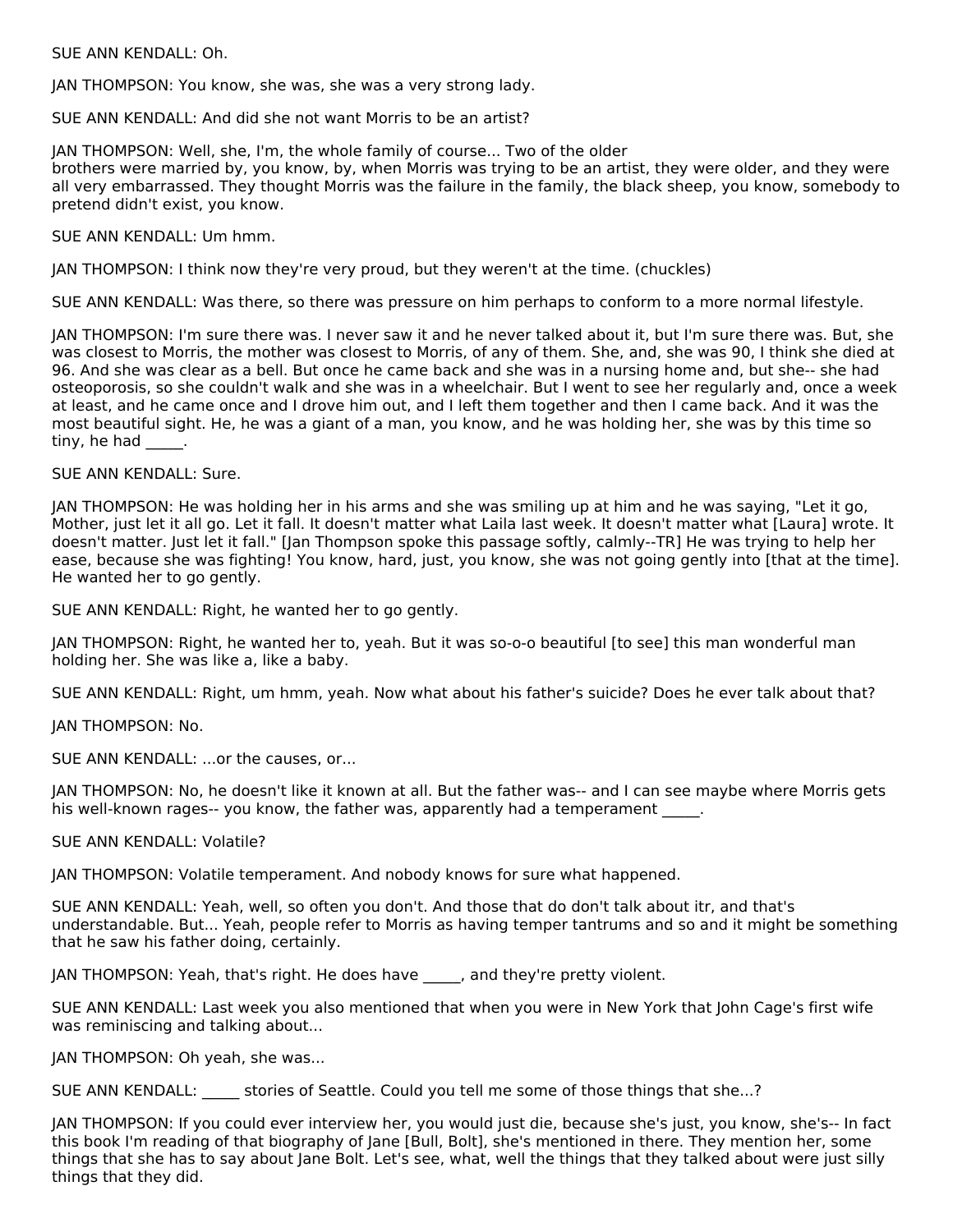SUE ANN KENDALL: I suppose some more antics?

JAN THOMPSON: Just antics, just jokes among each other, you know, just crazy.

SUE ANN KENDALL: Um hmm, but can you remember any of those? You weren't here, of course?

JAN THOMPSON: And I wasn't here. But, oh dear, I can't, I can't... If I think of any I'll come back to it, but I can't think of those silly things right now.

SUE ANN KENDALL: Okay. And what about Cage's and Morris' falling out? Didn't they have a fairly bitter falling out a while back?

JAN THOMPSON: Well (chuckles), yes they did. And it was so silly, you know. John Cage is on a macrobiotic diet.

SUE ANN KENDALL: Oh! I didn't know he was into that!

JAN THOMPSON: Oh, I mean, it's just, it's just religious, you know, with him, and he won't... In fact after the, they had the, you know, they danced here, and Morris did one of the sets. Afterwards they came here and there wasn't one single thing I had that they could eat; not one single thing. But John brings his own bread that's as [Jan Thompson knocks on table--TR], you know, and he has to...

#### SUE ANN KENDALL: A rock?

JAN THOMPSON: He has to bring his saw to saw it because it's hard like a brick. (laughter) But this, this falling out was over something so silly. He and Morris had come down to visit. And Morris likes people to visit but not for very long anymore. He's getting crotchety about, he wants his own space and he doesn't like people around very much, really. And so they were planning to stay for a while, so he decided, he took a trip somewhere and I can't remember where he went. But he went away for a week.

#### SUE ANN KENDALL: Now, which place was this?

JAN THOMPSON: This was down in California where he is now. And he went away, I think for a week, somewhere; I've forgotten where he went. And they had planned to be gone when he got back. And that was all arranged. But when he got back they were still there, which annoyed him. That upset the thing a little bit. And it turns out that John had, was teaching Robert-- the, Robert [Yarbrough], the wonderful young man that lives there and takes care of the garden and does the cooking-- had told him that he was cooking all wrong. Well, Morris had taught him the kind of cooking that he liked.

#### SUE ANN KENDALL: Of course!

JAN THOMPSON: You know, fresh vegetables from the garden and it's, it's mostly wok cooking and it's, it's just the kind of cooking he likes, and John had taught him another kind and was saying, "You mustn't do this, you mustn't do that," and being, I mean, being really, you know, rigid about it, and it got... And he, they cooked this dinner and it isn't what, wasn't what Morris liked. Well, it just sounds so silly, doesn't it?

SUE ANN KENDALL: Well, except that it wasn't Cage's house, I mean, in a way.

#### JAN THOMPSON: No.

SUE ANN KENDALL: It wasn't for him to do. (chuckles)

JAN THOMPSON: Well, Cage did it out of love, too, you know; Cage wanted them to eat right.

SUE ANN KENDALL: Right, of course.

JAN THOMPSON: Of course they were eating right! But not what he thought they were eating-- Anyhow, it ended up and Morris said, "This is my house! And I eat the way I want to eat, and I don't want this, I want to eat," you know. And so John stood up and said, "Well, I have, I know when I'm not welcome," and got up. And it was big hoohah, and they packed and they left that night.

SUE ANN KENDALL: And they have not reconnected since?

JAN THOMPSON: Well that, well they did. You saw the picture; they were hugging at the opening.

SUE ANN KENDALL: Yeah.

JAN THOMPSON: But...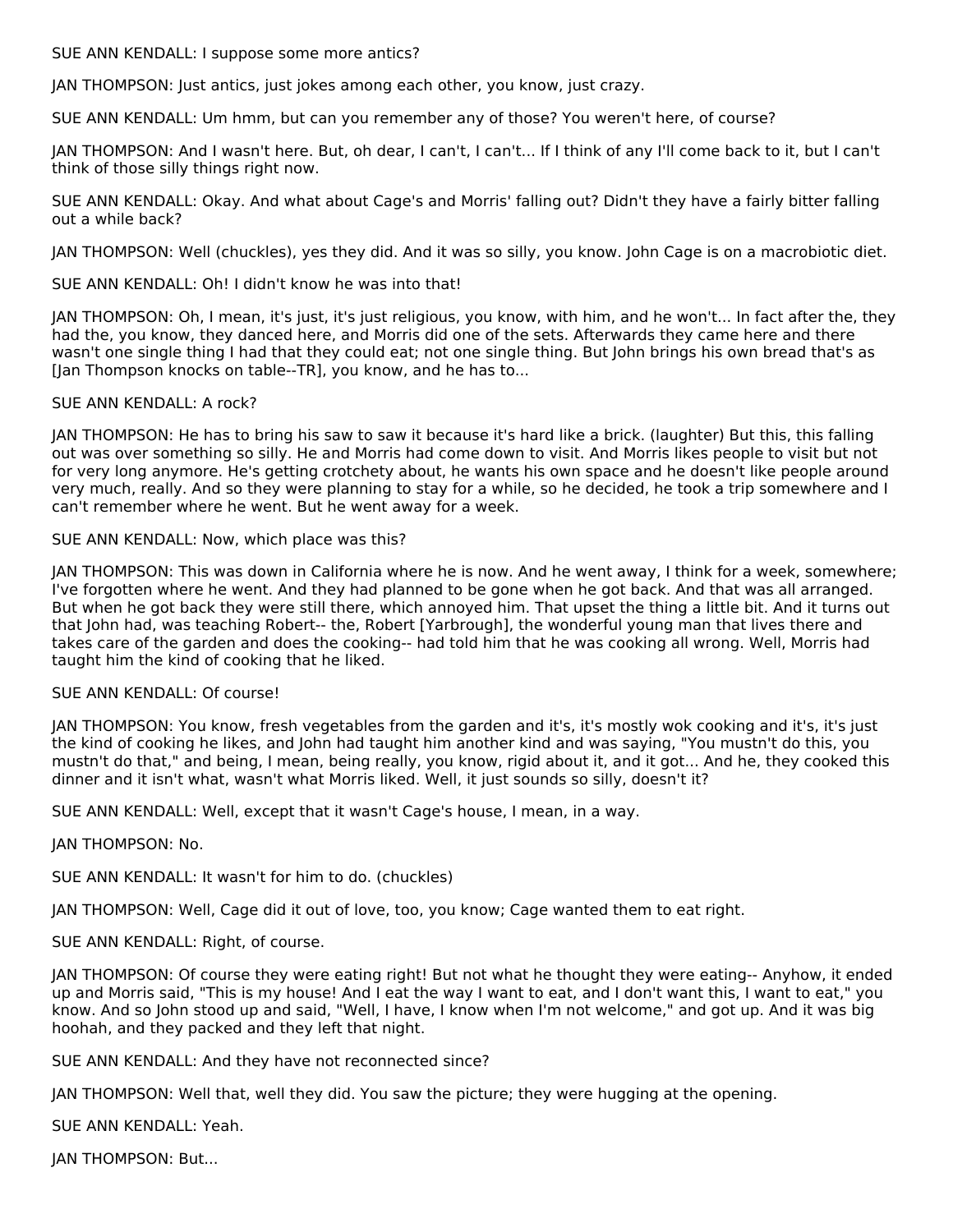SUE ANN KENDALL: Things maybe haven't been quite the same.

JAN THOMPSON: That's right. (laughs) And over something so silly you know.

SUE ANN KENDALL: All over our diet. (laughs) I didn't know John Cage was on that. I don't know that much about him.

JAN THOMPSON: Well, the problem is he's got Merce Cunnningham on it, and Merce, you see, dances all day long. He's 65.

SUE ANN KENDALL: Right.

JAN THOMPSON: And looks 165. I mean he just looks like he's at death's door. He must weight 80 pounds now. And you know he needs more energy; he needs a great big banquet or something.

SUE ANN KENDALL: Or something.

JAN THOMPSON: He comes to my friend's, the doctor, [Alban Cree McKeen's] in New York, and Alban doesn't cook anything special. He comes, Merce comes quite often by himself. And he cooks, and he eats everything there just like, you know, like he can hardly get enough. But then gets home and he gets only the other things, very, very special diet. (laughter)

SUE ANN KENDALL: Oh dear. One more question I wanted to ask you about was Morris' homosexuality, if that was a problem early on, because at that time it was something that...

JAN THOMPSON: A problem for him, you mean?

SUE ANN KENDALL: Well, for him but public...

JAN THOMPSON: It never was a problem for him.

SUE ANN KENDALL: I wondered about public acceptance, because now, now it's okay.

JAN THOMPSON: Yeah.

SUE ANN KENDALL: One can say I'm gay and expect to be accepted at least among certain circles, and I'm curious about in the thirties and forties if that could have been a problem.

JAN THOMPSON: I don't think it ever, I don't think it ever was a problem for Morris.

SUE ANN KENDALL: With his family perhaps?

JAN THOMPSON: I don't think that, I don't think it ever came to a showdown, even with the family. And I don't think it was a problem for Guy. I don't think it ever was a big issue.

SUE ANN KENDALL: Was it secretive? I mean...

JAN THOMPSON: Because they were, they were all artists together, and somehow that never, you know... If he'd been in the business world, he might have had some problems, but I don't think ever, he never associated with anyone but artists, poets...

SUE ANN KENDALL: Right.

JAN THOMPSON: ...and it just, I don't think it ever occurred to him.

SUE ANN KENDALL: Even though I, I would imagine that Seattle is fairly conservative at that, in that time.

JAN THOMPSON: Oh my, it was. But artists are exceptions; they can be, you know, anything, and they're accepted.

SUE ANN KENDALL: Right.

JAN THOMPSON: The straight community will accept, if you're an artist they expect you to be crazy...

SUE ANN KENDALL: Then well that's okay.

JAN THOMPSON: ...pervert, [dirty].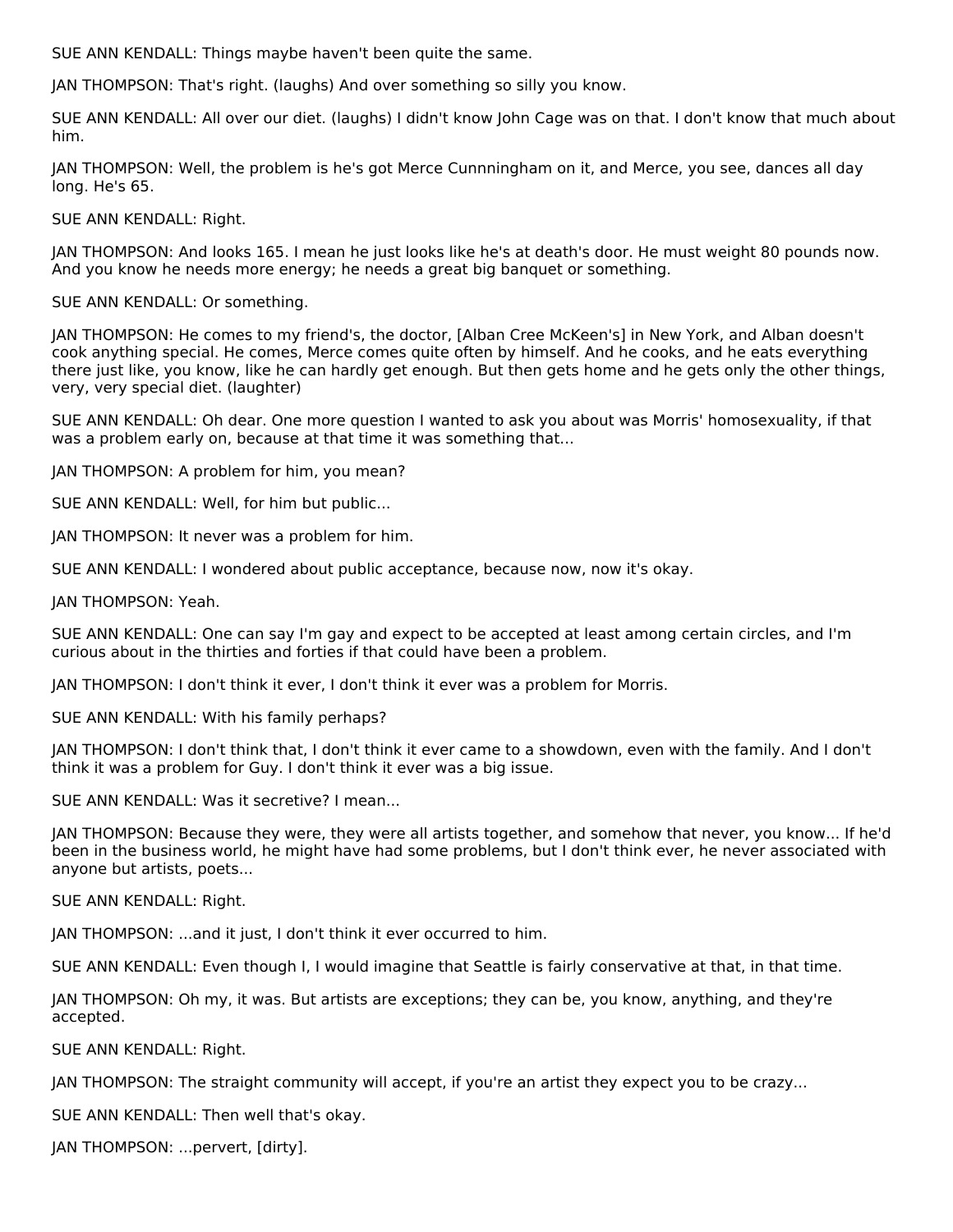SUE ANN KENDALL: Uh huh. And then of course his antics I suppose...

JAN THOMPSON: Uh huh, oh, that [edge, adds]. (laughter)

SUE ANN KENDALL: Just, just anything was okay, I mean, because that's, that's the kind of thing that he was known for.

JAN THOMPSON: That's right. That's right.

SUE ANN KENDALL: So, and so, did they feel it necessary to keep that under cover?

JAN THOMPSON: Huh uh. Not that I know of. I don't think ever, ever.

SUE ANN KENDALL: No, in fact I've heard that he was very obvious, I mean.

JAN THOMPSON: Oh sure.

SUE ANN KENDALL: I mean Morris sort of didn't try to hide it.

JAN THOMPSON: Oh sure.

SUE ANN KENDALL: It was a very obvious kind of thing, so... And the same way with... Now Tobey-- this is an interesting question-- but I always assumed he was homosexual or at least bisexual. Is that true?

JAN THOMPSON: Oh yes.

SUE ANN KENDALL: Well some people deny that, so...

JAN THOMPSON: Oh really?

SUE ANN KENDALL: Yeah! And what surprises me was that, and I thought that came up about his will and everyone assumed that he and Mark Ritter were involved, and he Pehr.

JAN THOMPSON: Uh huh, of course. He and Pehr were...

SUE ANN KENDALL: ...were lovers?

JAN THOMPSON: Of course!

SUE ANN KENDALL: (laughs) Well, I wanted to confirm that with you because...

JAN THOMPSON: Yeah, [and then, I admit] it's strange. He did marry once, but that didn't last long either. I think it lasted one night. (laughter)

SUE ANN KENDALL: Right, and that did it! I suppose that might have been through pressure? Social pressure to be normal?

JAN THOMPSON: Well, I don't know.

SUE ANN KENDALL: So-called normal.

JAN THOMPSON: No, I don't really know about that marriage and so forth. But it was, of course, and [\_\_\_\_\_, Tobey] Betty Willis claimed that he begged her to marry him. But...

SUE ANN KENDALL: And poor Helmi, who wished he would have. (laughter)

JAN THOMPSON: And poor Helmi, yes.

SUE ANN KENDALL: So, huh. Well, I guess it's important only in how it may have affected their work, or the acceptance of their work. Do you have any perceptions on that?

JAN THOMPSON: I don't think it had any bearing at all.

SUE ANN KENDALL: Just didn't seem to matter.

JAN THOMPSON: I don't think so. I can't see, I can't see why it had any bearing at all.

SUE ANN KENDALL: So how about some of the breakups among these people? Was that due to any kind of lover relationships rather than artistic matters? Because normally people shy away from talking about the one, and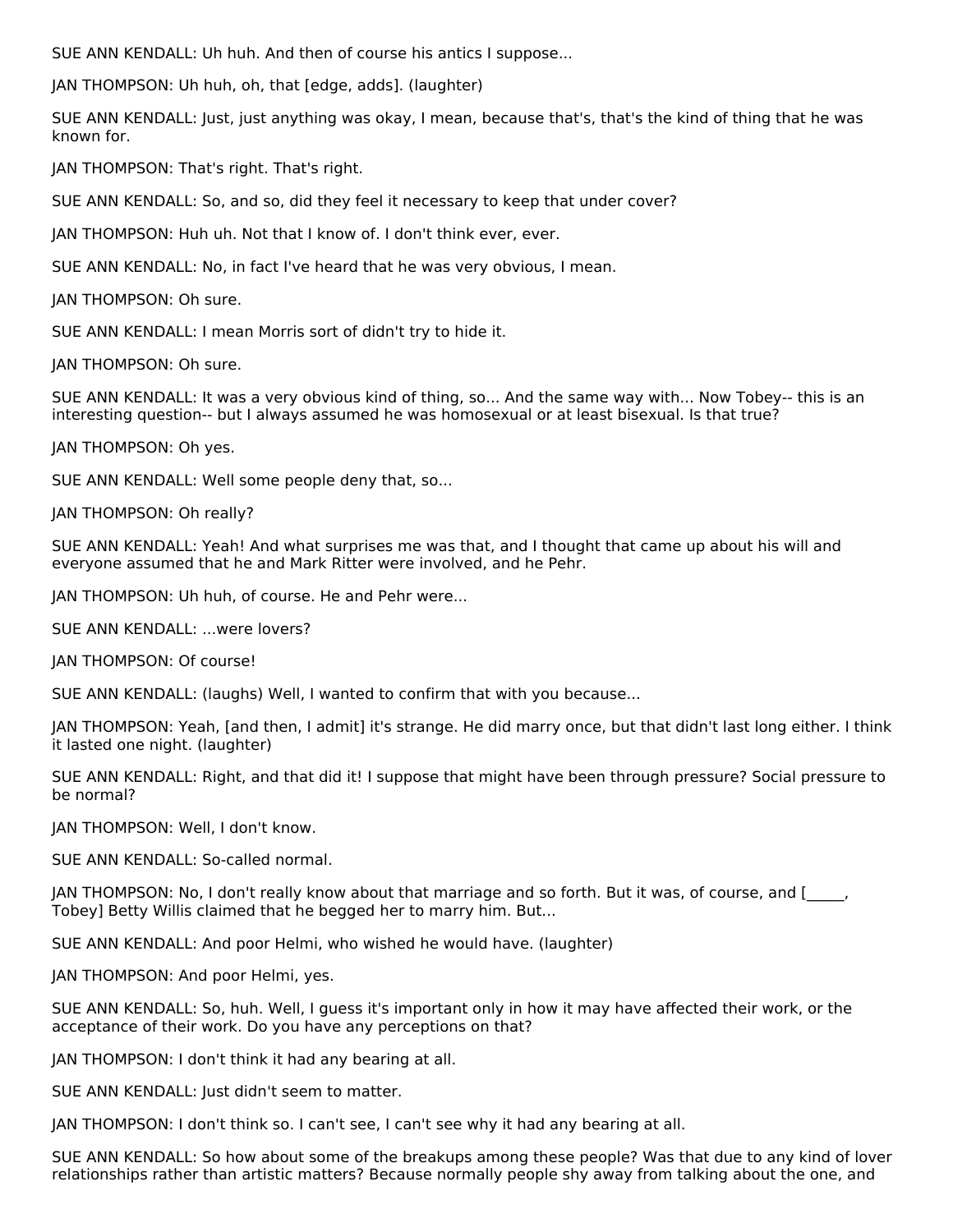talk about the other, and I think well these, these people were human beings. How did that impact them?

JAN THOMPSON: Well I don't, let's see, I don't know. I don't know of any breakups that caused any, no I don't, I can't think of anything. Let's see. No, because Morris' \_\_\_\_\_ really kept, no, I don't, I don't think... They all had their own friends and...

SUE ANN KENDALL: So you don't think that it, it's a problem?

JAN THOMPSON: No.

SUE ANN KENDALL: One other question about the, well let's say the thirties, forties, maybe into the fifties, I guess that's latter time. Did they keep any connection with the figurative tradition? Of course Guy Anderson always has. But as this move into abstraction occurred, did they do any life drawing?

JAN THOMPSON: Well, let's see, I think probably Guy would one who did, that I can think of. Oh, probably Bill Cumming; yes, he always did.

SUE ANN KENDALL: Because most artists do maintain some kind of a link.

JAN THOMPSON: Some kind of, yes, right.

SUE ANN KENDALL: But not in the case of Graves?

JAN THOMPSON: But, no. No. He wasn't interested in human figures, really.

SUE ANN KENDALL: He never has been?

JAN THOMPSON: No. He did that one figure, which was in the retrospective, is his own, it's a self-portrait lying down.

SUE ANN KENDALL: Right.

JAN THOMPSON: And it's quite a, it's a beauty; it's a beautiful painting. But that's the only figure I think he's ever done.

SUE ANN KENDALL: Interesting. Did he ever do it as, like drawing early on when he was learning? Of course he didn't go through a regular art school...

JAN THOMPSON: No.

SUE ANN KENDALL: ...so he didn't have to.

JAN THOMPSON: So that I won't know. I don't know; I don't think so. I don't think he ever wanted to represent human figures.

SUE ANN KENDALL: It's quite unusual, in a way.

JAN THOMPSON: It is, isn't it?

SUE ANN KENDALL: I mean Tobey of course did, in Market [Seattle's Public Market--Ed.] scenes, and always had done some.

JAN THOMPSON: Right.

SUE ANN KENDALL: And Guy Anderson.

JAN THOMPSON: Uh huh.

SUE ANN KENDALL: And Kenneth Callahan.

JAN THOMPSON: Uh huh.

SUE ANN KENDALL: So that's curious in a way.

JAN THOMPSON: Yeah, it's interesting.

SUE ANN KENDALL: Did the influences from New York in that time, do you think, overwhelm with the abstract expressionism and all of that? Did that just overwhelm this area, do you think?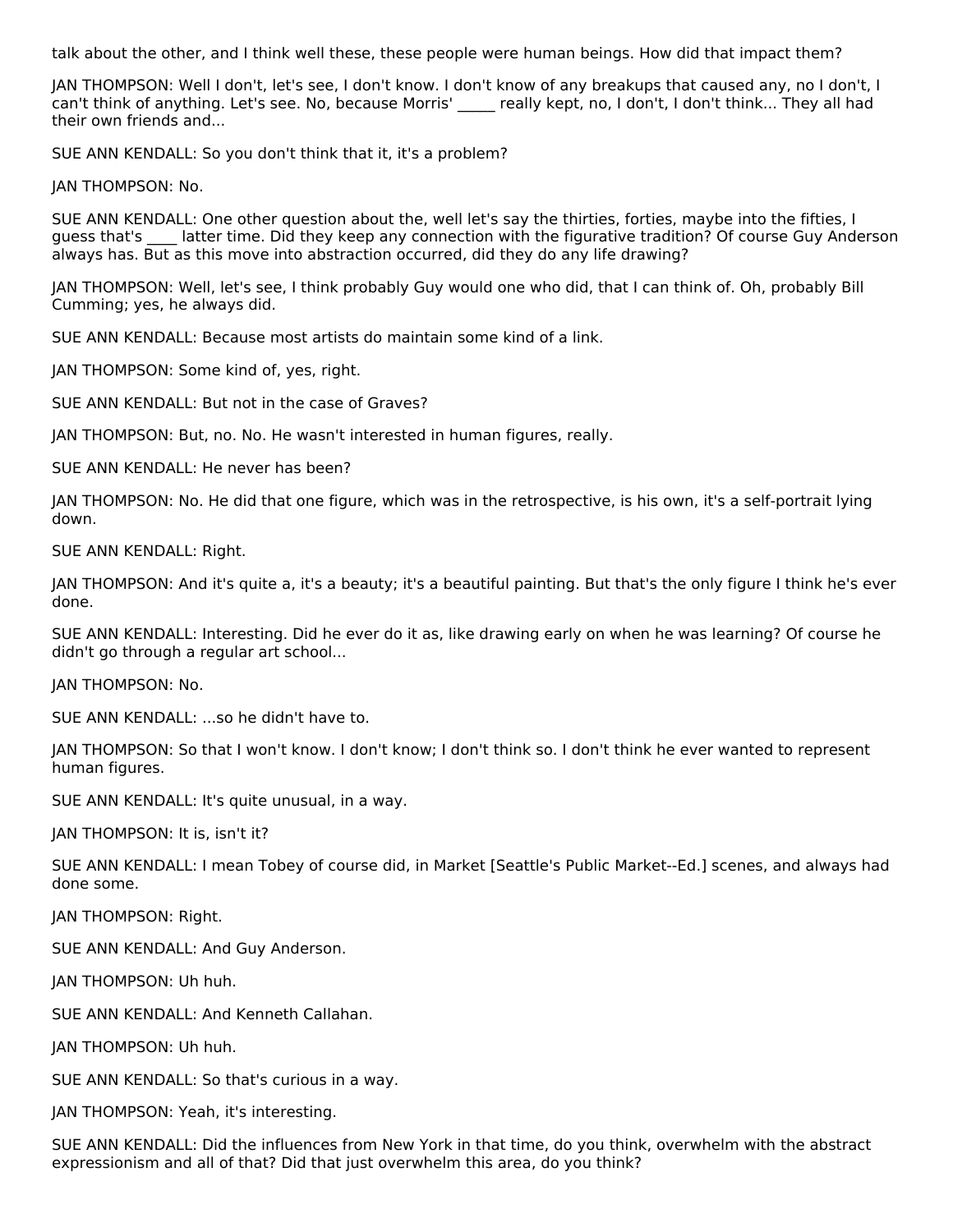JAN THOMPSON: Well, it didn't seem to. But I know they all loved it. They were all very pleased about it, I mean they all loved abstract expressionism. I think Morris was the only one that loved pop art, when it came in.

SUE ANN KENDALL: When it came in. Ah hah!

JAN THOMPSON: He really loved it.

SUE ANN KENDALL: That figures though, in a way.

JAN THOMPSON: Uh huh, it does. That kind of, again, the zany kind of part of him just responded completely to it.

SUE ANN KENDALL: Right, right.

JAN THOMPSON: He's the only one I know that likes Andy Warhol too. I mean, he, he talked to him, and he, he liked him a lot, you know, personally,  $\qquad \qquad$ .

SUE ANN KENDALL: Well the public kind of antic, antics that Warhol does may relate to that.

SUE ANN KENDALL: It's quite unusual, in a way. Tobey of course did, in market [Seattle's Public Market--Ed.] scenes, and always had done some. And Guy Anderson, and Kenneth Callahan. So that's curious in a way.

JAN THOMPSON: Yeah, it's interesting.

SUE ANN KENDALL: Did the influences from New York in that time, the abstract expressionism and all of that, overwhelm this area, do you think?

JAN THOMPSON: Well, it didn't seem to. But I know they were all very pleased about it; they all loved abstract expressionism. I think Morris was the only one that loved pop art, when it came in. He really loved it.

SUE ANN KENDALL: Ah hah! That figures though, in a way.

JAN THOMPSON: Uh huh, it does. The zany kind of part of him just responded completely to it. He's the only one I know that likes Andy Warhol too. He talked to him and liked him a lot, you know, personally.

SUE ANN KENDALL: The public kind of antics that Warhol does may relate to that.

[Break in taping]

SUE ANN KENDALL: Jan, I'd like to have you talk a little bit about what you called one of the earliest happenings, the uninvited party that Morris had; maybe describe that a little bit for us.

JAN THOMPSON: Well, we talk about it quite a bit, but I don't think anybody ever described the beauty of it. Visually it was really just ravishingly beautiful. It was kind of a joint idea; I don't think it was all Morris' idea. Ward Corley was just as zany as anybody, and Richard Gilkey, and I think they all kind of worked on the idea together. I remember they were thinking about it. I wasn't participating at that point-- You can't be "serious" that you'd really do this sort of thing, you know. (laughter) But the beauty of this: it was the table that filled the whole entrance way-- it was a courtyard-- and the table filled the whole entrance way so you couldn't get through. And the table was covered with white damask cloth.

SUE ANN KENDALL: Now the entrance way to what, a patio, or...?

JAN THOMPSON: To Morris' house out at Woodway. It was the gate house. It had a court, and the road went through it to the main house. This table filled up this entrance way. And the table had been sitting out in the rain for seven days with the leftovers of the meal, with a turkey carcass, and wine spilled, and silver, and crystal, and all this, and flowers that were rotting, and it had turned incredibly beautiful. It was all kind of lavender and pale blue and dusty pink and rotting colors and... (laughter)

#### SUE ANN KENDALL: Did it smell yet?

JAN THOMPSON: No, it didn't smell. It was basically very [beautiful]. And then the water [came from--Ed.] a sprinkler, that would hold like a screen of water that came down in front of it. And then the music was playing...

#### SUE ANN KENDALL: What kind of music?

JAN THOMPSON: Well first there was just kind of blues music playing. And then, the people that came were very offended, decided to steal some of the silver. And the minute they'd reach in, Dorothy Schumacher was at the controls of the records and she put on a pig-squealing record. (laughter)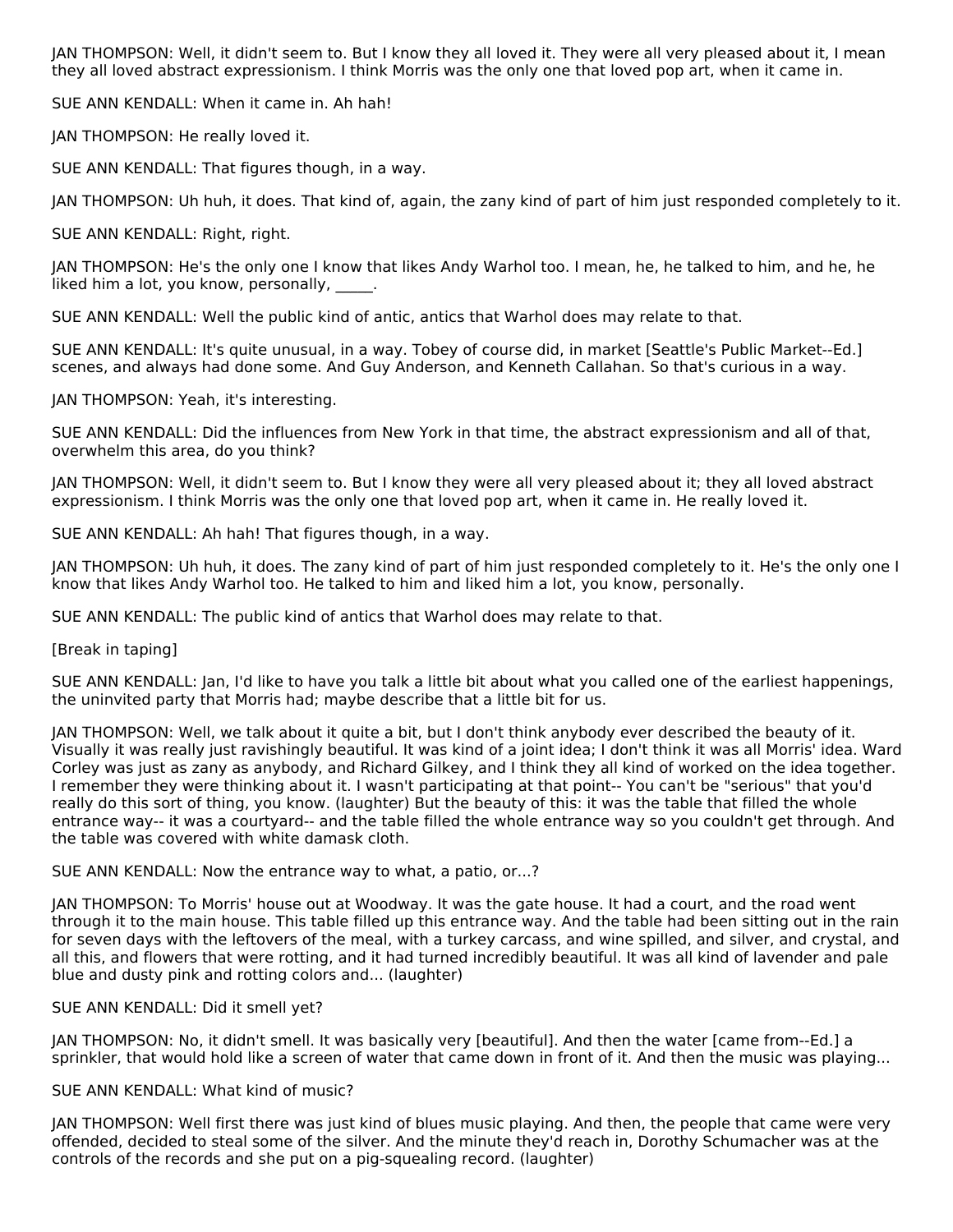SUE ANN KENDALL: The minute their hand would reach for something.

JAN THOMPSON: Yeah. But I don't think anybody described how visually, really incredible it was. It really was like the happenings, you know, twenty years later.

SUE ANN KENDALL: Right, this image of decay obviously, and rotting, and...

JAN THOMPSON: Kind of like an old Albright painting.

SUE ANN KENDALL: Uh huh. (laughter) These people arrived and could get right up to the table, and there was nothing blocking them except the sprinkler, the water?

JAN THOMPSON: That's right, yes; they could just get up to the entrance way, and the sprinkler was [on], but you could see the table through there, because there were sort of spotlights on the table too. (laughs)

SUE ANN KENDALL: Did anybody come on around then to the house?

JAN THOMPSON: It was impossible. They had to go all the way around another way, and they didn't know how to do that.

SUE ANN KENDALL: And where were you? You were inside?

JAN THOMPSON: We were hiding. We'd built little things like they had in the war. You could see; it was just little blinds. We were right behind the wall.

SUE ANN KENDALL: Little slits, that you could see through? And who was "we"? Who all was there?

JAN THOMPSON: Oh, Morris, and Dorothy Schumacher, and Richard Svare, and Richard Gilkey, and Ward Corley, and I.

SUE ANN KENDALL: Now who had arranged this table ahead of time?

JAN THOMPSON: Oh we all had. We'd all worked hard on that. (laughs)

SUE ANN KENDALL: Did you have a feast, I hope, first?

JAN THOMPSON: Yes. We had the feast first and then we left it out in the rain... But Helmi was the charming one. Helmi came in her dirndl skirt and her sketchpads and everything, and she loved the whole thing. She caught the whole point immediately, and she sat down smiling and she sketched-- I'd love to have the sketches-- she sketched people's faces as they looked at it.

SUE ANN KENDALL: Oh, she did!

JAN THOMPSON: And she sat there for hours sketching.

SUE ANN KENDALL: And just watching people as they came. What's happened to those?

JAN THOMPSON: I don't know. I'd love to have them sometime.

SUE ANN KENDALL: Is that the only visual record?

JAN THOMPSON: Uh huh. It wasn't possible to take a photograph, just wouldn't turn out.

SUE ANN KENDALL: So whatever she might have would be somewhat of a record or an artifact.

JAN THOMPSON: But I think, literally, over 150 people came. It was wild! They were just wild. They were all dressed up, because they just assumed it was a misprint in the [invitation].

SUE ANN KENDALL: Right, and they'd all dressed up, I suppose, and spent all that time getting there. I think it's wonderful. (laughs)

JAN THOMPSON: And over half were absolutely furious. You know, just infuriated. We could hear everything they said.

SUE ANN KENDALL: You don't happen to still have the invitation?

JAN THOMPSON: I do somewhere. I'll dig it out someday.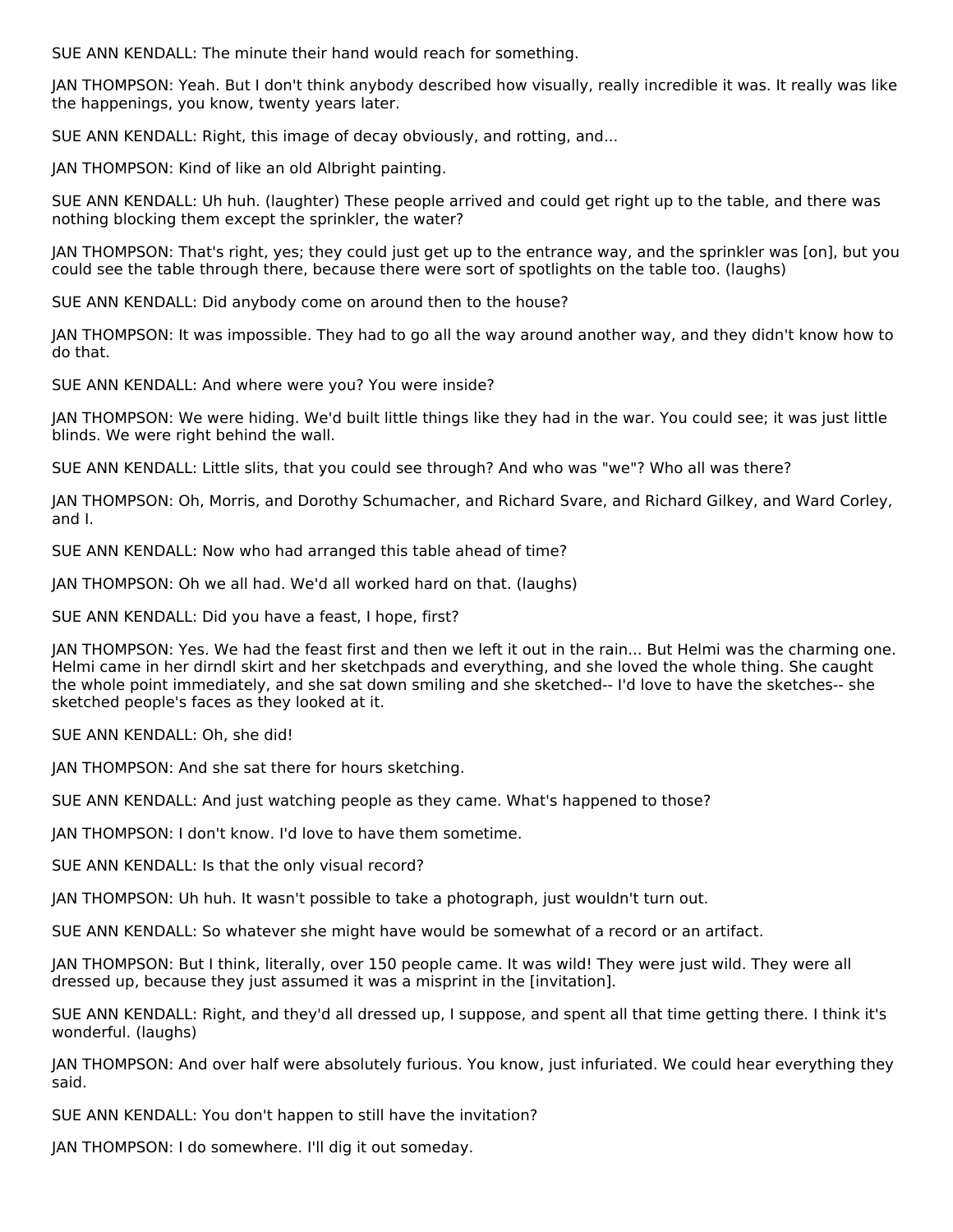SUE ANN KENDALL: That's great. Save it. But I guess your point is that it was not without its own beauty, visually.

JAN THOMPSON: That's right. That's right.

SUE ANN KENDALL: As well as of course the joke, and the meaning, and everything else that we can derive from it. (chuckles) Yeah, I think at this point in time people would be more used to something like that happening, or having artists do such things. But at that time, it was fairly scandalous.

JAN THOMPSON: Oh yes.

SUE ANN KENDALL: Did the press pick up on it?

JAN THOMPSON: I don't remember them. I don't think they did. They may have but I've certainly forgotten.

SUE ANN KENDALL: Gee, they missed one. (laughter)

JAN THOMPSON: Yeah, right.

SUE ANN KENDALL: I sometimes wonder, when the press did start picking up on Morris' antics, if that ever made him feel as though he almost had to keep up with his image?

JAN THOMPSON: Well I don't think he was aware, I don't think he ever knew. He never read...

SUE ANN KENDALL: He never paid any attention.

JAN THOMPSON: No, I don't think he ever noticed, unless somebody told him.

SUE ANN KENDALL: Because that sometimes happens where artists become known very fast and they are expected to be certain ways.

JAN THOMPSON: And they have to keep up, right.

SUE ANN KENDALL: And it's a real pressure.

JAN THOMPSON: Well, yeah, the whole art world is such pressure. Once you... The pressure Morris was under, after having a successful show in New York; then you have to have one every year, and it's got to be better and it's got to be better. That's terrible pressure. It's awful to be an artist, to have had to keep up, every year.

SUE ANN KENDALL: It sure is. And do you think he's successfully disengaged himself from that?

JAN THOMPSON: Yes. Oh yes.

SUE ANN KENDALL: And that really within himself he felt disengaged?

JAN THOMPSON: Yeah, but for years I'm sure he must have felt under pressure; but he couldn't have had a better dealer than Marian Willard. She understood it, you see, but most dealers wouldn't.

SUE ANN KENDALL: Yeah, often the pressure's coming right from the dealers directly.

JAN THOMPSON: She was wonderful that way.

SUE ANN KENDALL: And of course she's still active, so these people have been able to stay with her.

JAN THOMPSON: Well, she isn't anymore. Her daughter [Miani Johnson--Ed.] owns it. And it's a whole 'nother cup of tea.

SUE ANN KENDALL: Oh really. So her daughter runs it very differently?

JAN THOMPSON: Completely. And she's very successful. Marian said, "I don't understand a thing she's showing, but it's her things, and it's her turn, and I'm proud of her."

SUE ANN KENDALL: Good for her, in a way, that she can at least step back and stay out of it. Is [Miani] likely to put more pressure on artists? Is that how you mean she's different?

JAN THOMPSON: No, it's completely different kind of work, completely.

SUE ANN KENDALL: More contemporary kind of stuff?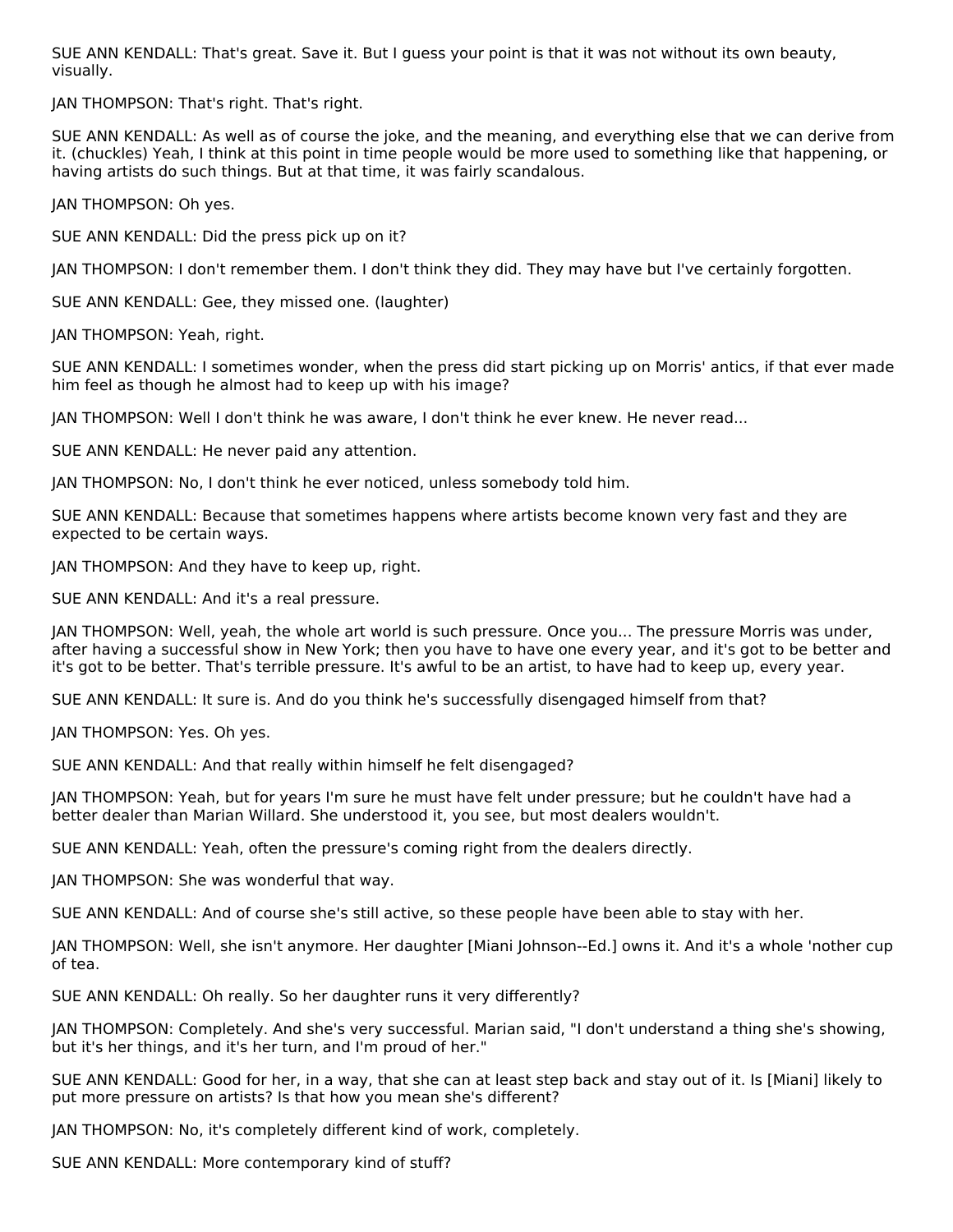JAN THOMPSON: Oh yeah, very contemporary.

SUE ANN KENDALL: What does Morris say about contemporary stuff?

JAN THOMPSON: Well, he sure doesn't see much he likes.

SUE ANN KENDALL: Did he go to shows when he was back this last time at all?

JAN THOMPSON: No, I don't think he did. He goes to San Francisco quite often, and he is just sick about the level of the work.

SUE ANN KENDALL: So he isn't being stimulated by things that he sees at all?

JAN THOMPSON: No. No.

SUE ANN KENDALL: Any particular things that he does like, or doesn't...?

JAN THOMPSON: I'm trying to think. I can't think of anything-- I think of the Morandi show, he liked that! [Giorgio Morandi; San Francisco Museum of Modern Art, 1981--Ed.]

SUE ANN KENDALL: Oh yeah, that figures! (laughter)

JAN THOMPSON: I went down for that too, a couple years ago.

SUE ANN KENDALL: I would love to have seen that. One other thing I wanted to ask you. What about the use of drugs, which of course was so prevalent in the sixties?

JAN THOMPSON: I know Morris dabbled in them out of curiosity. I know he took LSD once and was very excited about it. But he said, "You know, you'd never have to take it again, because it opened the door, and the door's open; I don't need it. I don't need to do anything."

SUE ANN KENDALL: Um hmm, no need to keep doing it.

JAN THOMPSON: No, and I know he took peyote. He went down to Santa Fe; there's a religious group down there that asked him, and it was the kind where you come in at sunset and you can't leave until dawn, a real Indian ritual, I mean. And they chew the peyote, and then they were supposed to vomit. Morris was so rigorously trained never to vomit in public-- and apparently with the peyote, the way you chew the-- what is it? nuggets? or whatever it is with peyote-- you chew, then you have to vomit in order to get the full effect. And he said everyone was just quietly vomiting. He couldn't do it. He just

couldn't do it! So he just sat there all night, just being violently ill but not vomiting, and having no religious experience whatsoever. (laughter)

SUE ANN KENDALL: So that one bombed out! A lot of, I guess I'd say hippies, sort of dropped in on Morris in the sixties, didn't they?

JAN THOMPSON: Oh yeah. It was practically open house for them. He just loved those kids and thought that they were wonderful free spirits, and so anybody could come in. I was so worried because, God, anyone could have come in and done anything. I mean, he's way in the woods there. But apparently no bad experiences.

SUE ANN KENDALL: His place became known evidently because it was sort of a haven.

JAN THOMPSON: Right, he'd always have a pad there and...

SUE ANN KENDALL: He seems to have tuned into that period.

JAN THOMPSON: Oh very much so. Really, it's the way he was, you know, in the thirties.

SUE ANN KENDALL: Uh huh. And anti-war, anti-technology, that whole attitude of the sixties, anti-big business establishment.

JAN THOMPSON: Oh, he loved the flower children and he had a wild story about Pat Keller, who has one of the greatest collections of jewels-- in the world, I guess. She's very beautiful. And she and Dale [Keller--Ed.] came and spent a couple days, and she and Dale just for fun had dressed for dinner. He dressed in black tie and she dressed in an evening dress-- one doesn't do that at Morris', but they did just for fun. (laughter) And she wore all her jewels that she brought with her. Emeralds and diamonds... And while they were having dinner, this little flower child came. She literally, he said, had this wonderful mop of curly hair and she had tiny little wildflowers all through her hair and she was barefooted and dirty and just darling, you know. And so he invited her in for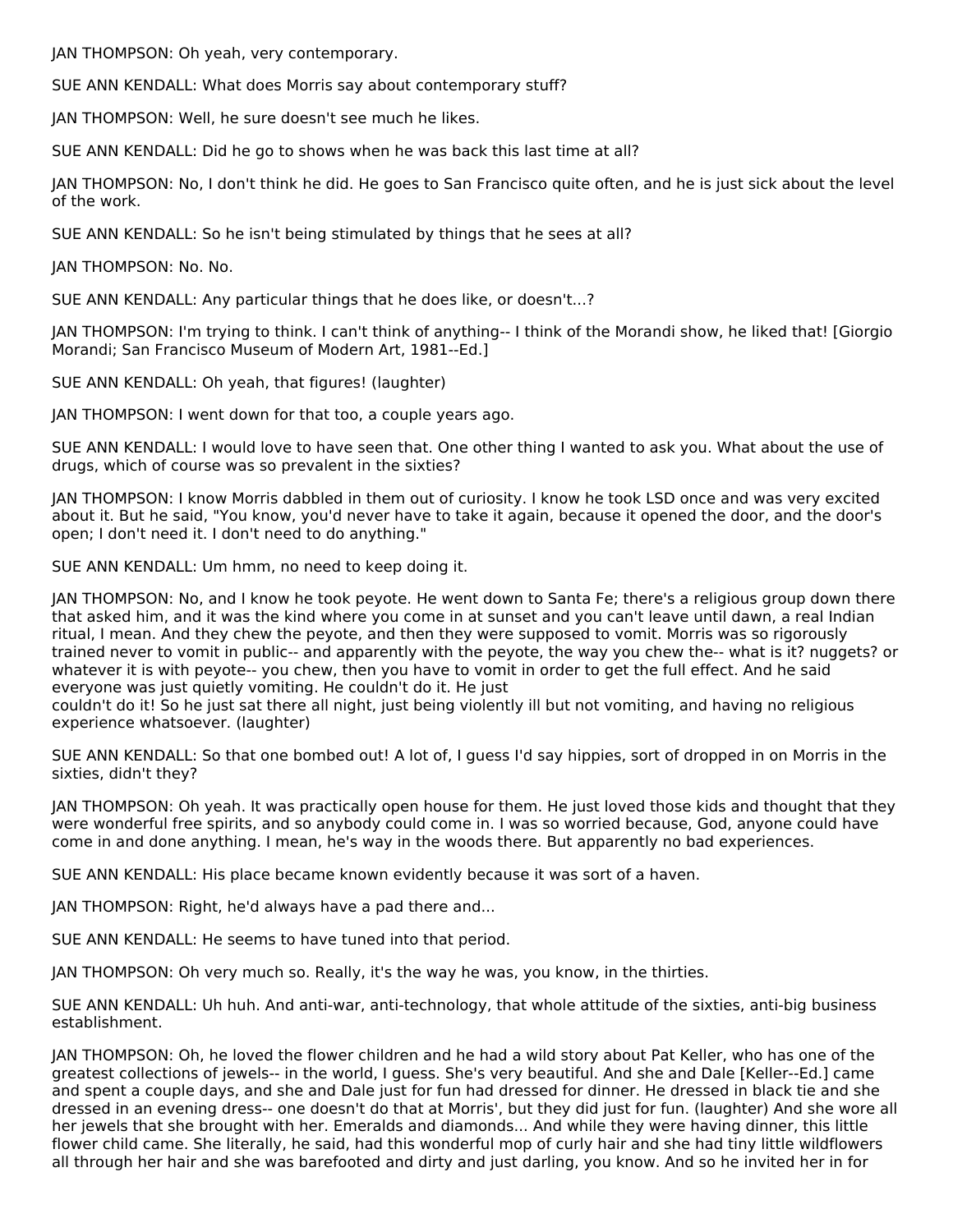dinner. I mean, anybody could get in. So she was sitting at the dinner and she looked at Pat blazing with these jewels and she said, "Are they real?" And Pat said, "Yes. Would you like to try them on?" So Pat took off all her jewels and put them on this little flower child. I loved it.

SUE ANN KENDALL: (laughs) Oh, of course in that day a lot of people, including flower children, scorned that kind of wealth. So it must have been an interesting dichotomy to have the two together. So, I assume there was a lot of experimentation with drugs, as well as people sort of coming through.

JAN THOMPSON: Well, I don't know. I don't think Morris ever took LSD more than that one time. At least he said it was. Probably pot. But I don't think there was anything else. I wasn't there, but I kind of doubt it.

SUE ANN KENDALL: Right, it was so much a part of that culture, though, that undoubtedly there were some things people were bringing through, not necessarily that Morris even had to use...

JAN THOMPSON: But Morris has always been for anything that would open the door a crack, you know. It's just to be able to see a little further than we see. I'm sure he'd be open to try new things. But he also is very protective of his body. He's very careful about his body. Although he still smokes, that's true.

SUE ANN KENDALL: He just doesn't abandon himself to something that might destroy his health.

JAN THOMPSON: No, no.

SUE ANN KENDALL: Do you think he got burned out, perhaps, at that time, with all these people coming through? Because you say he's changed so much now.

JAN THOMPSON: Yes, he's changed a lot. I think he just got tired of it, and then, for instance, he built a big deer fence to keep the garden intact, because the deer would come in and kids would always leave it open or something. But unless he didn't tell me, I don't think they ever stole anything or did any real harm. But they did lie around a lot, and not do anything. And Morris is a puritan in ways, in his work ethic and all. He works.

SUE ANN KENDALL: I was raised that way, so I know very well.

JAN THOMPSON: That upset him, that they would lie around and just take handouts and eat dinner but wouldn't help in the garden or do the dishes. That really upset him.

SUE ANN KENDALL: I'll bet. That wears on anybody, I think.

JAN THOMPSON: And I know he idealized them, you know, he just thought they were beautiful kids. And I'm sure they were, but they were also quite lazy. Spoiled.

SUE ANN KENDALL: Now they've had to grow up, most of them, and somehow make their own way. Those are the days, though; I think we all look back with a certain fondness on that period and everything that it stood for. But times change.

JAN THOMPSON: There was also a story about Charles Kraft. Do you know his work, the painter?

SUE ANN KENDALL: Vaguely, and I certainly have heard about him.

JAN THOMPSON: Well Charles used to go down quite a bit to see Morris. A lot of these young men went down for inspiration, you know, they really did. He inspired more of these young people. I'm sure I can't think of how many young people that have gone down.

SUE ANN KENDALL: Did he invite them down? Or how did they know to go down there?

JAN THOMPSON: Well, he could have invited them down. But once Charles Kraft was there and after he left, Morris discovered one of his own paintings was missing. So Morris called me and said-- because he knew that Charles was staying with his mother here-- "Is there any chance I could get ahold of his mother and find out what was going on." I called his mother and I said, "Is there any chance that we could get ahold of Charles?" And, "Why? What's he done now?" you know. It was all a big mixup, and I finally got ahold of Charles two or three days later. He had taken the painting as a Zen joke. He wanted to see if Morris really was as Zen as he talked. And he had gone back and rolled it up and put it in Morris' mailbox, which is a post box three miles from the house, in the boonies, you know. I guess it's kind of Zen, but not terribly. (laughter)

SUE ANN KENDALL: Not terribly, right.

JAN THOMPSON: And it was one of Morris' favorite paintings. And I don't think Morris was very Zen about it. (laughter)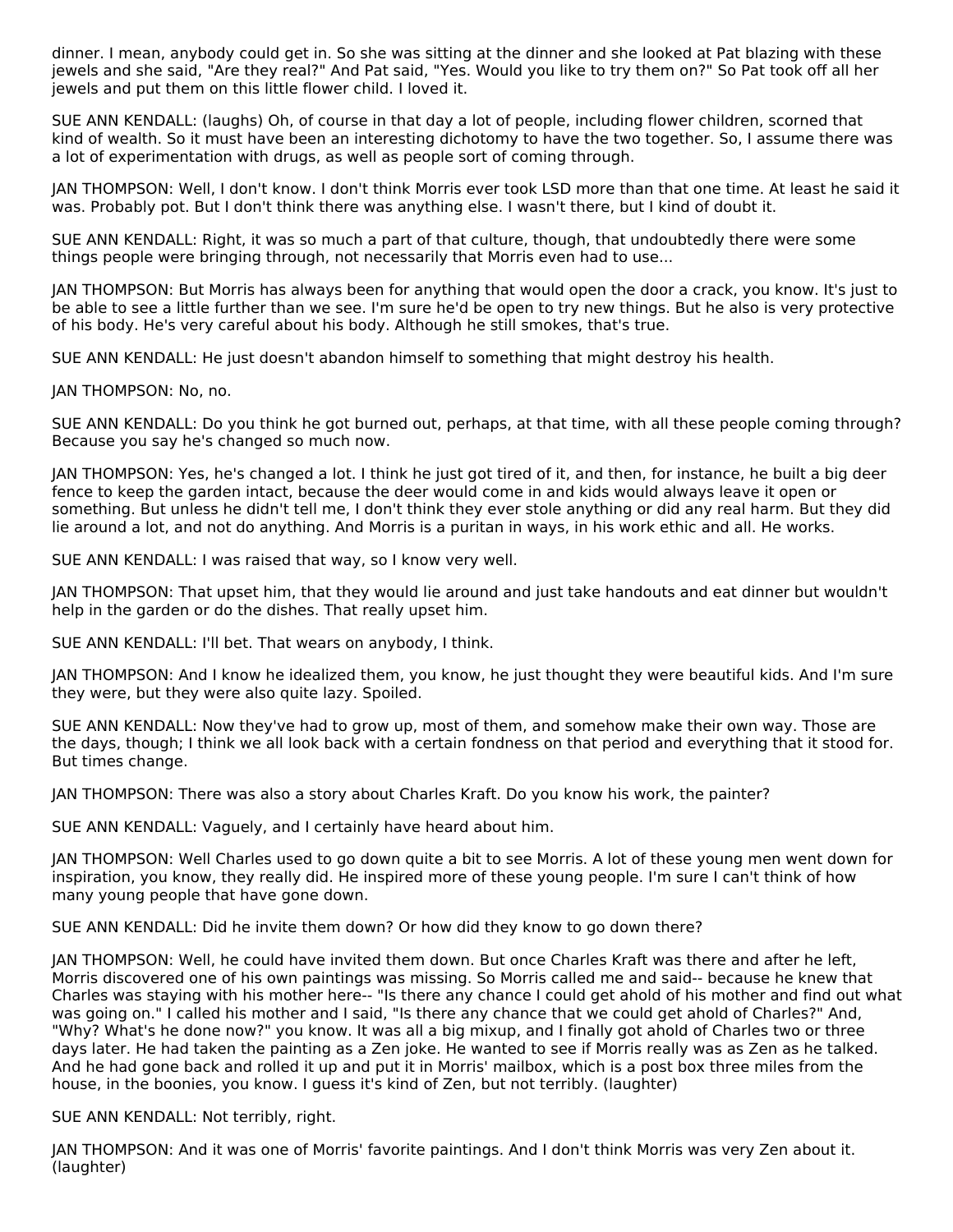SUE ANN KENDALL: One of those contradictions!

JAN THOMPSON: Right. But he wasn't stealing it, you know. Morris knew he wouldn't steal it, but he was puzzled. And I think Charles really thought it was a Zen joke.

SUE ANN KENDALL: That kind of backfired on him.

JAN THOMPSON: That kind of backfired.

SUE ANN KENDALL: Oh, do you think that Morris still uses any drugs at all? Or has that sort of died out with the times?

JAN THOMPSON: I don't think so. I think it's died out.

SUE ANN KENDALL: Probably had to take a stick to get everybody out of there, after a certain time.

JAN THOMPSON: I'm sure, I'm sure. It must have been bedlam there for a while. It got to be known as being a, the stop on the way up.

SUE ANN KENDALL: Right. The hippies going north!

JAN THOMPSON: And it seemed so weird because here's this secluded man who wants to be intensely isolated, and yet that was the stop for...

SUE ANN KENDALL: Well that's just it: another contradiction about Morris. And yet of course it was an offbeat kind of stop.

JAN THOMPSON: If they had been businessmen they would have been given the shaft. (laughter)

SUE ANN KENDALL: Right. Has Cage visited him a lot there over the years?

JAN THOMPSON: Yes, he has.

SUE ANN KENDALL: Do you think they actually talked a lot about aesthetics? About what they were doing? Or were they just good pals?

JAN THOMPSON: Well, I think they did. I wish I'd been around when they did.

SUE ANN KENDALL: Yeah! A little mouse in the corner.

JAN THOMPSON: Right. But, you know, I was around Morris and Mark Tobey at times, and I never heard them talk about anything. Mark was always saying, "Oh my stomach hurts"-- I mean it always something very mundane, except one time. It was out at Morris'. Mark had found something, some found object, and he said, "My that's beautiful. IGif I could just paint it like that, beautiful." And Morris said, "Well that's not enough for me." And they did get into an interesting discussion-- Morris wanted it to mean more than that, and Tobey was saying, "But that's it, that's exactly it." And that was the only time I ever heard them really get into something... And of course I've forgotten. (laughter)

SUE ANN KENDALL: Who said what? Even what you said about Morris saying, "I want it to be more than that," sort of checks with the spirituality of his birds and so on, where Tobey's concerns did often seem to be more aesthetic. In a sort of plastic way, I think he looked at things visually and maybe thought about the aesthetics of them more than Morris.

JAN THOMPSON: I think so too.

SUE ANN KENDALL: Not that Morris doesn't have to think about aesthetics concerns when he's working; he does, but a little different emphasis probably there.

[Break in taping]

SUE ANN KENDALL: Would you say Morris is an intellectual?

JAN THOMPSON: Well, he would certainly deny it. In fact, he distrusts intellectuals, supposedly. But I think he's so incredibly intellectual. (laughter)

SUE ANN KENDALL: He absorbs a lot of things too.

JAN THOMPSON: But he absorbs everything. I've never known anyone to read so much. I mean he has stacks and